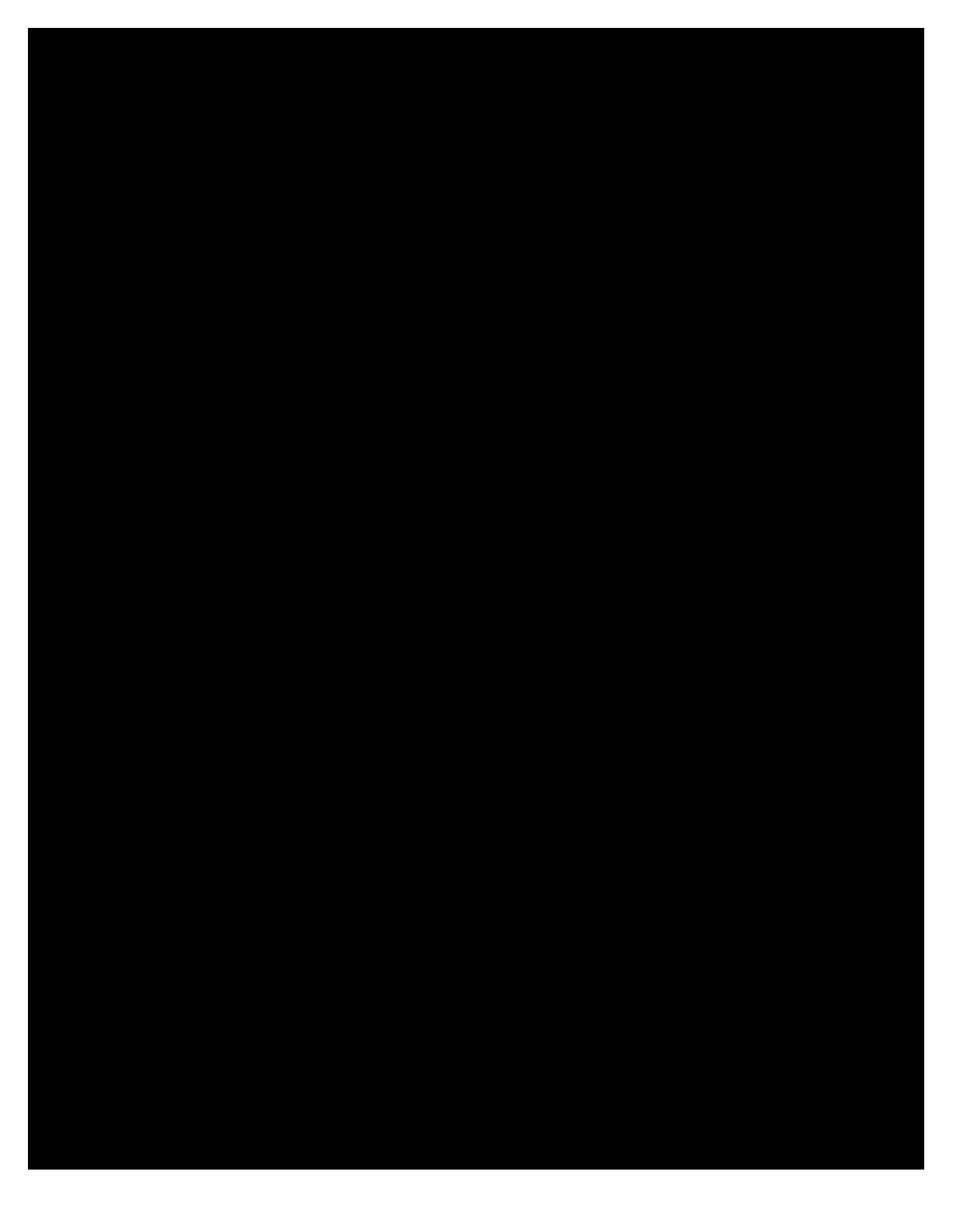# **Sentinels of the Multiverse card list**

| TOTAL NUMBER OF REGULAR (NOT OVERSIZED) CARDS:                      | 3249    |
|---------------------------------------------------------------------|---------|
| CORE SET                                                            | 578     |
| HEROES: $10 X (40 CARDS + 1 CHARACTER CARD)$                        | 410     |
| VILLAINS: 4 X (25 CARDS + 2 CHARACTER CARDS)                        | 108     |
| ENVIRONMENT: 4 X (15 CARDS)                                         | 60      |
| ROOK CITY (RC)                                                      | 222     |
| HEROES: 2 X (40 CARDS + 1 CHARACTER CARD)                           | 82      |
| VILLAINS: 4 X (25 CARDS + 2 CHARACTER CARDS) + 2 CHAR. CARDS        | 110     |
| ENVIRONMENT: 2 X (15 CARDS)                                         | 30      |
| INFERNAL RELICS (IR)                                                | 228     |
| HEROES: $2 \times (40 \text{ CARDS} + 1 \text{ CHARACTER CARD})$    | 82      |
| VILLAINS: 4 X (25 CARDS + 2 CHARACTER CARDS) + 8 CHAR. CARDS        | 116     |
| ENVIRONMENT: 2 X (15 CARDS)                                         | 30      |
| SHATTERED TIMELINES (ST)                                            | 220     |
| HEROES: $2 \times (40 \text{ CARDS} + 1 \text{ CHARACTER CARD})$    | 82      |
| VILLAINS: 4 X (25 CARDS + 2 CHARACTER CARDS)                        | 108     |
| ENVIRONMENT: 2 X (15 CARDS)                                         | 30      |
| VENGEANCE (VENG)                                                    | 339     |
| HEROES: 5 X (40 CARDS + 1 CHARACTER CARD) + 4 CHARACTER CARDS       | 209     |
| VILLAINS: 5 X (20 CARDS, O NON-OVERSIZED CHARACTER CARDS)           | 100     |
| ENVIRONMENT: 2 X (15 CARDS)                                         | 30      |
| WRATH OF THE COSMOS (WOTC)                                          | 224     |
| HEROES: 2 X (40 CARDS + 1 CHARACTER CARD) + 2 CHARACTER CARDS       | 84      |
| VILLAINS: $3 \times (25 \text{ CARDS} + 2 \text{ CHARACTER CARDS})$ | 81      |
| KAARGRA WARFANG: 17 CARDS + 2 CHARACTER CARDS + 10 TITLE CARDS      | 29      |
| ENVIRONMENT: 2 X (15 CARDS)                                         | 30      |
| VILLAINS OF THE MULTIVERSE (VOTM)                                   | 260     |
| HEROES: O                                                           | ပ       |
| VILLAINS: 10 X (20 CARDS, NO REGULAR-SIZED CHARACTER CARDS)         | 200     |
| ENVIRONMENT: 4 X (15 CARDS)                                         | 60      |
| OBLIVAEON (OB)                                                      | 392     |
| HEROES: 5 X (40 CARDS + 1 CHARACTER CARD)                           | 205     |
| OBLIVAEON (BOOKLET)                                                 | $\circ$ |
| AEON MEN (25), SCION (25), OBLIVAEON DECK (25)                      | 75      |
| SHIELDS (5), HERO REMINDER CARDS (5), BATTLE ZONES (2)              | 12      |
| <b>MISSIONS</b>                                                     | 25      |
| ENVIRONMENT: 5 X (15 CARDS)                                         | 75      |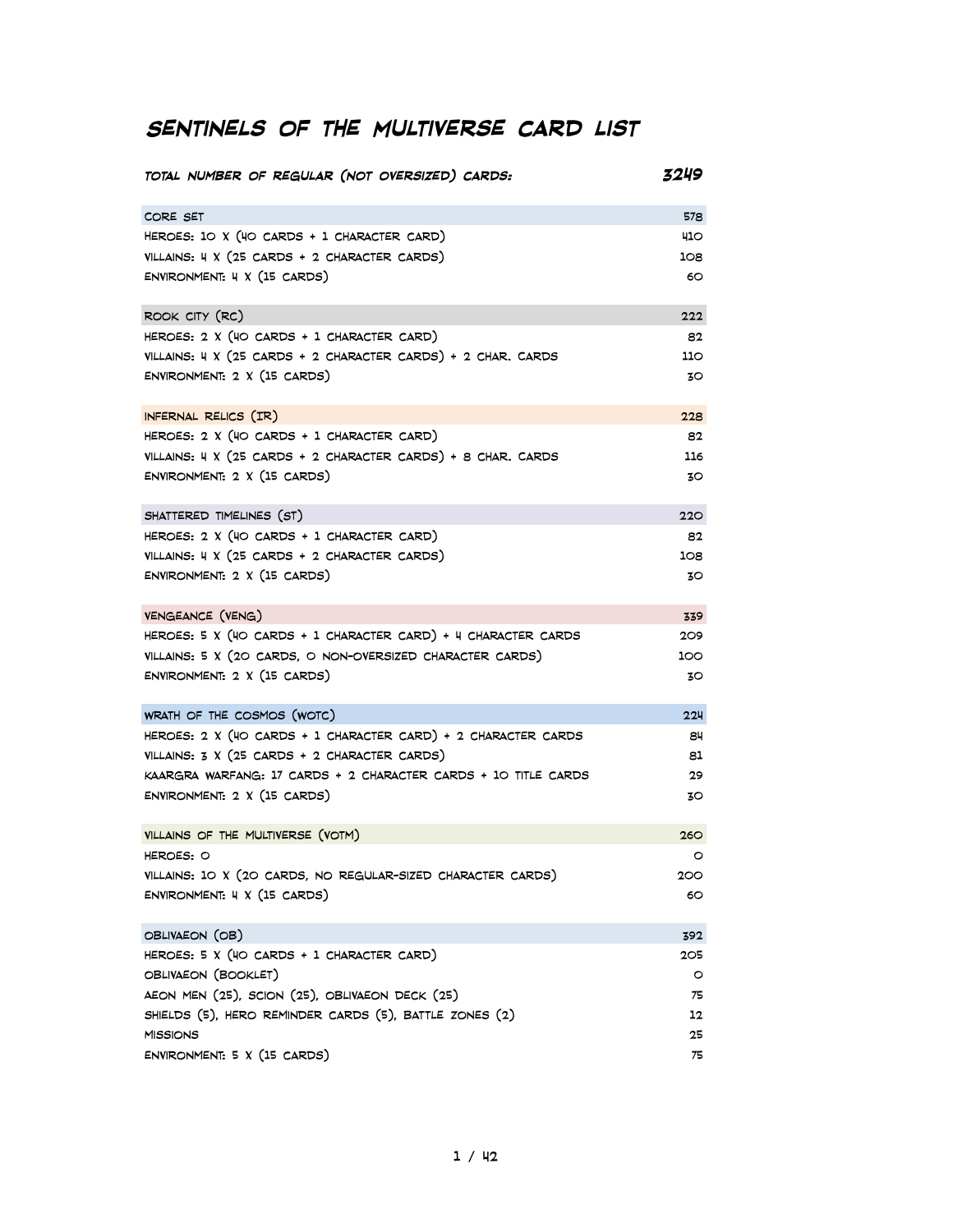| PROMO DECKS (PROMO)                         | 535 |
|---------------------------------------------|-----|
| $UNITY: HO + I CHARACTER CARD$              | 41  |
| THE SCHOLAR: 40 + 1 CHARACTER CARD          | 41  |
| AMBUSCADE: 25 + 2 CHARACTER CARDS           | 27  |
| MISS INFORMATION: 25 + 2 CHARACTER CARDS    | 27  |
| SILVER GULCH ENVIRON.                       | 15  |
| FINAL WASTELAND ENVIRON.                    | 15  |
| GUISE: 40 + 1 CHARACTER CARD                | 41  |
| WAGER MASTER: 25 + 2 CHARACTER CARDS        | 27  |
| OMNITRON-IV ENVIRON.                        | 15  |
| CHOKEPOINT: 25 + 2 CHARACTER CARDS          | 27  |
| CELESTIAL TRIBUNAL ENVIRON.                 | 15  |
| BENCHMARK: 40 + 1 CHARACTER CARD            | 40  |
| STUNTMAN: 40 + 1 CHARACTER CARD             | 40  |
| $VOID$ GUARD: $4 X (4O + 1$ CHARACTER CARD) | 164 |

#### alt. Heroes 66

Young Legacy, Rook City Wraith, Horus ra, redeemer fanatic, dark visionary, Freedom six (6), eternal haka, greatest legacy, g.i. Bunker, dark watch (4), prime wardens (5), KNYFE ROGUE AGENT, Argent adept: kvothe six-string, super-scientific tachyon, santa guise, termi-nation (3), adamant sentinels (4), hunted naturalist, scholar of the infinite, chrono-ranger: best of times, heroic luminary, action hero stuntman, akash'thriya: spirit of the void, benchmark: supply & demand, captain cosmic requital, void guard (4), darkwatch harpy, visionary unleashed, sky-scraper: extremist (3), fugue state parse, freedom five (5), la comodora: curse of the black spot, blood mage lifeline, omnitron-u, ra: setting sun, x-treme prime wardens (5), completionist guise

#### alt. Villains 8

2 cards each: bomber blade, cosmic omnitron, Agent of gloom spite, skinwalker gloomweaver

| 5TH ANNIVERSARY COLLECTIONS      |                          |     |
|----------------------------------|--------------------------|-----|
| FOIL COLLECTION                  | VARIANTS (67), BASE (43) | 110 |
| COMPLETE HERO VARIANT COLLECTION |                          | 67  |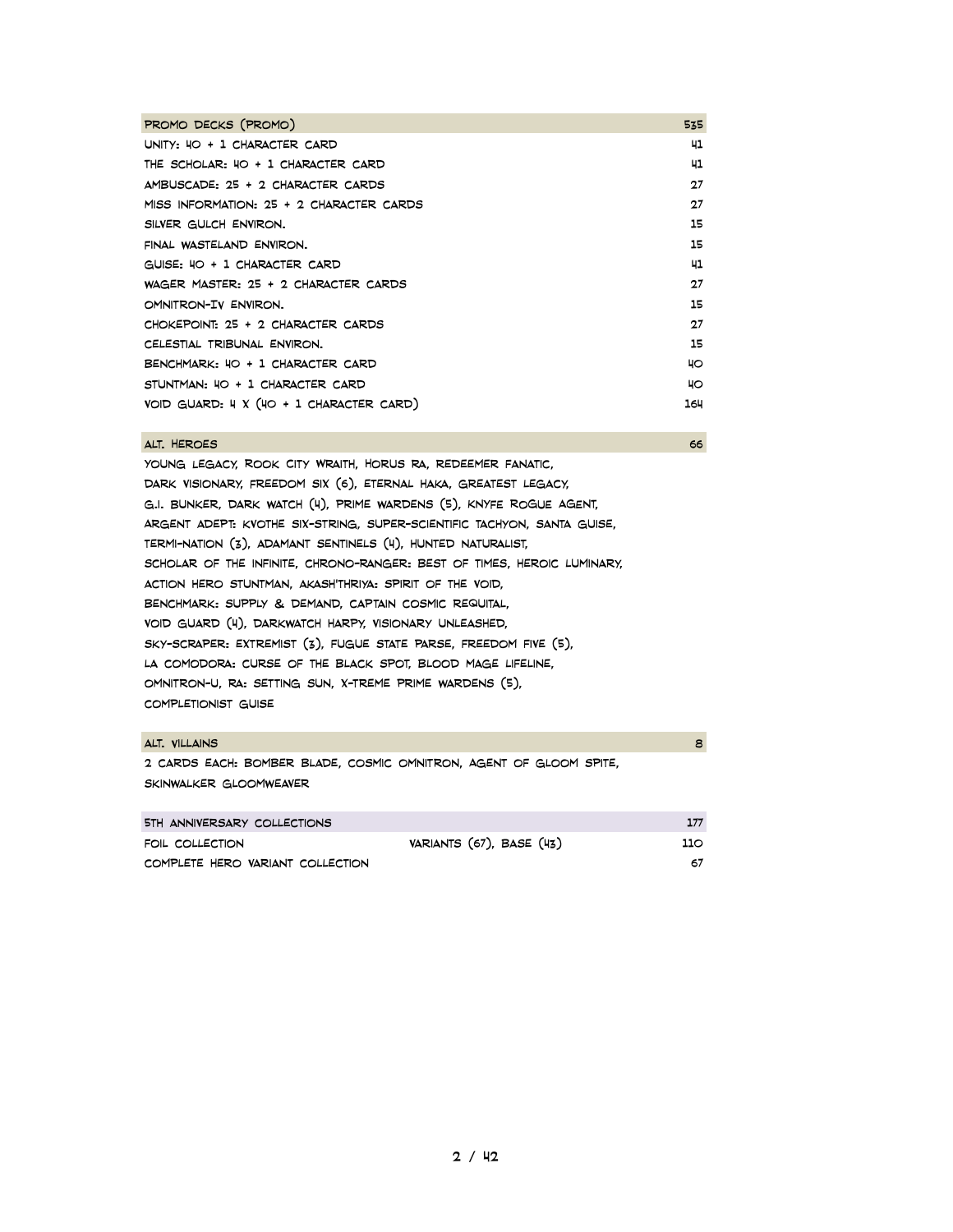## **Heroes**

| ABSOLUTE ZERO                                                             | 29 HP                  |              |
|---------------------------------------------------------------------------|------------------------|--------------|
| <b>CARD</b>                                                               | <b>TYPE</b>            | <b>COUNT</b> |
| COLD SNAP                                                                 | ONGOING, LIMITED       | 2            |
| COOLANT BLAST *                                                           | ONGOING                | $\mathbf{2}$ |
| CRYO CHAMBER                                                              | EQUIPMENT, LIMITED     | $\mathbf{2}$ |
| FOCUSED APERTURES                                                         | EQUIPMENT, LIMITED     | 3            |
| FROST-BOUND DRAIN *                                                       | ONE-SHOT               | 3            |
| FUELED FREEZE                                                             | ONE-SHOT               | $\mathbf{2}$ |
| <b>GLACIAL STRUCTURE</b>                                                  | ONGOING                | $\mathbf{2}$ |
| <b>HOARFIRE</b>                                                           | ONE-SHOT               | $\mathbf{2}$ |
| <b>TMPALE</b>                                                             | ONGOING                | $\mathbf{2}$ |
| ISOTHERMIC TRANSDUCER                                                     | EQUIP, LIMITED, MODULE | ч            |
| MODULAR REALIGNMENT                                                       | ONE-SHOT               | ч            |
| NULL-POINT CALIBRATION UNIT                                               | EQUIP, LIMITED, MODULE | ц            |
| ONBOARD MODULE INSTALLATION                                               | ONE-SHOT               | ч            |
| SUBZERO ATMOSPHERE                                                        | ONGOING                | $\mathbf{2}$ |
| THERMAL SHOCKWAVE                                                         | ONGOING, LIMITED       | $\mathbf{2}$ |
| * THE ORIGINAL VERSION OF THE GAME HAD 3 COOLANT BLAST AND 2 FROST        |                        |              |
| BOUND DRAIN CARDS, BUT THE COUNT WAS CHANGED FOR THE ENHANCED<br>EDITION. |                        |              |

| <b>AKASH'THRIYA</b>             | 50 HP                  | (OB)         |
|---------------------------------|------------------------|--------------|
| CARD                            | TYPE                   | <b>COUNT</b> |
| ACCELERATE NATURE'S ORDER       | ONE-SHOT               | $\mathbf{2}$ |
| AKASH'FLORA                     | PRIMORDIAL TREE        | 1            |
| AS THE EARTH TURNS              | ONGOING                | $\mathbf{2}$ |
| CREEPING MOLD                   | PRIMORDIAL SEED [3 HP] | 3            |
| <b>CULTIVATION</b>              | ONGOING                | $\mathbf{2}$ |
| EARTH'S ATTUNEMENT              | ONGOING                | $\mathbf{2}$ |
| <b>HEALING POLLEN</b>           | PRIMORDIAL SEED [3 HP] | 3            |
| <b>INSTANTANEOUS MATURATION</b> | ONE-SHOT               | 3            |
| NOXIOUS POD                     | PRIMORDIAL SEED [3 HP] | 3            |
| ONE WITH THE LAND               | ONGOING, LIMITED       | $\mathbf{2}$ |
| PRIMEVAL GERMINATION            | ONGOING, LIMITED       | $\mathbf{2}$ |
| <b>RAPID GROWTH</b>             | ONE-SHOT               | $\mathbf{2}$ |
| SCATTER SEEDS                   | ONE-SHOT               | 3            |
| STRANGLING ROOTS                | PRIMORDIAL SEED [3 HP] | 3            |
| THRASHING BRAMBLES              | ONGOING, LIMITED       | $\mathbf{2}$ |
| <b>VERDANT EXPLOSION</b>        | ONE-SHOT               | $\mathbf{2}$ |
| VITALIZED THORNS                | PRIMORDIAL SEED [3 HP] | 3            |

| <b>ARGENT ADEPT</b> | 24 H                  | <b>IR</b>    |
|---------------------|-----------------------|--------------|
| <b>CARD</b>         | <b>ITYPE</b>          | <b>COUNT</b> |
| AKPUNKU'S DRUM      | EQUIPMENT, INSTRUMENT |              |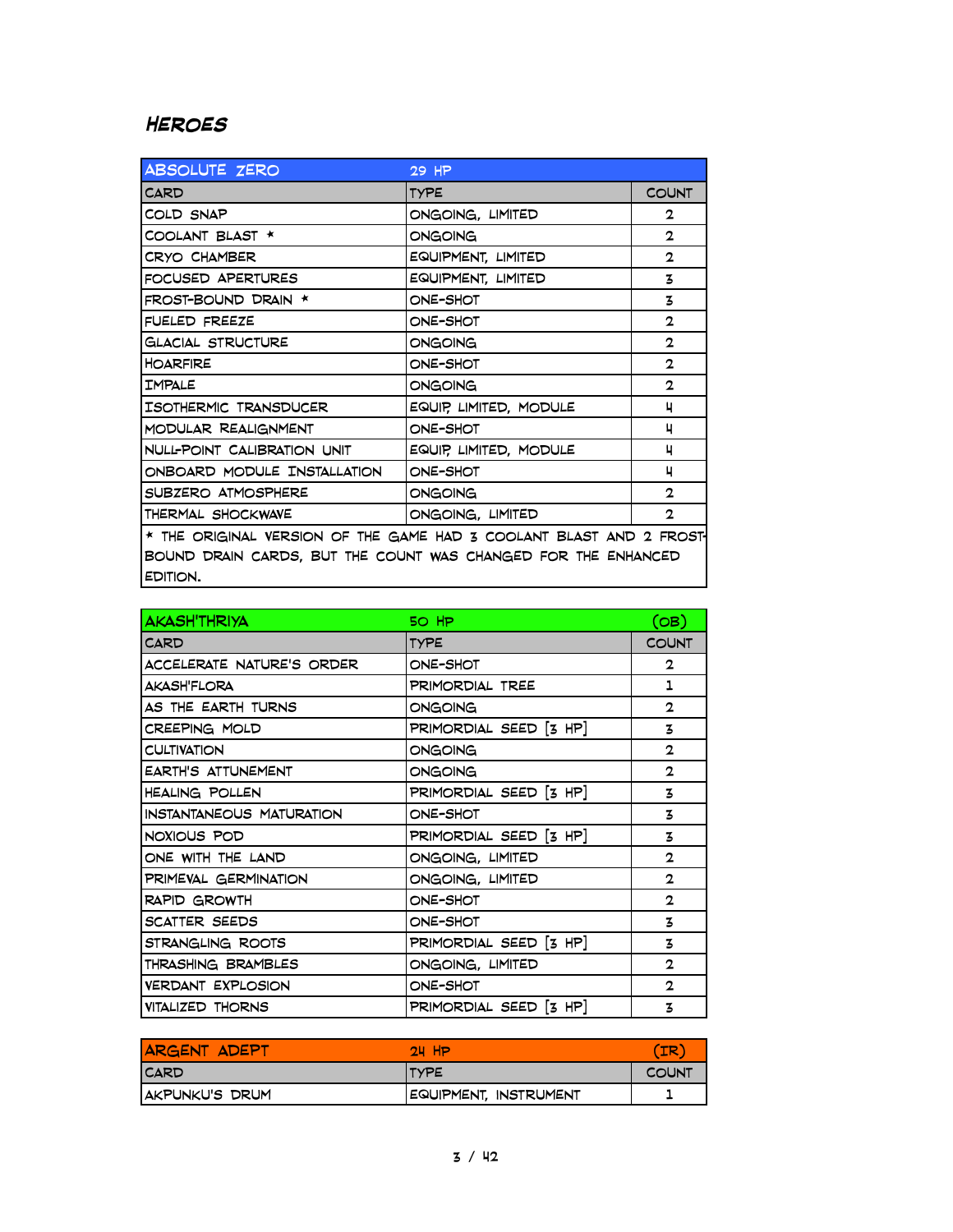| ALACRITOUS SUBDOMINANT       | ONGOING, HARMONY      | $\mathbf{2}$ |
|------------------------------|-----------------------|--------------|
| ARCANE CADENCE               | ONE-SHOT              | ч            |
| CEDISTIC DISSONANT           | ONGOING, HARMONY      | $\mathbf{2}$ |
| COUNTERPOINT BULWARK         | ONGOING, RHYTHM       | $\mathbf{2}$ |
| DRAKE'S PIPES                | EQUIPMENT, INSTRUMENT | 1            |
| EYDISAR'S HORN               | EQUIPMENT, INSTRUMENT | 1            |
| <b>INSPIRING SUPERTONIC</b>  | ONGOING, HARMONY      | 2            |
| INSTRUMENTAL CONJURATION     | ONE-SHOT              | ц            |
| <b>INVENTIVE PREPARATION</b> | ONGOING, RHYTHM       | $\mathbf{2}$ |
| MUSARAGNI'S HARP             | EQUIPMENT, INSTRUMENT | 1            |
| POLYPHORIC FLARE             | ONE-SHOT              | 2            |
| RHAPSODY OF VIGOR            | ONGOING, MELODY       | $\mathbf{2}$ |
| SARABANDE OF DESTRUCTION     | ONGOING, MELODY       | 2            |
| SCHERZO OF FROST AND FLAME   | ONGOING, MELODY       | $\mathbf{2}$ |
| SILVER SHADOW                | ONE-SHOT              | 2            |
| SYNCOPATED ONSLAUGHT         | ONGOING, RHYTHM       | $\mathbf{2}$ |
| TELAMON'S LYRA               | EQUIPMENT, INSTRUMENT | 1            |
| VERNAL SONATA                | ONE-SHOT              | ц            |
| <b>XU'S BELL</b>             | EQUIPMENT, INSTRUMENT |              |

| <b>BENCHMARK</b>            | $31$ HP             | (PROMO)        |
|-----------------------------|---------------------|----------------|
| <b>CARD</b>                 | <b>TYPE</b>         | <b>COUNT</b>   |
| <b>ALLY MATRIX</b>          | ONGOING, SOFTWARE   | 2              |
| AUTO-TARGETING PROTOCOL     | ONGOING, SOFTWARE   | $\mathbf{2}$   |
| <b>COUNTERMEASURES</b>      | ONGOING, SOFTWARE   | 2              |
| DEPLOYMENT ACTUATION        | ONE-SHOT            | ч              |
| FLASH INSTALLATION DRIVE    | EQUIPMENT, HARDWARE | 1              |
| FLY-BY                      | ONE-SHOT            | ч              |
| "INFERNO" MISSILE POD       | EQUIPMENT, HARDWARE | 1              |
| INTEL ANALYZER              | ONGOING, SOFTWARE   | $\overline{2}$ |
| INTERVENING PATH CALCULATOR | ONGOING, SOFTWARE   | 2              |
| LEGION-CORE PROCESSOR       | EQUIPMENT, HARDWARE | 1              |
| LOAD ON INITIALIZATION      | ONGOING, SOFTWARE   | 2              |
| <b>MICRO FABRICATOR</b>     | EQUIPMENT, HARDWARE | 1              |
| MULTI-POINT H.U.D.          | ONGOING, SOFTWARE   | $\mathbf{2}$   |
| ONBOARD COOLING SYSTEMS     | EQUIPMENT, HARDWARE | 1              |
| OVERHAUL LOADOUT            | ONE-SHOT            | z              |
| REINFORCED CHASSIS          | EQUIPMENT, HARDWARE | 1              |
| SECONDARY CANNON            | EQUIPMENT, HARDWARE | 1              |
| SHUNT ENERGY                | ONGOING, SOFTWARE   | 2              |
| TACTICAL COMMUNICATOR       | ONGOING, SOFTWARE   | 2              |
| THREAT NEUTRALIZER          | ONGOING, SOFTWARE   | 2              |
| UPGRADED MEMORY UNIT        | EQUIPMENT, HARDWARE | 1              |
| SUBCUTANEOUS CYBERNETICS    | EQUIPMENT, HARDWARE | 1              |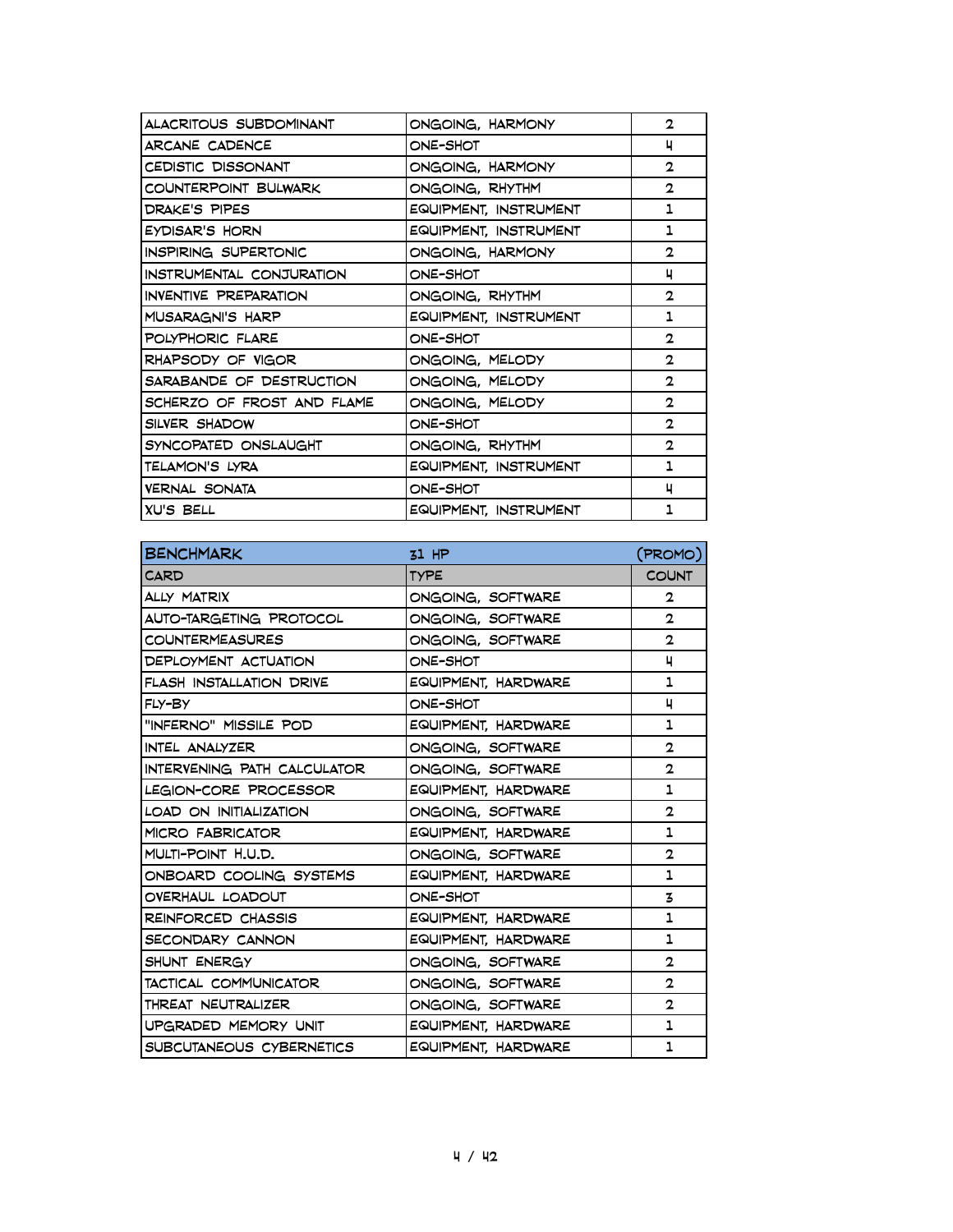| <b>BUNKER</b>              | $28$ HP            |              |
|----------------------------|--------------------|--------------|
| CARD                       | <b>TYPE</b>        | <b>COUNT</b> |
| ADHESIVE FOAM GRENADE      | ONE-SHOT           | 3            |
| AMMO DROP                  | ONGOING, LIMITED   | 3            |
| AUXILIARY POWER SOURCE     | EQUIPMENT          | 3            |
| DECOMMISSIONED HARDWARE    | ONE-SHOT           | 3            |
| <b>EXTERNAL COMBUSTION</b> | ONE-SHOT           | 3            |
| FLAK CANNON                | EQUIPMENT, LIMITED | 3            |
| GATLING GUN                | EQUIPMENT, LIMITED | $\mathbf{2}$ |
| GRENADE LAUNCHER           | EQUIPMENT, LIMITED | 3            |
| <b>HEAVY PLATING</b>       | EQUIPMENT, LIMITED | 3            |
| MAINTENANCE UNIT           | <b>EQUIPMENT</b>   | 3            |
| OMNI-CANNON                | EQUIPMENT, LIMITED | $\mathbf{2}$ |
| RECHARGE MODE              | ONGOING, MODE      | 3            |
| TURRET MODE                | ONGOING, MODE      | 3            |
| UPGRADE MODE               | ONGOING, MODE      | 3            |

| CAPTAIN COSMIC          | $27$ HP                   | (WOTC)       |
|-------------------------|---------------------------|--------------|
| CARD                    | <b>TYPE</b>               | <b>COUNT</b> |
| <b>AUGMENTED ALLY</b>   | CONSTRUCT [4 HP]          | 3            |
| AUTONOMOUS BLADE        | CONSTRUCT [4 HP]          | 3            |
| CONSERVATION OF ENERGY  | ONE-SHOT                  | $\mathbf{2}$ |
| CONSTRUCT CATACLYSM     | ONE-SHOT                  | $\mathbf{2}$ |
| COSMIC CREST            | CONSTRUCT, LIMITED [4 HP] | $\mathbf{2}$ |
| COSMIC WEAPON           | CONSTRUCT [4 HP]          | 3            |
| DESTRUCTIVE RESPONSE    | ONGOING, LIMITED          | $\mathbf{2}$ |
| DYNAMIC SIPHON          | CONSTRUCT [4 HP]          | 3            |
| <b>ENERGY BRACER</b>    | CONSTRUCT [4 HP]          | 3            |
| HARSH OFFENSE           | ONE-SHOT                  | 3            |
| POTENT DISRUPTION       | ONE-SHOT                  | 3            |
| SUSTAINED INFLUENCE     | ONGOING                   | 3            |
| UNFLAGGING ANIMATION    | ONGOING, LIMITED          | $\mathbf{2}$ |
| <b>VITALITY CONDUIT</b> | CONSTRUCT [4 HP]          | 3            |
| WOUNDING BUFFER         | CONSTRUCT [4 HP]          | 3            |

| CHRONO-RANGER       | 28 HP            | (ST)         |
|---------------------|------------------|--------------|
| <b>CARD</b>         | <b>TYPE</b>      | <b>COUNT</b> |
| <b>BOUNTY BOARD</b> | ONE-SHOT         | $\mathbf{2}$ |
| "BY ANY MEANS"      | ONGOING, BOUNTY  |              |
| COMPOUND BOW        | EQUIPMENT        |              |
| DANNY-BOY           | EQUIPMENT        |              |
| "DEAD OR ALIVE"     | ONGOING, BOUNTY  | 1            |
| DISPLACED ARMORY    | <b>ONE-SHOT</b>  | ч            |
| EYE ON THE PRIZE    | ONE-SHOT         | ч            |
| HUNTER AND HUNTED   | ONGOING, LIMITED | 3            |
| JIM'S HAT           | EQUIPMENT        |              |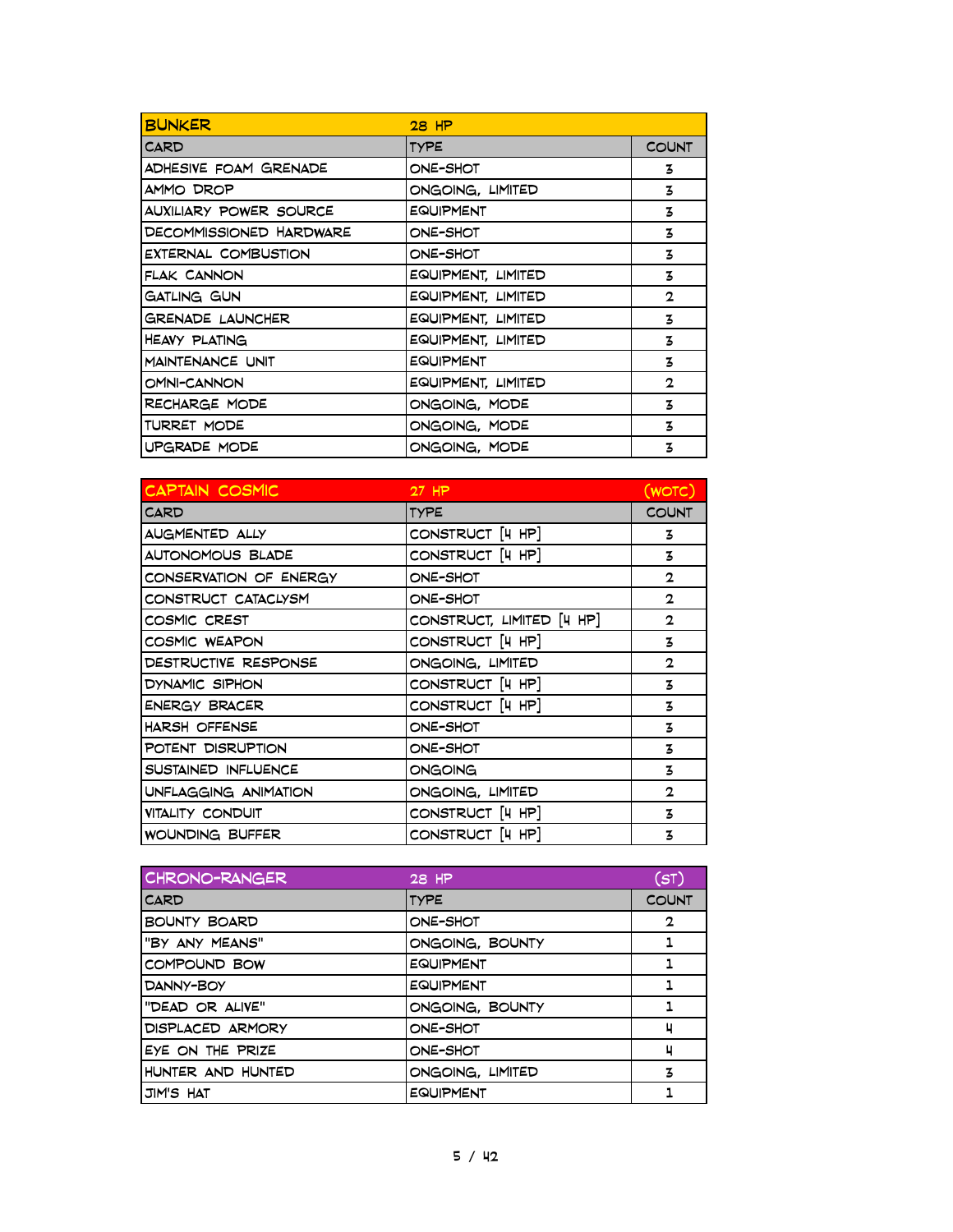| "JUST DOIN' MY JOB"      | ONE-SHOT         | ч            |
|--------------------------|------------------|--------------|
| "KILL ON SIGHT"          | ONGOING, BOUNTY  |              |
| NEURO-TOXIN DART THROWER | <b>EQUIPMENT</b> |              |
| "NO EXECUTIONS"          | ONGOING, BOUNTY  |              |
| RANGER'S MARK            | ONE-SHOT         | 3            |
| SUDDEN CONTRACT          | ONE-SHOT         | ч            |
| TEMPORAL GRENADE         | <b>EQUIPMENT</b> | $\mathbf{2}$ |
| TERRIBLE TECH-STRIKE     | ONE-SHOT         | 3            |
| THE MASADAH              | <b>EQUIPMENT</b> |              |
| "THE ULTIMATE TARGET"    | ONGOING, BOUNTY  |              |
| "THE WHOLE GANG"         | ONGOING, BOUNTY  |              |

| DOCTOR MEDICO                | $24$ HP          | PROMO)       |
|------------------------------|------------------|--------------|
| CARD                         | <b>TYPE</b>      | <b>COUNT</b> |
| DOCTOR'S ORDERS              | ONE-SHOT         | 3            |
| <b>EXPERIMENTAL MEDICINE</b> | ONGOING, LIMITED | 3            |
| FLARE UP                     | ONE-SHOT         | ц            |
| FROM THE BRINK               | ONGOING          | $\mathbf{2}$ |
| <b>HEALING PULSE</b>         | ONGOING, LIMITED | $\mathbf{z}$ |
| <b>IMMUNIZATION</b>          | ONE-SHOT         | $\mathbf{2}$ |
| INTENSIVE CARE               | ONE-SHOT         | 3            |
| LIFEFORCE OF WILL            | ONE-SHOT         | $\mathbf{2}$ |
| POSITIVE PROGNOSIS           | ONE-SHOT         | 3            |
| PRESCRIPTION STRENGTH        | ONGOING          | $\mathbf{z}$ |
| PREVENTATIVE CARE            | ONE-SHOT         | $\mathbf{2}$ |
| <b>REGENERATION</b>          | ONGOING, LIMITED | 3            |
| SECOND OPINION               | ONGOING, LIMITED | 3            |
| TRIAGE                       | ONE-SHOT         | $\mathbf{2}$ |
| UNIVERSAL DONOR              | ONGOING, LIMITED | $\mathbf{2}$ |

| <b>EXPATRIETTE</b>     | 29 HP                   | (RC)         |
|------------------------|-------------------------|--------------|
| CARD                   | <b>TYPE</b>             | <b>COUNT</b> |
| ARSENAL ACCESS         | ONE-SHOT                | 3            |
| <b>ASSAULT RIFLE</b>   | EQUIPMENT, LIMITED, GUN | 3            |
| FLAK JACKET            | EQUIPMENT, LIMITED      | 3            |
| HAIRTRIGGER REFLEXES   | ONGOING, LIMITED        | $\mathbf{2}$ |
| <b>HOLLOW POINTS</b>   | EQUIPMENT, AMMO         | $\mathbf{2}$ |
| INCENDIARY ROUNDS      | EQUIPMENT, AMMO         | $\mathbf{2}$ |
| LIQUID NITROGEN ROUNDS | EQUIPMENT, AMMO         | $\mathbf{2}$ |
| "PREJUDICE"            | EQUIPMENT, GUN          | 1            |
| "PRIDE"                | EQUIPMENT, GUN          | 1            |
| QUICK DRAW             | ONE-SHOT                | 3            |
| <b>RELOAD</b>          | ONE-SHOT                | 3            |
| RPG LAUNCHER           | ONE-SHOT                | 3            |
| SHOCK ROUNDS           | EQUIPMENT, AMMO         | $\mathbf{2}$ |
| SPEED LOADING          | ONGOING, LIMITED        | $\mathbf{2}$ |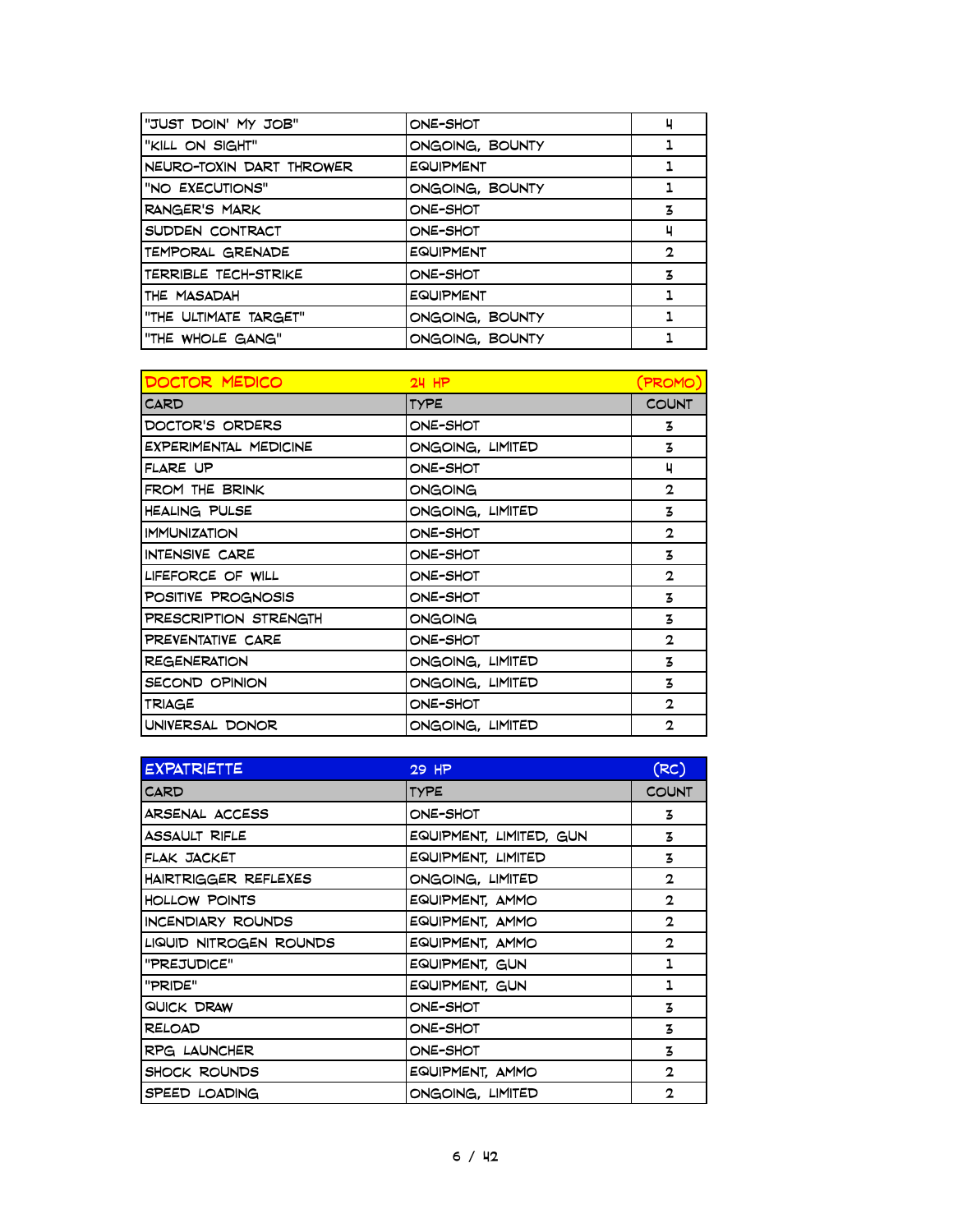| ISUBMACHINE GUN          | EQUIPMENT, LIMITED, GUN |  |
|--------------------------|-------------------------|--|
| <b>ITACTICAL SHOTGUN</b> | EQUIPMENT, LIMITED, GUN |  |
| <b>I UNLOAD</b>          | IONE-SHOT               |  |

| <b>FANATIC</b>              | 3O HP                     |              |
|-----------------------------|---------------------------|--------------|
| CARD                        | <b>TYPE</b>               | <b>COUNT</b> |
| "ABSOLUTION"                | EQUIPMENT, RELIC, LIMITED | 3            |
| AEGIS OF RESURRECTION       | EQUIPMENT, RELIC, LIMITED | $\mathbf{2}$ |
| <b>BRUTAL CENSURE</b>       | ONE-SHOT                  | 3            |
| <b>CHASTISE</b>             | ONGOING                   | $\mathbf{2}$ |
| CONSECRATED GROUND          | ONE-SHOT                  | $\mathbf{2}$ |
| DIVINE FOCUS                | ONGOING, LIMITED          | $\mathbf{2}$ |
| DIVINE SACRIFICE            | ONE-SHOT                  | $\mathbf{2}$ |
| <b>EMBOLDEN</b>             | ONGOING                   | $\mathbf{2}$ |
| END OF DAYS                 | ONGOING                   | $\mathbf{2}$ |
| FINAL DIVE                  | ONE-SHOT                  | 3            |
| HOLY NOVA                   | ONE-SHOT                  | 3            |
| PRAYER OF DESPERATION       | ONE-SHOT                  | $\mathbf{2}$ |
| SACROSANCT MARTYR           | ONGOING, LIMITED          | $\mathbf{2}$ |
| SANCTIFYING STRIKE          | ONE-SHOT                  | $\mathbf{2}$ |
| SMITE THE TRANSGRESSOR      | ONE-SHOT                  | 3            |
| <b>UNDAUNTED</b>            | ONGOING, LIMITED          | $\mathbf{2}$ |
| <b>WRATHFUL RETRIBUTION</b> | ONE-SHOT                  | 1            |
| ZEALOUS OFFENSE             | ONGOING, LIMITED          | $\mathbf{2}$ |

| <b>GUISE</b>             | 27 HP            | PROMO)       |
|--------------------------|------------------|--------------|
| <b>CARD</b>              | <b>TYPE</b>      | <b>COUNT</b> |
| BEST CARD EVER!          | ONE-SHOT         | 2            |
| <b>BLATANT REFERENCE</b> | ONGOING, LIMITED | $\mathbf{2}$ |
| GIMMICKY CHARACTER       | ONE-SHOT         | 3            |
| GRITTY REBOOT            | ONGOING, LIMITED | $\mathbf{2}$ |
| GUISE THE BARBARIAN      | ONGOING, LIMITED | $\mathbf{2}$ |
| I CAN DO THAT, TOO!      | ONE-SHOT         | 3            |
| LEMME SEE THAT           | ONGOING, LIMITED | 3            |
| LOOK WHAT I FOUND!       | ONE-SHOT         | 3            |
| <b>RETCON</b>            | ONE-SHOT         | 3            |
| SAY CHEESE!              | ONE-SHOT         | 3            |
| SELLING OUT              | ONGOING, LIMITED | $\mathbf{2}$ |
| SUPER ULTRA KAWAII!!     | ONGOING, LIMITED | $\mathbf{2}$ |
| TOTAL BEEFCAKE           | ONGOING, LIMITED | $\mathbf{2}$ |
| UH, YEAH, I'M THAT GUY!  | ONGOING, LIMITED | 3            |
| WHERE DID I LEAVE THAT   | ONE-SHOT         | 3            |
| X-TREEEEEEEME!!!         | ONGOING, LIMITED | $\mathbf{2}$ |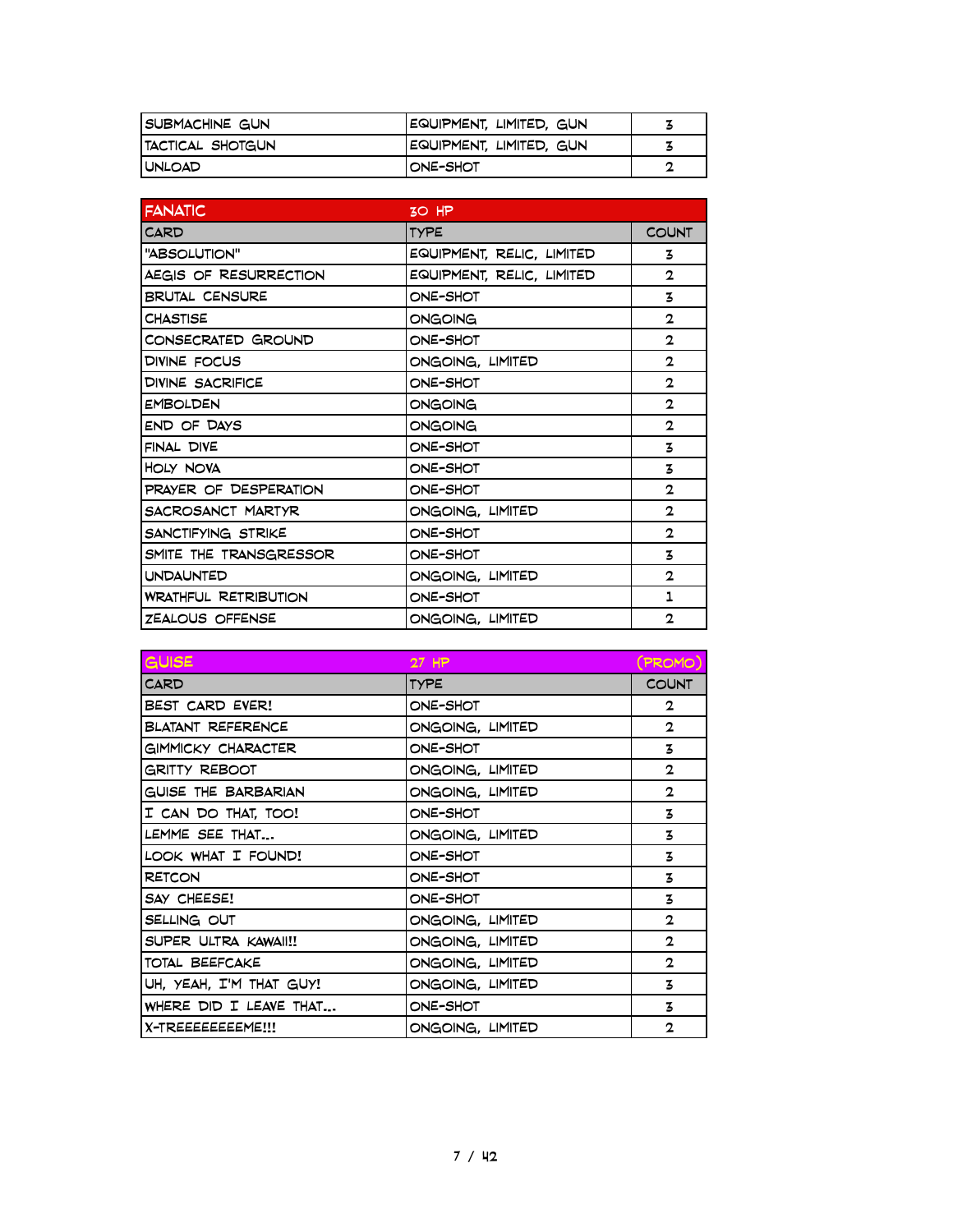| <b>HAKA</b>                  | $34$ HP            |              |
|------------------------------|--------------------|--------------|
| <b>CARD</b>                  | <b>TYPE</b>        | <b>COUNT</b> |
| <b>DOMINION</b>              | ONGOING            | 3            |
| <b>ELBOW SMASH</b>           | ONE-SHOT           | 3            |
| <b>ENDURING INTERCESSION</b> | ONGOING            | 3            |
| GROUND POUND                 | ONGOING            | $\mathbf{2}$ |
| HAKA OF BATTLE               | ONE-SHOT           | z            |
| <b>HAKA OF RESTORATION</b>   | ONE-SHOT           | z            |
| HAKA OF SHIELDING            | ONE-SHOT           | 3            |
| <b>MERE</b>                  | EQUIPMENT, LIMITED | 3            |
| PUNISH THE WEAK              | ONGOING, LIMITED   | 3            |
| <b>RAMPAGE</b>               | ONE-SHOT           | 3            |
| SAVAGE MANA                  | ONGOING, LIMITED   | $\mathbf{2}$ |
| <b>TAIAHA</b>                | EQUIPMENT, LIMITED | 3            |
| TA MOKO                      | ONGOING, LIMITED   | 3            |
| VITALITY SURGE               | ONE-SHOT           | 3            |

| THE HARPY              | 26 HP                   | (OB)         |
|------------------------|-------------------------|--------------|
| <b>CARD</b>            | <b>TYPE</b>             | <b>COUNT</b> |
| ANCIENT TOME           | <b>EQUIPMENT</b>        | 3            |
| APPLIED NUMEROLOGY     | ONGOING, LIMITED        | $\mathbf{2}$ |
| ARCANE EXPLOSION       | ONE-SHOT                | 3            |
| CALLING THE FLOCK      | ONE-SHOT                | 3            |
| CONJURED AURA          | ONGOING, LIMITED        | $\mathbf{2}$ |
| <b>DIRECTED STRIKE</b> | ONE-SHOT                | 3            |
| ELDRITCH TRAINING      | ONE-SHOT                | 3            |
| HARPY HEX              | ONGOING, LIMITED        | 3            |
| HUGINN & MUNINN        | AVIAN COMPANIONS [9 HP] | 1            |
| LASH OF THE ELEMENTS   | ONE-SHOT                | 3            |
| <b>MAGICAL BEQUEST</b> | ONGOING                 | $\mathbf{2}$ |
| MYSTICAL OUTBURST      | ONE-SHOT                | 3            |
| SWIFT SUMMONING        | ONGOING                 | $\mathbf{2}$ |
| TENUOUS FOCUS          | ONE-SHOT                | 3            |
| THE FLOCK'S CARE       | ONGOING, LIMITED        | 2            |
| UNCONTROLLABLE FLOCK   | ONGOING                 | 2            |

| THE IDEALIST         | $24$ HP            | (PROMO)      |
|----------------------|--------------------|--------------|
| <b>CARD</b>          | <b>TYPE</b>        | <b>COUNT</b> |
| BETTER PUNCHING      | ONE-SHOT, FRAGMENT | 3            |
| BORED NOW            | ONE-SHOT           | 3            |
| <b>BRIGHT IDEA</b>   | ONE-SHOT, FRAGMENT | 3            |
| <b>CONCEPTUALIZE</b> | ONE-SHOT, FRAGMENT | 3            |
| FLYING STABBY KNIVES | ONGOING, CONCEPT   | 2            |
| FOCUSING TIARA       | EQUIPMENT, LIMITED | 3            |
| GIANT FLOATY HEAD    | ONGOING, CONCEPT   | $\mathbf{2}$ |
| HEDGY HOGS           | ONE-SHOT, FRAGMENT | 3            |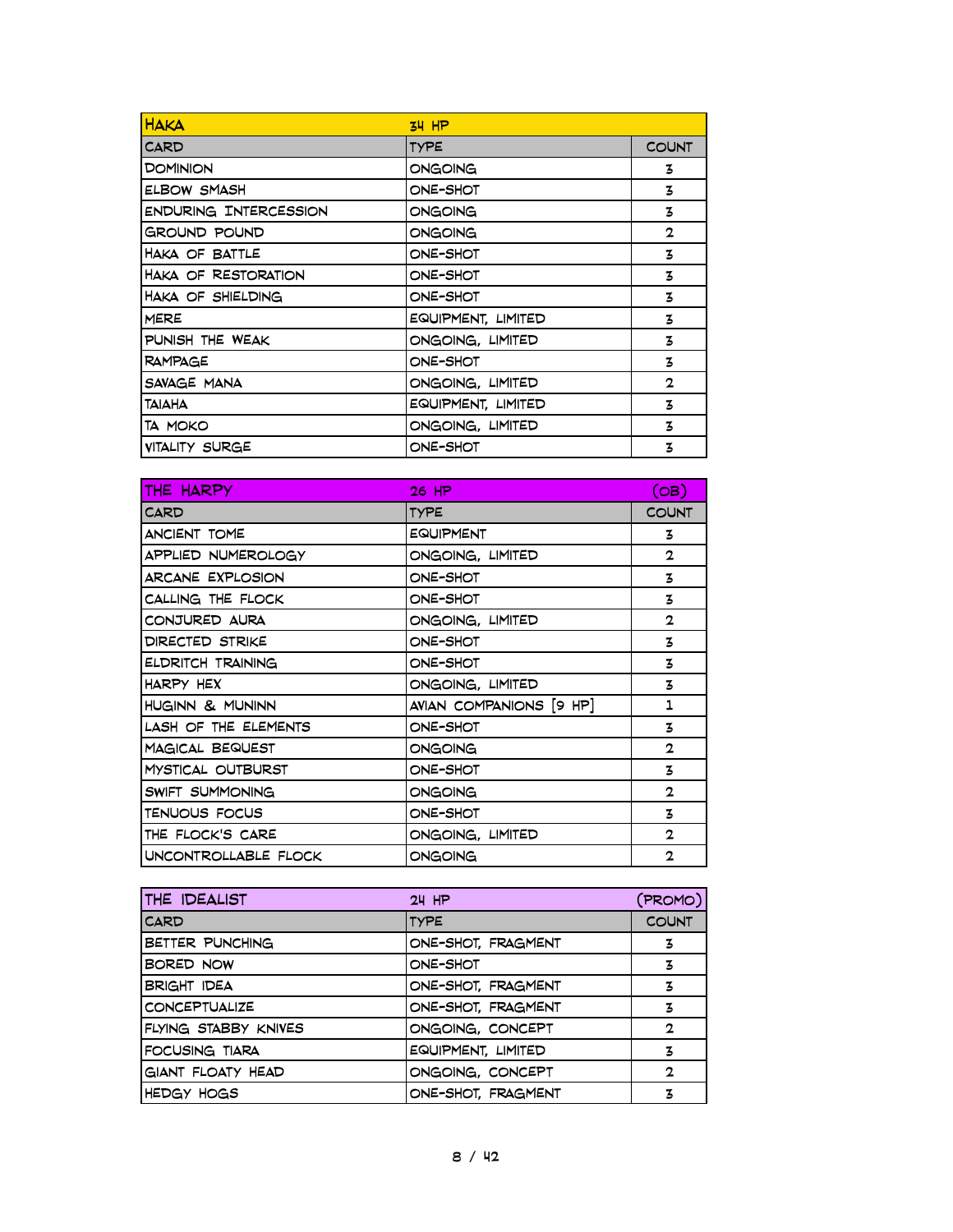| KARATE ROBOT            | ONGOING, CONCEPT   | 2 |
|-------------------------|--------------------|---|
| <b>MAKING THINGS UP</b> | ONE-SHOT           | 3 |
| MONSTER OF ID           | <b>CONCEPT</b>     |   |
| SOUND BEATING           | ONE-SHOT, FRAGMENT | 3 |
| SPARK OF INSPIRATION    | ONE-SHOT, FRAGMENT |   |
| STRAINED SUPEREGO       | ONGOING, LIMITED   | z |
| IVIVID THOUGHTS         | ONE-SHOT           |   |

| K.N.Y.F.E.                | $30$ HP            | (VENG)       |
|---------------------------|--------------------|--------------|
| CARD                      | <b>TYPE</b>        | <b>COUNT</b> |
| AMPLIFIED COMBATANT       | ONE-SHOT           | 3            |
| BATTLEFIELD EXPERIENCE    | ONGOING            | ч            |
| <b>ENERGY BURN</b>        | ONE-SHOT           | 3            |
| <b>FLAWLESS EXECUTION</b> | ONGOING, LIMITED   | $\mathbf{2}$ |
| FOCUSING CONDUIT-BLADE    | EQUIPMENT, LIMITED | ч            |
| FOR THE GREATER GOOD      | ONE-SHOT           | 3            |
| INCIDENTAL CONTACT        | ONE-SHOT           | 3            |
| INFILTRATE AND OBFUSCATE  | ONGOING, LIMITED   | $\mathbf{2}$ |
| KINETIC NEUTRALIZER       | ONGOING, LIMITED   | $\mathbf{2}$ |
| OVERCHARGED NULL-SHIELD   | EQUIPMENT, LIMITED | $\mathbf{2}$ |
| OVERDO IT                 | ONGOING, LIMITED   | 3            |
| PRIMED PUNCH              | ONGOING            | 3            |
| PROTOTYPE SERVO-GAUNTLET  | EQUIPMENT, LIMITED | $\mathbf{2}$ |
| <b>WRECKING UPPERCUT</b>  | ONE-SHOT           | 4            |

| LA COMODORA              | 29 HP              | (OB)         |
|--------------------------|--------------------|--------------|
| CARD                     | <b>TYPE</b>        | <b>COUNT</b> |
| <b>BRIG TELEPORTER</b>   | EQUIPMENT          | 2            |
| CANNON PORTAL            | EQUIPMENT          | $\mathbf{2}$ |
| CHRONOLOGICAL SWEETSPOT  | ONGOING, LIMITED   | $\mathbf{2}$ |
| COMBAT TIMING            | ONGOING, LIMITED   | $\mathbf{2}$ |
| CONCORDANT HELM          | EQUIPMENT, LIMITED | 3            |
| FLINTLOCK AND CUTLASS    | ONE-SHOT           | ч            |
| FUTURE-TECH DECK GUN     | EQUIPMENT          | $\mathbf{2}$ |
| HARNESSED ANOMALY        | ONE-SHOT           | 3            |
| MARIA HELENA'S PLOT      | ONGOING, LIMITED   | $\mathbf{2}$ |
| PARADOJA FIGUREHEAD      | EQUIPMENT          | $\mathbf{2}$ |
| RUDDER IN THE TIMESTREAM | EQUIPMENT          | $\mathbf{2}$ |
| RUN AGROUND              | ONE-SHOT           | $\mathbf{2}$ |
| <b>SHIPSHAPE</b>         | ONGOING, LIMITED   | $\mathbf{2}$ |
| TAKE TIME                | ONE-SHOT           | $\mathbf{z}$ |
| TEMPORAL RIGGING         | EQUIPMENT          | $\mathbf{2}$ |
| TIMELESS TREASURE        | <b>EQUIPMENT</b>   | $\mathbf{2}$ |
| <b>WEIGH ANCHOR</b>      | ONE-SHOT           | 3            |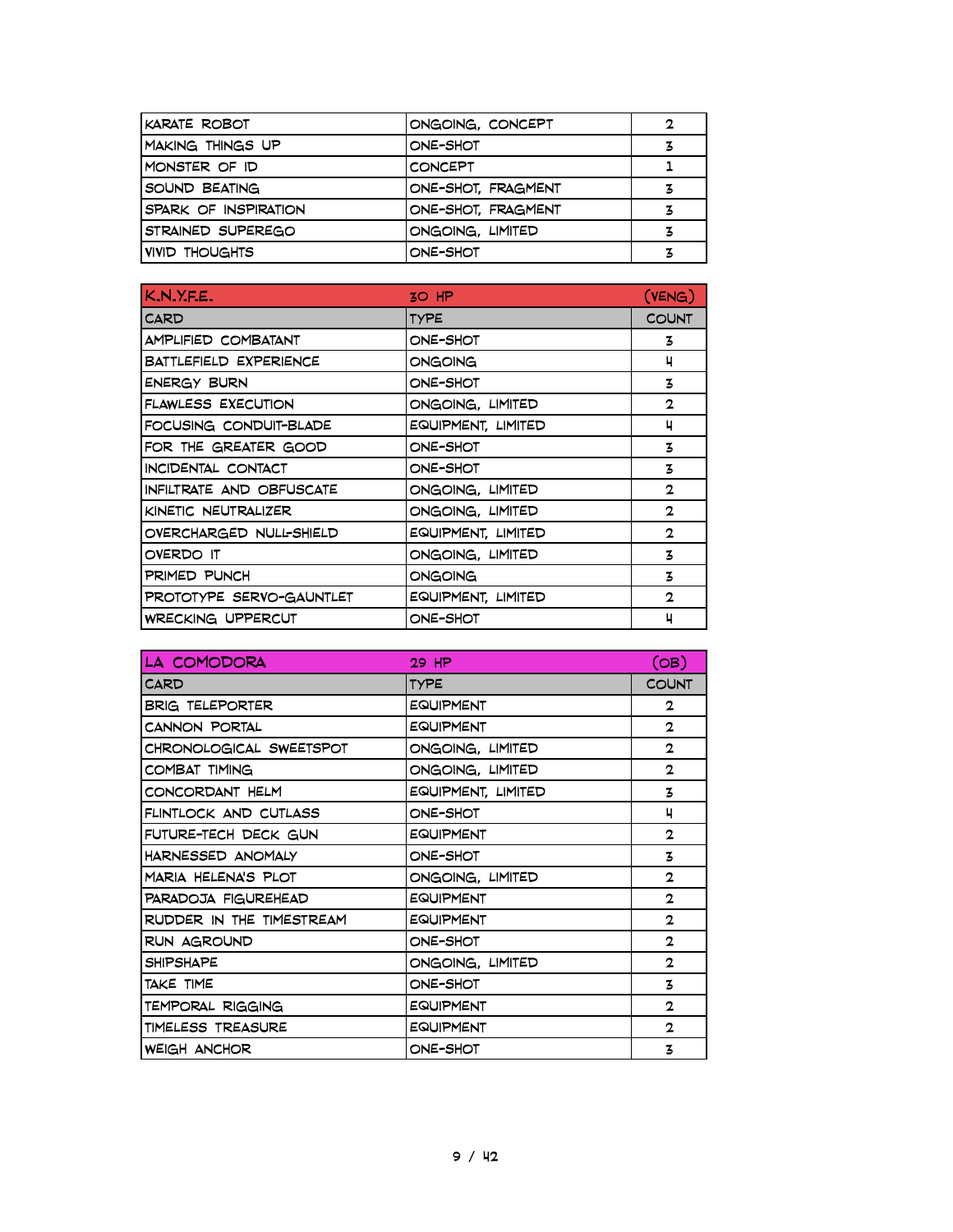| <b>LIFELINE</b>           | $21$ HP          | (OB)         |
|---------------------------|------------------|--------------|
| CARD                      | <b>TYPE</b>      | <b>COUNT</b> |
| ALIEN ARCANA              | ONGOING          | 2            |
| CALCULATED ACTION         | ONE-SHOT         | 3            |
| COSMIC IMMOLATION         | ONGOING          | $\mathbf{2}$ |
| CRYPTIC ALIGNMENT         | ONGOING          | $\mathbf{2}$ |
| DISCHARGE LIFEFORCE       | ONGOING          | $\mathbf{2}$ |
| <b>ENCLAVE'S TECH</b>     | ONE-SHOT         | 3            |
| <b>HARROW</b>             | ONE-SHOT         | 3            |
| HAUNTING MEMORIES         | ONE-SHOT         | 3            |
| INFERNAL DETONATOR        | EQUIPMENT        | 1            |
| LEY-LINE SHIFT            | ONE-SHOT         | 3            |
| <b>MATTER MANIPULATOR</b> | ONGOING, LIMITED | 3            |
| NORDIDIAN SULPH-AXE       | EQUIPMENT, RELIC | 1            |
| ORPHIC REPOSITORY         | EQUIPMENT        | 1            |
| REPAIR LEY-LINE           | ONE-SHOT         | 3            |
| TERMINARCH'S CASING       | <b>EQUIPMENT</b> | 1            |
| UNLEASH ENERGY            | ONE-SHOT         | 3            |
| UNNATURAL UPHEAVAL        | ONE-SHOT         | 3            |
| VITALITY BATTERY          | <b>EQUIPMENT</b> | 1            |

| <b>LEGACY</b>           | $32$ HP            |                |
|-------------------------|--------------------|----------------|
| <b>CARD</b>             | <b>TYPE</b>        | <b>COUNT</b>   |
| <b>BACK-FIST STRIKE</b> | ONE-SHOT           | $\mathbf{2}$   |
| <b>BOLSTER ALLIES</b>   | ONE-SHOT           | 3              |
| DANGER SENSE            | ONGOING            | 3              |
| <b>FLYING SMASH</b>     | ONE-SHOT           | $\mathbf{2}$   |
| <b>FORTITUDE</b>        | ONGOING, LIMITED   | 3              |
| HEROIC INTERCEPTION     | ONGOING            | 3              |
| IINSPIRING PRESENCE     | ONGOING, LIMITED   | 3              |
| LEAD FROM THE FRONT     | ONGOING, LIMITED   | 3              |
| I MOTIVATIONAL CHARGE   | ONGOING, LIMITED   | 3              |
| NEXT EVOLUTION          | ONGOING            | 3              |
| SUPERHUMAN DURABILITY   | ONGOING, LIMITED   | $\mathbf{2}$   |
| SURGE OF STRENGTH       | ONGOING, LIMITED   | 3              |
| TAKE DOWN               | <b>ONGOING</b>     | $\overline{2}$ |
| ITHE LEGACY RING        | EQUIPMENT, LIMITED | $\mathbf{2}$   |
| l"THOKK!"               | ONE-SHOT           | 3              |

| <b>LUMINARY</b>                 | $27$ HP          | (OB)         |
|---------------------------------|------------------|--------------|
| <b>CARD</b>                     | <b>ITYPE</b>     | <b>COUNT</b> |
| ALL ACCORDING TO PLAN           | ONGOING, LIMITED | 2            |
| <b>BACKLASH GENERATOR</b>       | DEVICE [5 HP]    | 3            |
| <b>BARED BLADE</b>              | ONE-SHOT         | 3            |
| <b>BRILLIANT INVENTOR</b>       | ONE-SHOT         | 3            |
| I"CONSIDER THE PRICE OF DEFEAT" | ONE-SHOT         | 2            |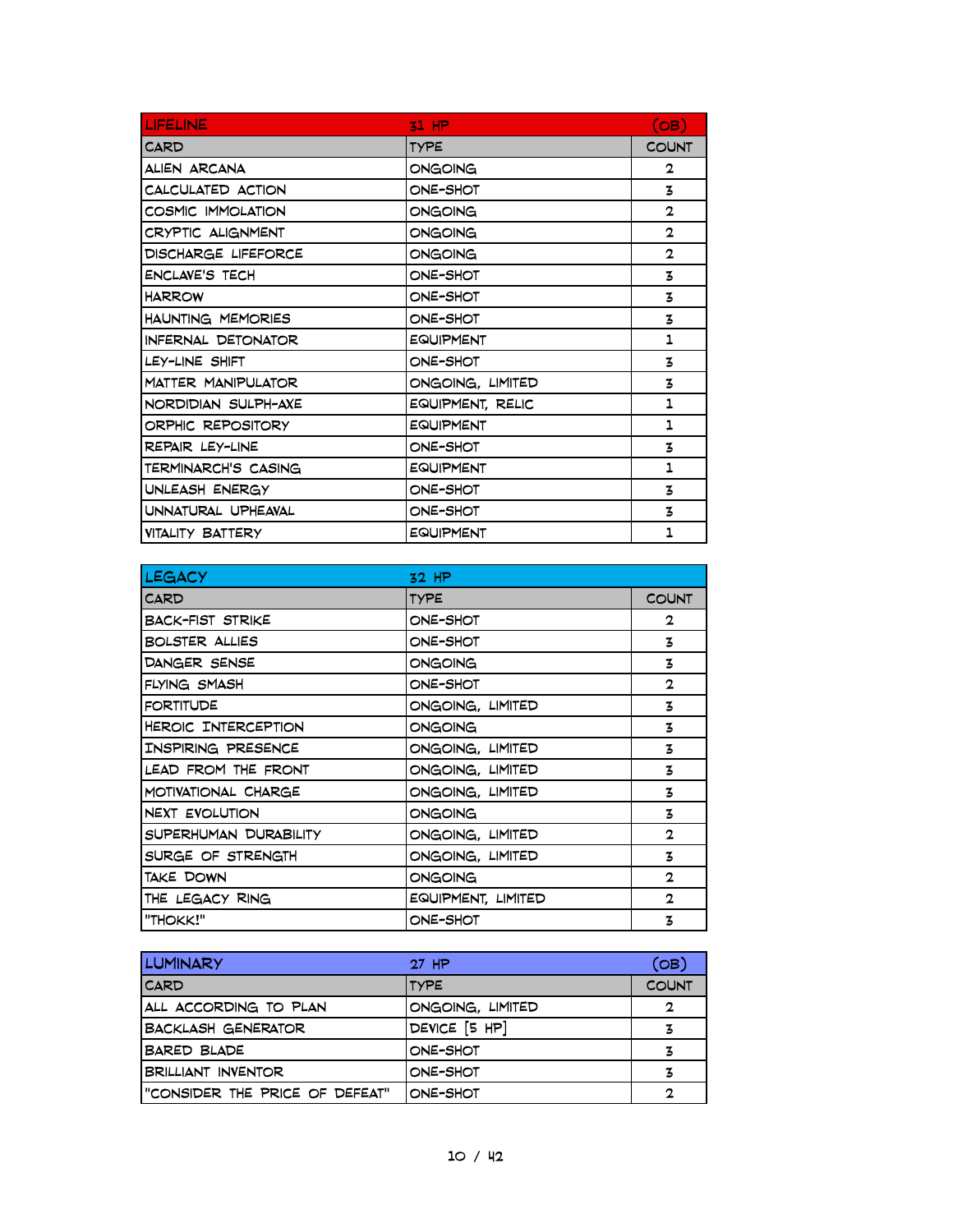| DANGEROUS VISION               | ONE-SHOT                | 2            |
|--------------------------------|-------------------------|--------------|
| DISPOSABLE DEFENDER            | DEVICE [5 HP]           | 3            |
| <b>EXPLOSIVE RECONSTRUCTOR</b> | DEVICE, DOOMSDAY [5 HP] |              |
| <b>HASTEN VICTORY</b>          | ONE-SHOT                | 3            |
| ORBITAL DEATH-LASER            | DEVICE, DOOMSDAY [5 HP] |              |
| <b>REGRESSION TURRET</b>       | DEVICE [5 HP]           | 3            |
| <b>REPAIR NANITES</b>          | DEVICE [5 HP]           | 3            |
| SABRE BATTLE DRONE             | DEVICE [5 HP]           | 3            |
| TECHNOLOGICALLY STABLE         | ONE-SHOT                | 3            |
| TERRALUNAR TRANSLOCATOR        | DEVICE, DOOMSDAY [5 HP] |              |
| TIMELY DISRUPTION              | ONE-SHOT                | $\mathbf{2}$ |
| TRIPLE CROSS                   | ONE-SHOT                | 2            |

| <b>MAINSTAY</b>        | $28$ HP                   | (PROMO)      |
|------------------------|---------------------------|--------------|
| CARD                   | <b>TYPE</b>               | <b>COUNT</b> |
| BAD TO THE BONE        | ONE-SHOT                  | 3            |
| DROP THE HAMMER        | ONE-SHOT                  | 3            |
| DURASTEEL-STUDDED VEST | EQUIPMENT, LIMITED        | 3            |
| <b>HEADLOCK</b>        | ONGOING, LIMITED          | 3            |
| KICK THE TIRES         | ONE-SHOT                  | 3            |
| LEADER OF THE PACK     | ONGOING, LIMITED          | $\mathbf{2}$ |
| LONESOME HIGHWAY       | ONE-SHOT                  | 3            |
| MANO A MANO            | ONGOING, LIMITED          | 3            |
| PREEMPTIVE PAYBACK     | ONGOING                   | 3            |
| SCHOOL OF HARD KNOCKS  | ONE-SHOT                  | $\mathbf{2}$ |
| SHARD-STRENGTH         | ONGOING, LIMITED          | 3            |
| SWEET RHONDA           | EQUIPMENT, LIMITED        | 3            |
| <b>VOID BELTER</b>     | EQUIPMENT, RELIC, LIMITED | ч            |
| <b>WHIPLASH</b>        | ONE-SHOT                  | $\mathbf{2}$ |

| <b>MISTER FIXER</b>       | $28$ HP          | (RC)         |
|---------------------------|------------------|--------------|
| <b>CARD</b>               | <b>TYPE</b>      | <b>COUNT</b> |
| ALTERNATING TIGER CLAW    | ONGOING, STYLE   | $\mathbf{2}$ |
| <b>BLOODY KNUCKLES</b>    | ONGOING          | ч            |
| <b>CHARGE</b>             | ONE-SHOT         | 3            |
| <b>DRIVING MANTIS</b>     | ONGOING, STYLE   | $\mathbf{2}$ |
| DUAL CROWBARS             | EQUIPMENT, TOOL  | $\mathbf{2}$ |
| GREASE GUN                | <b>EQUIPMENT</b> | $\mathbf{2}$ |
| <b>GREASE MONKEY FIST</b> | ONGOING, STYLE   | $\mathbf{2}$ |
| <b>HARMONY</b>            | ONGOING, LIMITED | $\mathbf{2}$ |
| <b>HOIST CHAIN</b>        | EQUIPMENT, TOOL  | $\mathbf{2}$ |
| <b>JACK HANDLE</b>        | EQUIPMENT, TOOL  | $\mathbf{2}$ |
| <b>MEDITATION</b>         | ONE-SHOT         | 3            |
| <b>OVERDRIVE</b>          | ONE-SHOT         | 4            |
| PIPE WRENCH               | EQUIPMENT, TOOL  | $\mathbf{2}$ |
| RIVETING CRANE            | ONGOING, STYLE   | $\mathbf{2}$ |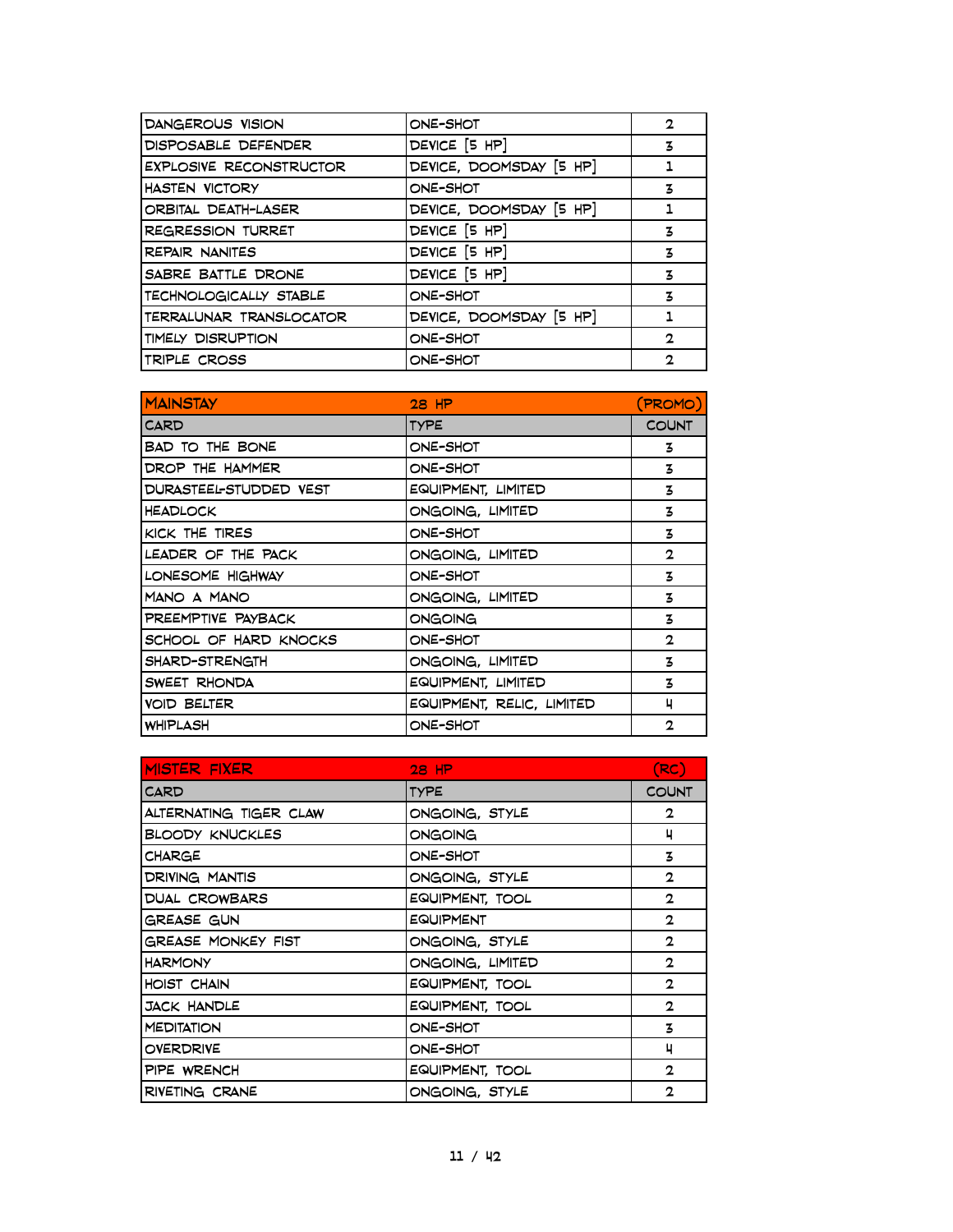| SALVAGE YARD      | IONE-SHOT        | ┍ |
|-------------------|------------------|---|
| <b>ITIRE IRON</b> | EQUIPMENT, TOOL  |   |
| <b>ITOOL BOX</b>  | <b>EQUIPMENT</b> |   |

| THE NATURALIST            | 29 HP            | (VENG)         |
|---------------------------|------------------|----------------|
| CARD                      | <b>TYPE</b>      | <b>COUNT</b>   |
| <b>BESTIAL SHIFT</b>      | ONE-SHOT         | 3              |
| BLEND INTO THE PACK       | ONGOING, LIMITED | $\mathbf{2}$   |
| CORNERED BEAST            | ONGOING          | $\mathbf{2}$   |
| CRAFTY ASSAULT            | ONE-SHOT         | 3              |
| ENVIRONMENTAL ALLIES      | ONGOING          | $\mathbf{2}$   |
| FERAL FURY                | ONE-SHOT         | 3              |
| HYPERACTIVE SENSES        | ONE-SHOT         | $\mathbf{2}$   |
| INDOMITABLE FORCE         | ONGOING          | 3              |
| NATURAL-BORN VIGOR        | ONGOING, LIMITED | $\mathbf{2}$   |
| NATURAL FORM'S POWER      | ONGOING          | $\mathbf{2}$   |
| PRIMAL CHARGE             | ONE-SHOT         | 3              |
| <b>RESILIENT HIDE</b>     | ONGOING          | $\mathbf{2}$   |
| SHIFTER'S STRENGTH        | ONE-SHOT         | 3              |
| THE DEADLY CROCODILE      | ONGOING, FORM    | 1              |
| THE FORMIDABLE RHINOCEROS | ONGOING, FORM    | 1              |
| THE NIMBLE GAZELLE        | ONGOING, FORM    | 1              |
| THE PREDATOR'S EYE        | ONE-SHOT         | 3              |
| THREATENING STOMP         | ONE-SHOT         | $\overline{2}$ |

| <b>NIGHTMIST</b>          | 27 HP                     | (IR)         |
|---------------------------|---------------------------|--------------|
| CARD                      | <b>TYPE</b>               | <b>COUNT</b> |
| AMULET OF THE ELDER GODS  | EQUIPMENT, RELIC, LIMITED | $\mathbf{2}$ |
| <b>ASTRAL PREMONITION</b> | ONGOING                   | $\mathbf{2}$ |
| CALL FORTH                | ONE-SHOT, SPELL           | 3            |
| ELDER RING                | EQUIPMENT, RELIC, LIMITED | 3            |
| <b>ENLIGHTENMENT</b>      | ONE-SHOT, SPELL           | 3            |
| <b>HEEDLESS LASH</b>      | ONE-SHOT, SPELL           | 3            |
| MASTER OF MAGIC           | ONGOING, LIMITED          | 2            |
| <b>MISTBOUND</b>          | ONE-SHOT, SPELL           | $\mathbf{2}$ |
| MIST-FUELED RECOVERY      | ONE-SHOT                  | $\mathbf{2}$ |
| MIST FORM                 | ONGOING, LIMITED          | $\mathbf{2}$ |
| MISTS OF TIME             | ONE-SHOT, SPELL           | $\mathbf{2}$ |
| <b>OBLIVION</b>           | ONE-SHOT, SPELL           | 4            |
| PLANAR BANISHMENT         | ONE-SHOT, SPELL           | z            |
| SCOURING MISTS            | ONE-SHOT, SPELL           | 3            |
| STARSHIELD NECKLACE       | EQUIPMENT, RELIC, LIMITED | 2            |
| TOME OF ELDER MAGIC       | EQUIPMENT, RELIC          | 2            |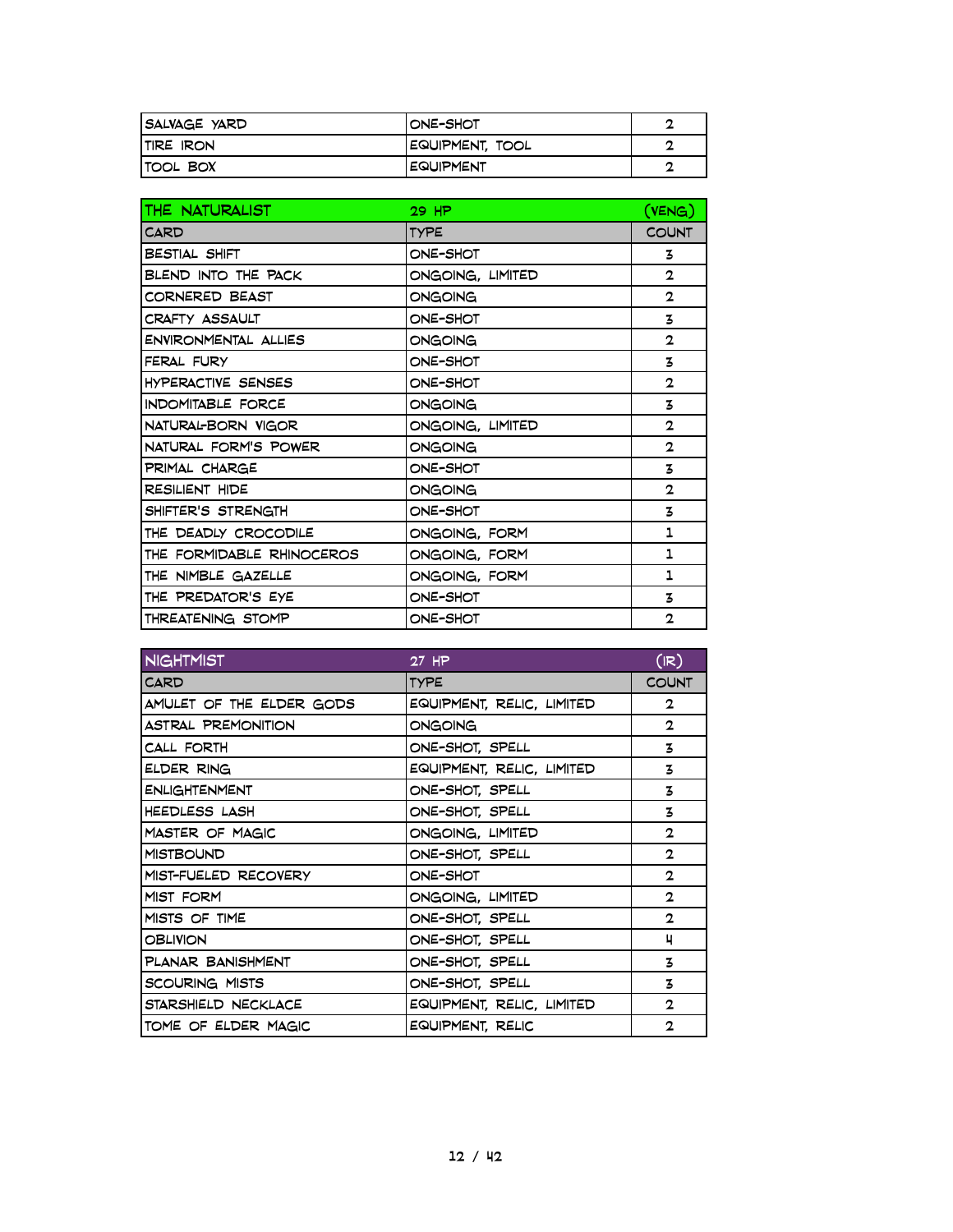| <b>OMNITRON-X</b>           | $25$ HP              | (ST)         |
|-----------------------------|----------------------|--------------|
| CARD                        | <b>TYPE</b>          | <b>COUNT</b> |
| ABLATIVE COATING            | EQUIPMENT, PLATING   | 2            |
| <b>BIO-ENGINEERING BEAM</b> | ONGOING              | $\mathbf{2}$ |
| DEFENSIVE BLAST             | ONGOING, LIMITED     | $\mathbf{2}$ |
| DISRUPTIVE FLECHETTES       | ONE-SHOT             | 3            |
| ELECTRO-DEPLOYMENT UNIT     | EQUIPMENT, COMPONENT | 2            |
| ELEMENTAL EXOCHASSIS        | EQUIPMENT, PLATING   | $\mathbf{2}$ |
| FOCUSED PLASMA CANNON       | EQUIPMENT, COMPONENT | $\mathbf{2}$ |
| GAUSSIAN COIL BLASTER       | EQUIPMENT, COMPONENT | 2            |
| INNERVATION RAY             | EQUIPMENT, COMPONENT | 2            |
| REACTIVE PLATING SUBROUTINE | ONGOING, LIMITED     | 3            |
| <b>RESET</b>                | ONE-SHOT             | ч            |
| ROCKET PUNCH                | <b>EQUIPMENT</b>     | $\mathbf{2}$ |
| SELF SABOTAGE               | ONE-SHOT             | $\mathbf{2}$ |
| <b>SINGULARITY</b>          | ONE-SHOT             | $\mathbf{2}$ |
| SLIP THROUGH TIME           | ONGOING, LIMITED     | 2            |
| TECHNOLOGICAL ADVANCEMENT   | ONE-SHOT             | ч            |
| TEMPORAL SHIELDING          | EQUIPMENT, PLATING   | $\mathbf{2}$ |

| <b>PARSE</b>           | 26 HP            | (VENG)       |
|------------------------|------------------|--------------|
| <b>CARD</b>            | <b>TYPE</b>      | <b>COUNT</b> |
| BETWEEN THE LINES      | ONE-SHOT         | 3            |
| <b>BUFFER OVERFLOW</b> | ONGOING          | $\mathbf{2}$ |
| CRITICAL MULTIPLIER    | ONGOING          | 3            |
| DATA-MINING            | ONE-SHOT         | 3            |
| EXPLOIT VULNERABILITY  | ONGOING          | $\mathbf{2}$ |
| EXTRASENSORY AWARENESS | ONGOING          | $\mathbf{2}$ |
| GAUGE                  | ONGOING          | $\mathbf{2}$ |
| <b>IMPOSSIBLE SHOT</b> | ONE-SHOT         | 3            |
| QUICK CALCULATION      | ONE-SHOT         | 3            |
| <b>RECOMPILE</b>       | ONE-SHOT         | 3            |
| REVEAL THE FLAWS       | ONGOING          | 3            |
| SEGMENTATION FAULT     | ONGOING          | 2            |
| SNAP DECISION          | ONGOING, LIMITED | $\mathbf{2}$ |
| SYNTACTIC ANALYSIS     | ONE-SHOT         | $\mathbf{2}$ |
| TARGETING ARROW        | ONE-SHOT         | 3            |
| UPDATED INTEL          | ONGOING, LIMITED | $\mathbf{2}$ |

| RA                     | $30$ HP          |              |
|------------------------|------------------|--------------|
| <b>CARD</b>            | <b>ITYPE</b>     | <b>COUNT</b> |
| <b>BLAZING TORNADO</b> | ONGOING, LIMITED | 2            |
| DRAWN TO THE FLAME     | ONGOING          | 2            |
| <b>EXCAVATION</b>      | ONE-SHOT         | 2            |
| FIRE BLAST             | ONE-SHOT         | z            |
| IFLAME BARRIER         | ONGOING, LIMITED |              |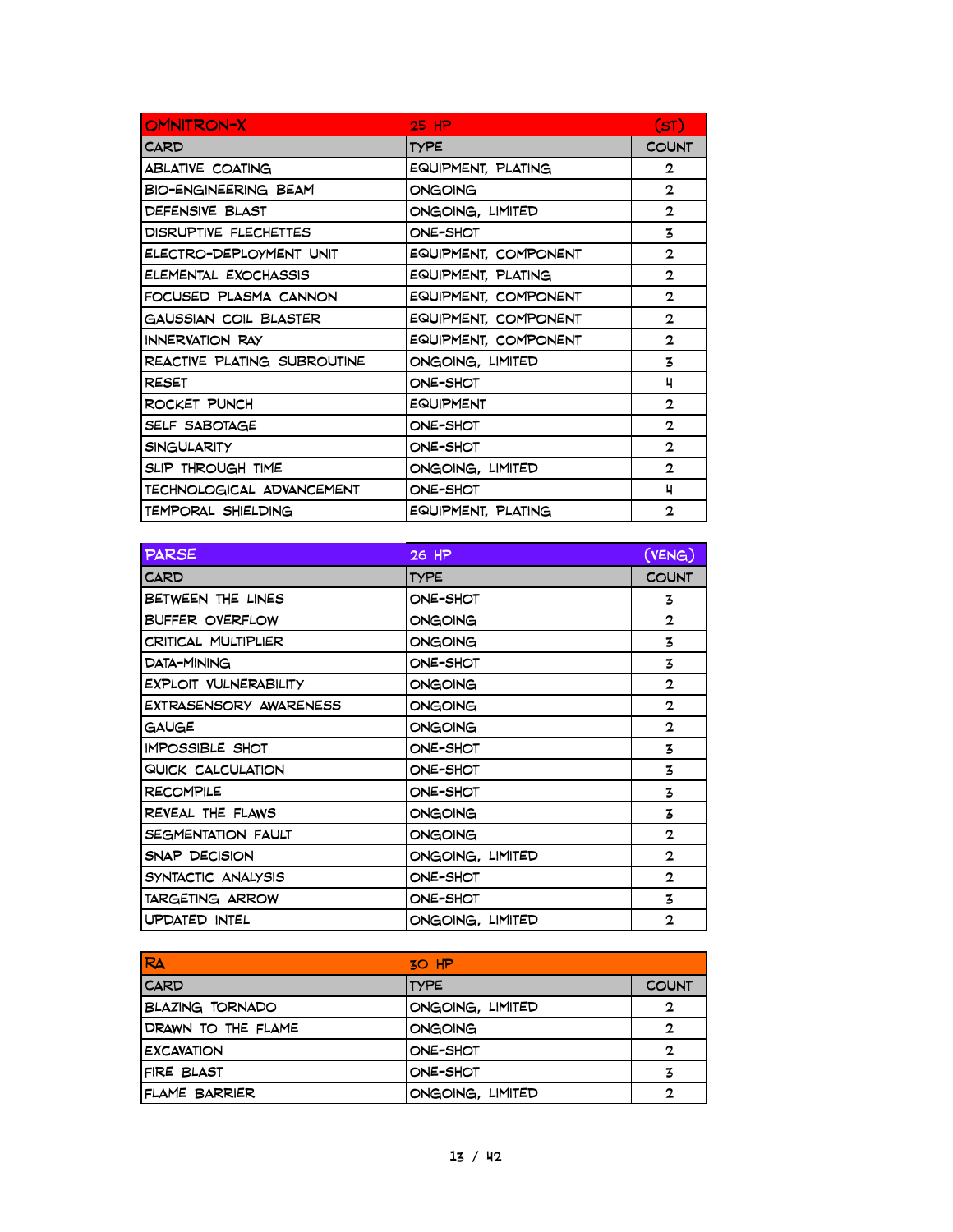| ONE-SHOT                  | 3            |
|---------------------------|--------------|
| ONGOING                   | 3            |
| ONGOING, LIMITED          | $\mathbf{2}$ |
| ONE-SHOT                  | 3            |
| ONGOING                   | 3            |
| ONE-SHOT                  | 3            |
| ONGOING                   | 2            |
| ONE-SHOT                  | ч            |
| EQUIPMENT, RELIC, LIMITED | ч            |
| ONGOING                   | 2            |
|                           |              |

| THE SCHOLAR             | $29$ HP            | (PROMO)        |
|-------------------------|--------------------|----------------|
| <b>CARD</b>             | <b>TYPE</b>        | <b>COUNT</b>   |
| ALCHEMICAL REDIRECTION  | ONGOING            | $\overline{2}$ |
| BRING WHAT YOU NEED     | ONGOING, LIMITED   | $\mathbf{2}$   |
| DON'T DISMISS ANYTHING  | ONE-SHOT           | $\mathbf{2}$   |
| EXPECT THE WORST        | ONGOING, LIMITED   | $\mathbf{2}$   |
| FLESH TO IRON           | ONGOING, ELEMENTAL | 3              |
| "GET OUT OF THE WAY!"   | ONE-SHOT           | 3              |
| GRACE UNDER FIRE        | ONE-SHOT           | 3              |
| <b>KEEP MOVING</b>      | ONE-SHOT           | ц              |
| KNOW WHEN TO HOLD FAST  | ONE-SHOT           | $\mathbf{2}$   |
| KNOW WHEN TO TURN LOOSE | ONE-SHOT           | $\mathbf{2}$   |
| MORTAL FORM TO ENERGY   | ONGOING, ELEMENTAL | 3              |
| OFFENSIVE TRANSMUTATION | ONE-SHOT           | $\mathbf{2}$   |
| PROVERBS AND AXIOMS     | ONE-SHOT           | $\mathbf{2}$   |
| SOLID TO LIQUID         | ONGOING, ELEMENTAL | 3              |
| TRANSMUTIVE RECOVERY    | ONE-SHOT           | 3              |
| TRUTH SEEKER            | ONGOING, LIMITED   | $\mathbf{2}$   |

| THE SENTINELS         | $14/13/11/14$ HP     | (VENG)       |
|-----------------------|----------------------|--------------|
| CARD                  | <b>TYPE</b>          | <b>COUNT</b> |
| <b>AURA OF VISION</b> | ONGOING, SIGNATURE   | 1            |
| BLACKOUT              | ONE-SHOT             | $\mathbf{2}$ |
| CALIGINOUS FORM       | ONGOING, SIGNATURE   | 1            |
| COORDINATED ASSAULT   | ONE-SHOT             | 3            |
| DARK DELUSIONS        | ONE-SHOT             | 3            |
| DURASTEEL CHAINS      | EQUIPMENT, SIGNATURE | 1            |
| FLING INTO DARKNESS   | ONE-SHOT             | $\mathbf{2}$ |
| GOOD HERO - BAD HERO  | ONE-SHOT             | $\mathbf{2}$ |
| HIPPOCRATIC OATH      | ONGOING, SIGNATURE   | 1            |
| HORRIFYING DICHOTOMY  | ONE-SHOT             | 3            |
| HUMAN SHIELD          | ONGOING              | $\mathbf{2}$ |
| POSITIVE ENERGY       | ONE-SHOT             | 3            |
| RESTORATIVE BURST     | ONE-SHOT             | 3            |
| SECOND CHANCE         | ONE-SHOT             | 3            |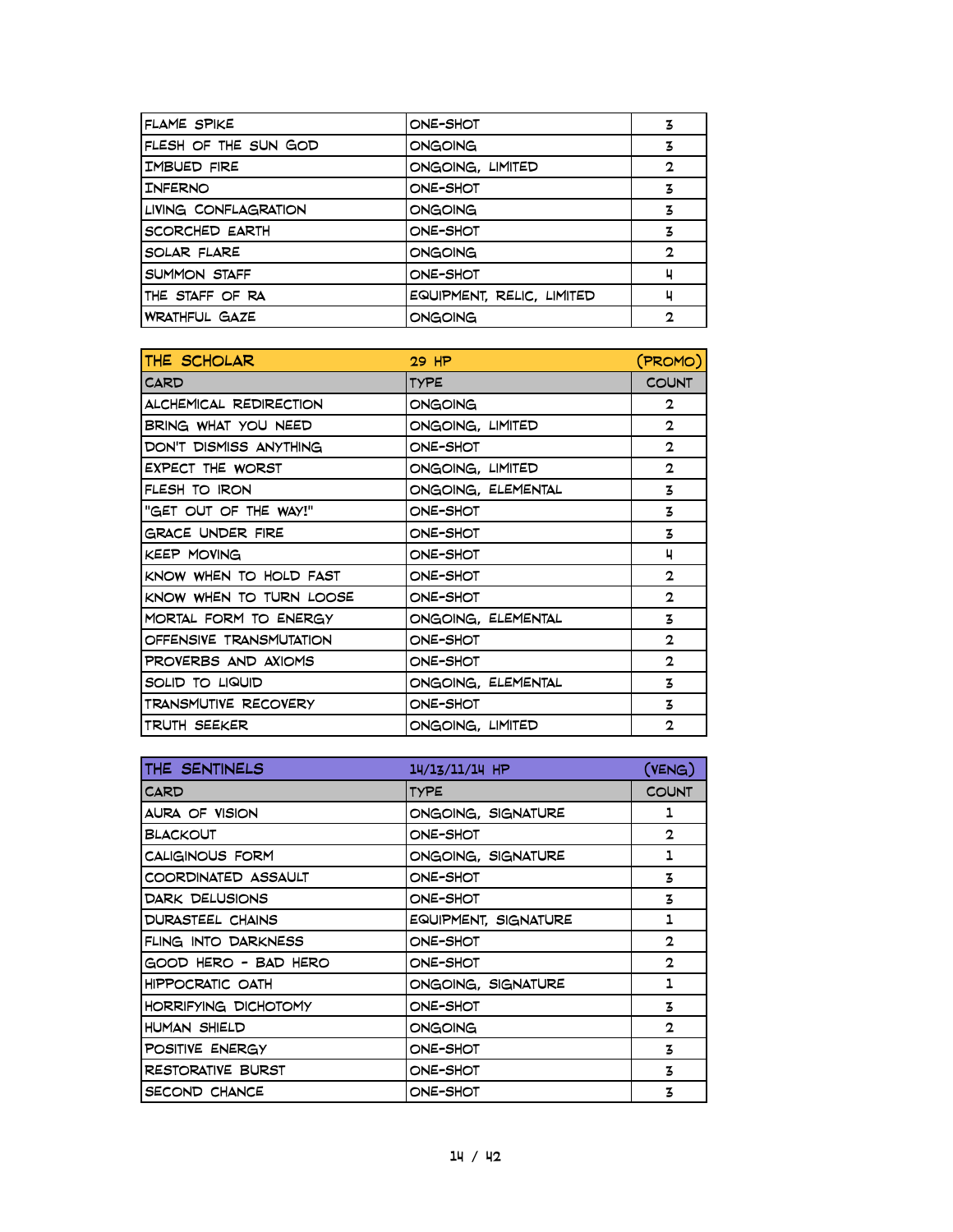| ISENTINEL TACTICS           | ONGOING, LIMITED | o |
|-----------------------------|------------------|---|
| <b>ITEAM COMMUNICATION</b>  | IONE-SHOT        |   |
| <b>TELEKINETIC WALLOP</b>   | IONE-SHOT        |   |
| <b>IUNIQUE CAPABILITIES</b> | IONE-SHOT        | з |

| <b>SETBACK</b>            | $51$ HP     | (VENG)       |
|---------------------------|-------------|--------------|
| CARD                      | <b>TYPE</b> | <b>COUNT</b> |
| CASH OUT                  | ONE-SHOT    | 3            |
| CAUSE AND EFFECT          | ONE-SHOT    | $\mathbf{2}$ |
| EXCEEDED EXPECTATIONS     | ONE-SHOT    | 3            |
| <b>FRIENDLY FIRE</b>      | ONGOING     | $\mathbf{2}$ |
| <b>FUMBLING FOOL</b>      | ONE-SHOT    | 3            |
| <b>HIGH RISK BEHAVIOR</b> | ONGOING     | $\mathbf{2}$ |
| KARMIC RETRIBUTION        | ONE-SHOT    | 3            |
| LOOKING UP                | ONGOING     | 3            |
| PLUCKY BREAK              | ONE-SHOT    | 3            |
| RECKLESS RUSH             | ONE-SHOT    | 4            |
| SILVER LINING             | ONGOING     | $\mathbf{2}$ |
| SURPRISING FORTUNE        | ONGOING     | $\mathbf{2}$ |
| TURN OF EVENTS            | ONE-SHOT    | $\mathbf{2}$ |
| "WHOOPS! SORRY!"          | ONE-SHOT    | 3            |
| WRONG TIME AND PLACE      | ONGOING     | 1            |
| UNCHARMED LIFE            | ONGOING     | $\mathbf{2}$ |

| <b>SKY-SCRAPER</b>                                          | 33 HP            | (WOTC)       |
|-------------------------------------------------------------|------------------|--------------|
| CARD                                                        | <b>TYPE</b>      | <b>COUNT</b> |
| <b>AGGRESSION MODULATOR</b>                                 | EQUIPMENT, LINK  | 2            |
| CATCH A RIDE                                                | ONE-SHOT, TINY   | 2            |
| COLOSSAL LEFT HOOK                                          | ONE-SHOT, HUGE   | 3            |
| COMPULSION CANNISTER                                        | EQUIPMENT, LINK  | 2            |
| CORTEX HYPERSTIMULATOR                                      | EQUIPMENT, LINK  | $\mathbf{2}$ |
| <b>EMERGENCY EVAC</b>                                       | ONE-SHOT, NORMAL | $\mathbf{2}$ |
| <b>EXPLOSIVE REVEAL</b>                                     | ONE-SHOT, NORMAL | 3            |
| LINKING INCURSION                                           | ONE-SHOT, TINY   | ч            |
| MICRO-ASSEMBLER                                             | EQUIPMENT, LINK  | $\mathbf{2}$ |
| NEUTRALIZING RESONATOR                                      | EQUIPMENT, LINK  | $\mathbf{2}$ |
| <b>PROPORTIONIST</b>                                        | ONGOING, LIMITED | $\mathbf{2}$ |
| REBOUNDING DEBILITATOR                                      | EQUIPMENT, LINK  | $\mathbf{2}$ |
| REST AND RECOVER                                            | ONE-SHOT, NORMAL | 3            |
| TECTONIC CHOKESLAM                                          | ONE-SHOT, HUGE   | 3            |
| THORATHIAN MONOLITH                                         | ONGOING, HUGE    | z            |
| UNDETECTABLE RELINKING                                      | ONE-SHOT, TINY   | 3            |
| NOTE: SKY-SCRAPER HAS 3 CHARACTER CARDS, SO 43 CARDS TOTAL. |                  |              |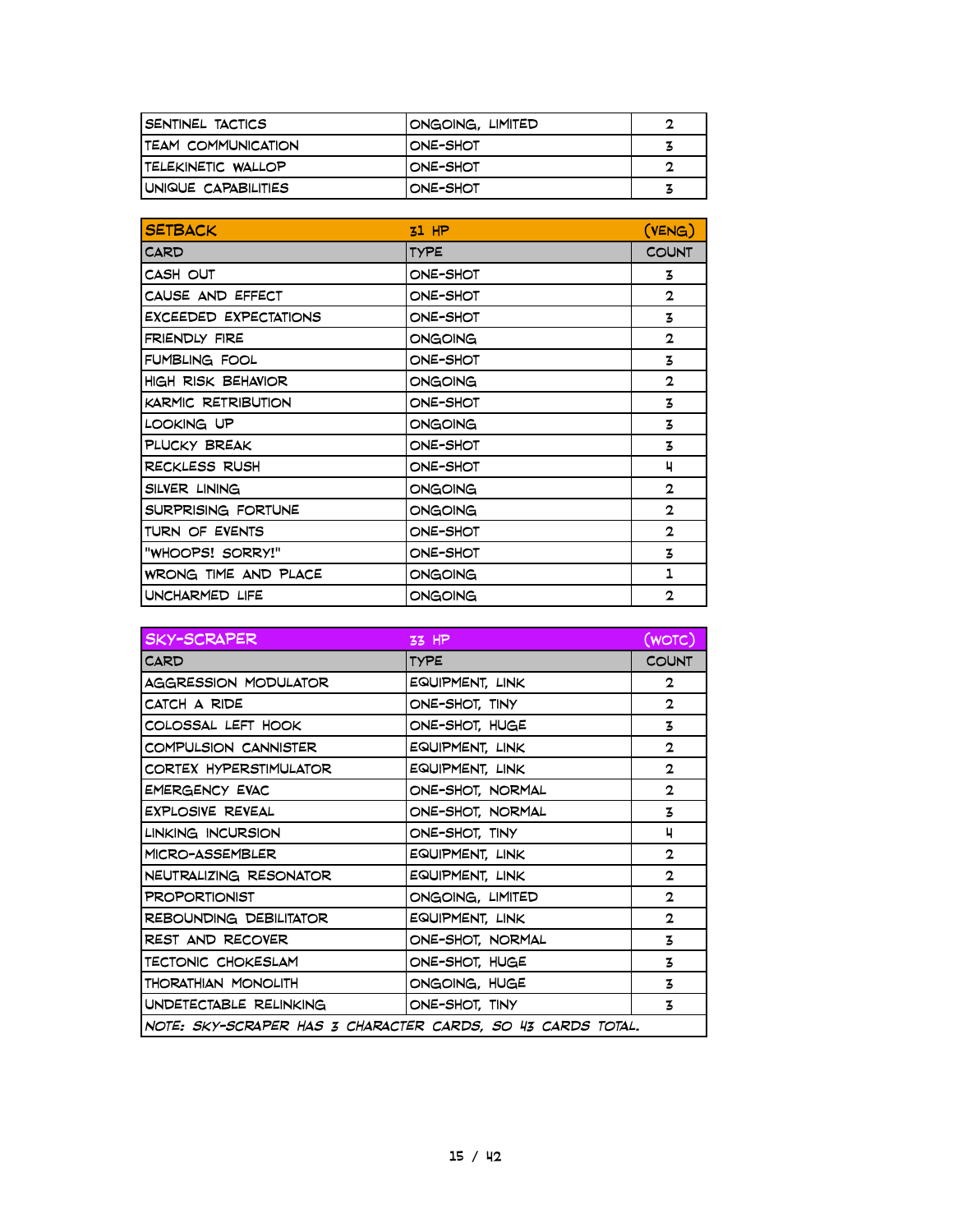| <b>STUNTMAN</b>           | 27 HP              |              |
|---------------------------|--------------------|--------------|
| <b>CARD</b>               | <b>TYPE</b>        | <b>COUNT</b> |
| COUP VEXANT               | ONE-SHOT           | 3            |
| COUTE QUE COUTE           | ONGOING, LIMITED   | $\mathbf{2}$ |
| DRAMATIC CLIFFHANGER      | ONGOING, LIMITED   | 3            |
| HIDDEN MINE               | EQUIPMENT, LIMITED | $\mathbf{2}$ |
| IN MEDIA RES              | ONE-SHOT           | 1            |
| LANCE-FLAMMES             | EQUIPMENT, LIMITED | $\mathbf{2}$ |
| LEMBUSCADE!               | ONGOING            | $\mathbf{2}$ |
| MOVING TARGET             | ONGOING, LIMITED   | 3            |
| NO TIME TO BLEED          | ONGOING, LIMITED   | 3            |
| PISTOLET-MITRAILLEUR      | EQUIPMENT, LIMITED | $\mathbf{2}$ |
| PLANQUEZ-VOUS!            | ONGOING, LIMITED   | $\mathbf{2}$ |
| STEAL THE SCENE           | ONGOING, LIMITED   | 3            |
| STYLISH ARMOUR            | EQUIPMENT, LIMITED | 3            |
| THE USUAL SOLUTION        | ONE-SHOT           | 3            |
| TRAINING MONTAGE          | ONE-SHOT           | 3            |
| <b>VIOLENT ESCALATION</b> | ONE-SHOT           | 3            |

| <b>TACHYON</b>        | $27$ HP            |              |
|-----------------------|--------------------|--------------|
| <b>CARD</b>           | <b>TYPE</b>        | <b>COUNT</b> |
| ACCELERATED ASSAULT   | ONE-SHOT, BURST    | 3            |
| <b>BLINDING SPEED</b> | ONE-SHOT, BURST    | 3            |
| FLEET OF FOOT         | ONE-SHOT, BURST    | 3            |
| HUD GOGGLES           | EQUIPMENT, LIMITED | 3            |
| HYPERSONIC ASSAULT    | ONE-SHOT           | 3            |
| LIGHTNING REFLEXES    | ONE-SHOT           | $\mathbf{2}$ |
| LIGHTSPEED BARRAGE    | ONE-SHOT           | 3            |
| NIMBLE STRIKE         | ONE-SHOT, BURST    | 3            |
| PUSHING THE LIMITS    | ONGOING, LIMITED   | 3            |
| QUICK INSIGHT         | ONE-SHOT, BURST    | $\mathbf{2}$ |
| RESEARCH GRANT        | ONGOING            | $\mathbf{2}$ |
| SONIC VORTEX          | ONE-SHOT           | $\mathbf{2}$ |
| SUCKER PUNCH          | ONE-SHOT, BURST    | 3            |
| SUPERSONIC RESPONSE   | ONE-SHOT, BURST    | $\mathbf{2}$ |
| SYNAPTIC INTERRUPTION | ONGOING, BURST     | 3            |

| <b>TEMPEST</b>            | 26 HP              |              |
|---------------------------|--------------------|--------------|
| <b>CARD</b>               | <b>TYPE</b>        | <b>COUNT</b> |
| AQUATIC CORRESPONDENCE    | ONE-SHOT           | $\mathbf{2}$ |
| <b>BALL LIGHTNING</b>     | ONE-SHOT           | 2            |
| <b>CHAIN LIGHTNING</b>    | ONE-SHOT           | 3            |
| CLEANSING DOWNPOUR        | ONGOING            | 2            |
| ELECTRICAL STORM          | ONGOING, LIMITED   | 3            |
| ELEMENTAL SUBWAVE INDUCER | EQUIPMENT, LIMITED | 2            |
| FLASH FLOOD               | ONE-SHOT           | 2            |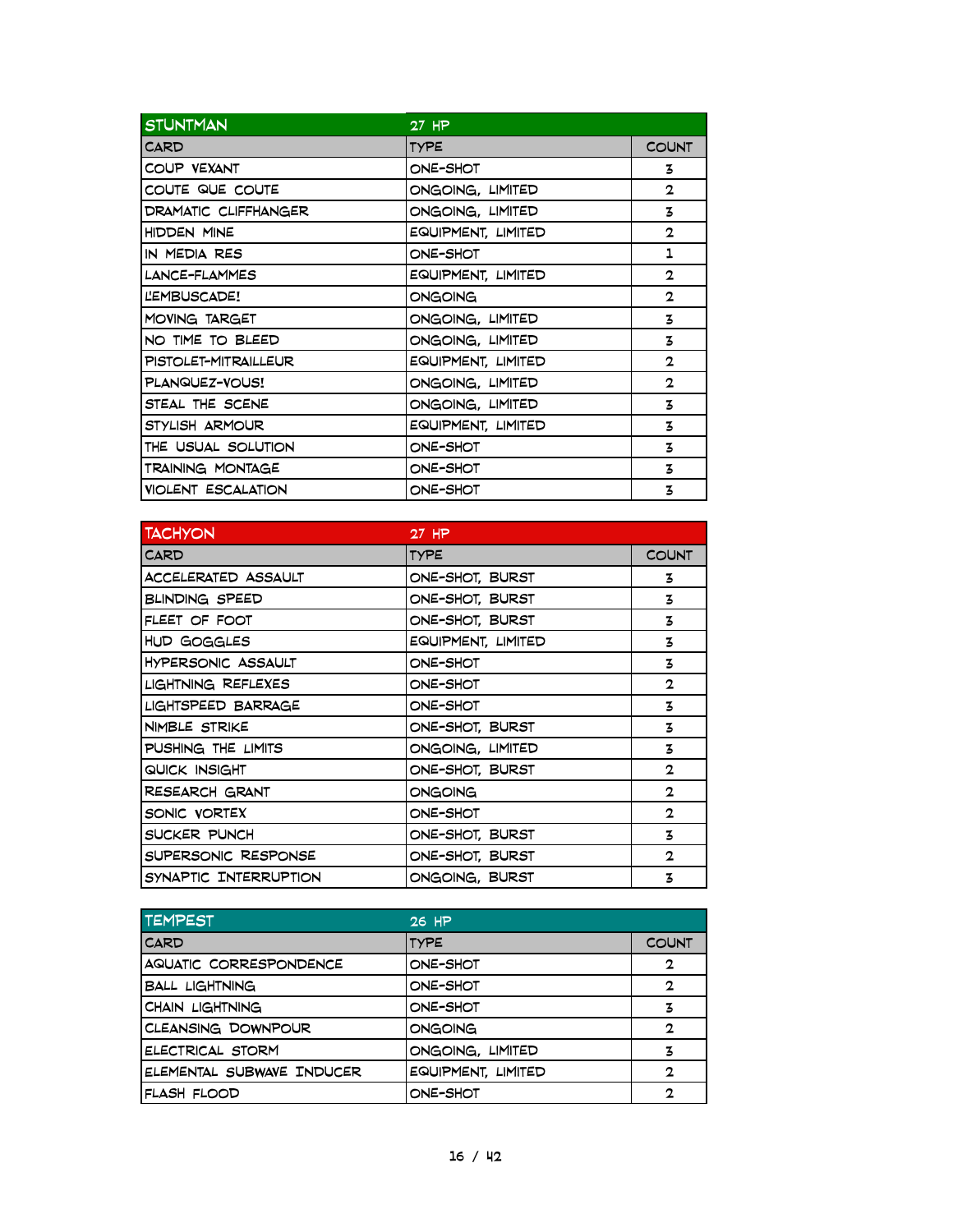| <b>GENE-BOUND SHACKLES</b> | EQUIPMENT, LIMITED | 2 |
|----------------------------|--------------------|---|
| GRIEVOUS HAIL STORM        | ONGOING            | Ӡ |
| INTO THE STRATOSPHERE      | ONE-SHOT           | 3 |
| LIGHTNING SLASH            | ONE-SHOT           | 3 |
| LOCALIZED HURRICANE        | ONGOING            | 2 |
| OTHERWORLDLY RESILIENCE    | ONGOING, LIMITED   | 3 |
| RECLAIM FROM THE DEEP      | ONE-SHOT           | 3 |
| SHIELDING WINDS            | ONGOING, LIMITED   | 3 |
| VICIOUS CYCLONE            | ONGOING, LIMITED   | 2 |
|                            |                    |   |

| <b>UNITY</b>              | 26 HP                   | (PROMO)        |
|---------------------------|-------------------------|----------------|
| CARD                      | <b>TYPE</b>             | <b>COUNT</b>   |
| BEE BOT                   | MECHANICAL GOLEM [1 HP] | 3              |
| <b>BRAINSTORM</b>         | ONE-SHOT                | ч              |
| <b>CHAMPION BOT</b>       | MECHANICAL GOLEM [8 HP] | 1              |
| CONSTRUCTION PYLON        | <b>EQUIPMENT</b>        | 3              |
| CRYO BOT                  | MECHANICAL GOLEM [7 HP] | 1              |
| FLASH FORGE               | ONE-SHOT                | $\overline{2}$ |
| <b>HASTY AUGMENTATION</b> | ONE-SHOT                | $\mathbf{2}$   |
| <b>INSPIRED REPAIR</b>    | ONE-SHOT                | $\overline{2}$ |
| MODULAR WORKBENCH         | <b>EQUIPMENT</b>        | $\mathbf{2}$   |
| PLATFORM BOT              | MECHANICAL GOLEM [3 HP] | 3              |
| POWERED SHOCK WAVE        | ONE-SHOT                | $\mathbf{2}$   |
| <b>RAPTOR BOT</b>         | MECHANICAL GOLEM [2 HP] | 3              |
| ROBOT RECLAMATION         | ONE-SHOT                | $\mathbf{2}$   |
| <b>SCRAP METAL</b>        | <b>EQUIPMENT</b>        | $\mathbf{2}$   |
| STEALTH BOT               | MECHANICAL GOLEM [5 HP] | 1              |
| SUPPLY CRATE              | <b>EQUIPMENT</b>        | 3              |
| SWIFT BOT                 | MECHANICAL GOLEM [6 HP] | 1              |
| <b>TURRET BOT</b>         | MECHANICAL GOLEM [9 HP] | 1              |
| <b>VOLATILE PARTS</b>     | <b>EQUIPMENT</b>        | $\mathbf{2}$   |

| THE VISIONARY                | 26 HP                      |              |
|------------------------------|----------------------------|--------------|
| CARD                         | <b>TYPE</b>                | <b>COUNT</b> |
| <b>BRAIN BURN</b>            | ONE-SHOT                   | $\mathbf{2}$ |
| CEREBRAL HEMORRHAGE          | ONE-SHOT                   | 3            |
| DECOY PROJECTION             | DISTORTION, LIMITED [5 HP] | z            |
| <b><i>DEMORALIZATION</i></b> | ONGOING, LIMITED           | $\mathbf{2}$ |
| <b>FORESIGHT</b>             | ONGOING, LIMITED           | $\mathbf{2}$ |
| <b>MASS LEVITATION</b>       | ONGOING                    | $\mathbf{2}$ |
| MENTAL DIVERGENCE            | ONGOING, LIMITED           | 3            |
| MIND SPIKE                   | ONE-SHOT                   | ц            |
| <b>PRECOGNITION</b>          | ONE-SHOT                   | 3            |
| PROPHETIC VISION             | ONE-SHOT                   | 3            |
| PSYCHIC MAELSTROM            | ONE-SHOT                   | 3            |
| <b>SUGGESTION</b>            | ONE-SHOT                   | 3            |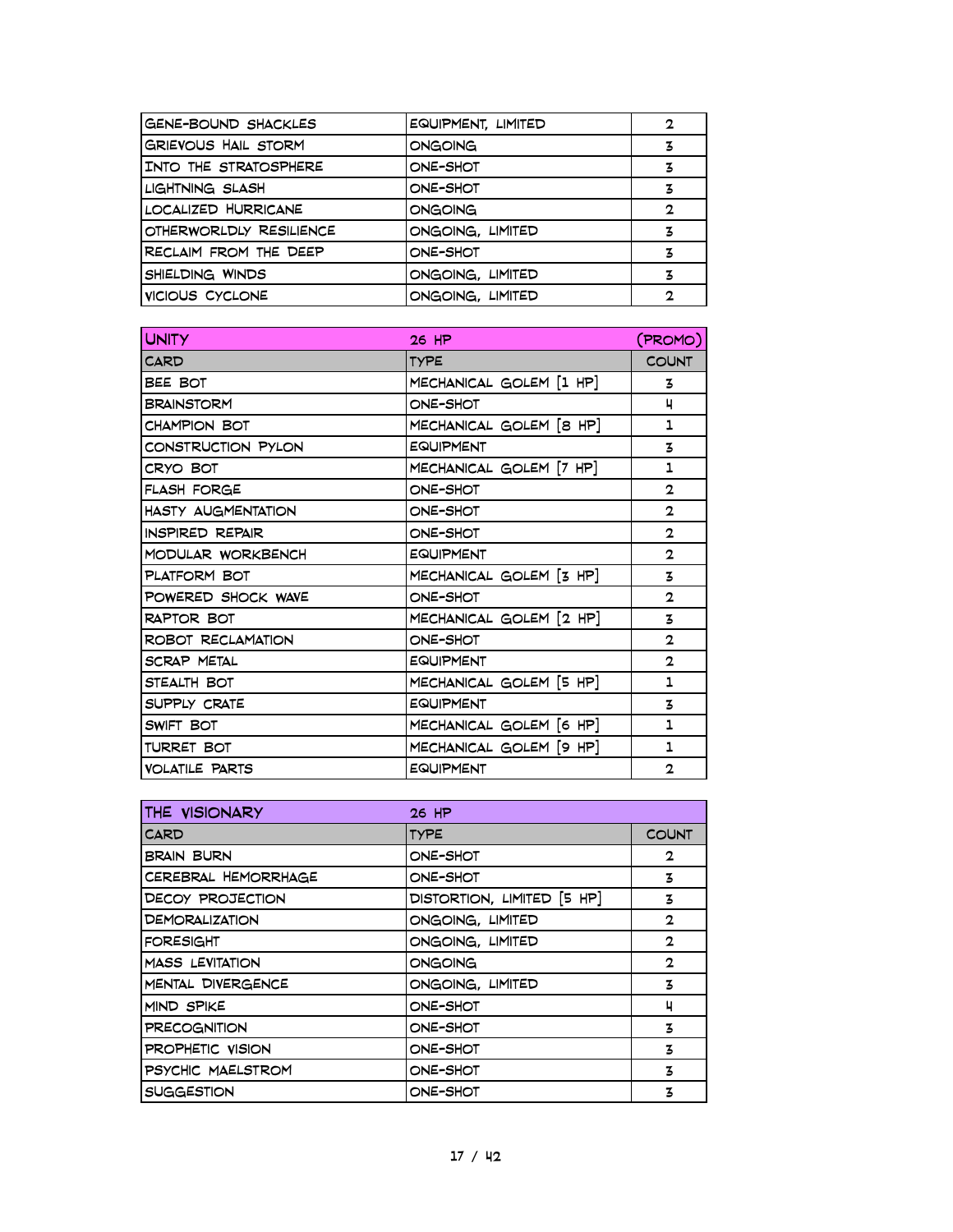| <b>ITELEKINETIC COCOON</b> | <b>IONGOING</b>  | ◠ |
|----------------------------|------------------|---|
| <b>ITWIST THE ETHER</b>    | IONGOING         | ◠ |
| <b>WREST THE MIND</b>      | ONGOING, LIMITED |   |

| THE WRAITH               | 26 HP              |              |
|--------------------------|--------------------|--------------|
| <b>CARD</b>              | <b>TYPE</b>        | <b>COUNT</b> |
| COMBAT STANCE            | ONGOING, LIMITED   | 2            |
| <b>GRAPPLING HOOK</b>    | ONE-SHOT           | 3            |
| INFRARED EYEPIECE        | EQUIPMENT          | 3            |
| IMPROMPTU INVENTION      | ONE-SHOT           | 3            |
| INVENTORY BARRAGE        | ONE-SHOT           | $\mathbf{2}$ |
| MEGA COMPUTER            | EQUIPMENT          | 3            |
| MICRO TARGETING COMPUTER | EQUIPMENT, LIMITED | 3            |
| <b>RAZOR ORDINANCE</b>   | EQUIPMENT, LIMITED | 3            |
| SMOKE BOMBS              | EQUIPMENT, LIMITED | $\mathbf{2}$ |
| STUN BOLT                | EQUIPMENT          | 3            |
| SUTURE SELF              | ONE-SHOT           | $\mathbf{2}$ |
| THROAT JAB               | ONE-SHOT           | $\mathbf{2}$ |
| THROWING KNIVES          | EQUIPMENT, LIMITED | 3            |
| TRUST FUND               | ONE-SHOT           | 3            |
| UTILITY BELT             | EQUIPMENT, LIMITED | 3            |

| <b>WRITHE</b>          | $19$ HP          | (PROMO)      |
|------------------------|------------------|--------------|
| CARD                   | <b>TYPE</b>      | <b>COUNT</b> |
| CLOAK PROJECTOR        | EQUIPMENT        | 2            |
| CONCEALED ASSAILANT    | ONGOING          | $\mathbf{2}$ |
| <b>DARKLY DREAMING</b> | ONE-SHOT         | $\mathbf{2}$ |
| DISTORTED PERCEPTION   | ONE-SHOT         | 3            |
| <b>ERRATIC FORM</b>    | ONGOING          | $\mathbf{2}$ |
| FIGHT AND FADE         | ONE-SHOT         | $\mathbf{2}$ |
| GRASPING SHADOW-CLOTH  | <b>EQUIPMENT</b> | $\mathbf{2}$ |
| LIES OF THE SHADOWS    | ONGOING, LIMITED | $\mathbf{2}$ |
| LURKING SHADOWS        | ONE-SHOT         | 3            |
| NOWHERE TO HIDE        | ONE-SHOT         | $\mathbf{2}$ |
| PENULTIMATE PENUMBRA   | ONE-SHOT         | $\mathbf{2}$ |
| PORTABLE DARK-LAB      | <b>EQUIPMENT</b> | $\mathbf{2}$ |
| <b>SCIAMACHY</b>       | ONE-SHOT         | $\mathbf{2}$ |
| SOMBER TINKER          | ONE-SHOT         | 3            |
| SWALLOWED BY SHADOW    | ONE-SHOT         | $\mathbf{2}$ |
| THE SHADOW CLOAK       | EQUIPMENT        | 1            |
| UMBRAL SIPHON          | <b>EQUIPMENT</b> | $\mathbf{2}$ |
| UNNERVING TARGET       | ONGOING, LIMITED | $\mathbf{2}$ |
| UNQUIET NIGHT          | ONE-SHOT         | $\mathbf{2}$ |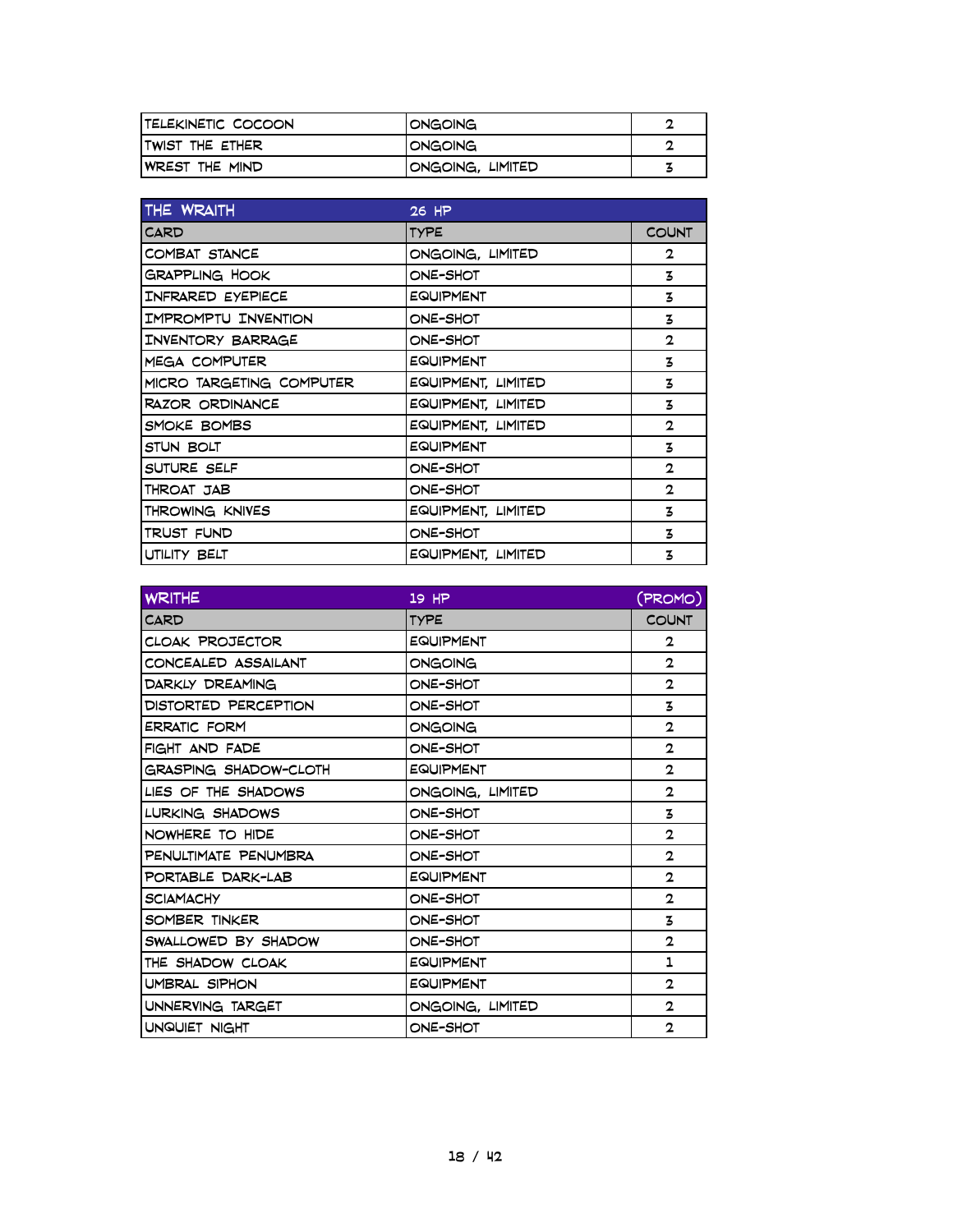### **Villains**

| <b>AKASH'BHUTA</b>        | <b>200 HP</b>         | (IR)         |
|---------------------------|-----------------------|--------------|
| <b>CARD</b>               | <b>TYPE</b>           | <b>COUNT</b> |
| ALLIES OF THE EARTH       | ONGOING               | 1            |
| ARBOREAL PHALANGES        | PRIMEVAL LIMB [12 HP] | 3            |
| DISRUPT THE FIELD         | ONE-SHOT              | 2            |
| <b>EARTH'S SACRIFICE</b>  | ONE-SHOT              | $\mathbf{2}$ |
| <b>ENSNARING BRAMBLES</b> | PRIMEVAL LIMB [9 HP]  | 3            |
| <b>ENTOMB</b>             | ONGOING               | 3            |
| LIVING ROCKSLIDE          | PRIMEVAL LIMB [10 HP] | 3            |
| MOUNTAINOUS CARAPACE      | PRIMEVAL LIMB [11 HP] | 3            |
| PRIMEVAL ERUPTION         | ONE-SHOT              | 3            |
| REJUVENATING ENTROPY      | ONE-SHOT              | 2            |

| <b>AMBUSCADE</b>          | 50 HP          | (PROMO)        |
|---------------------------|----------------|----------------|
| <b>CARD</b>               | <b>TYPE</b>    | <b>COUNT</b>   |
| ARMED AND DANGEROUS       | ONE-SHOT       | $\overline{2}$ |
| AUTOMATED TURRET          | DEVICE [8 HP]  | $\overline{2}$ |
| CHARGED ATTACKS           | ONGOING        | 1              |
| CUSTOM HAND-CANNON        | DEVICE [5 HP]  | $\mathbf{2}$   |
| <b>EXPLOSIVE LAUNCHER</b> | DEVICE [6 HP]  | 1              |
| PERSONAL CLOAKING DEVICE  | DEVICE [9 HP]  | 1              |
| QUICK STIM-PATCH          | ONE-SHOT       | $\mathbf{2}$   |
| REACTIVE PLATING          | DEVICE [10 HP] | $\mathbf{2}$   |
| RIGGED TO DETONATE        | <b>TRAP</b>    | $\mathbf{2}$   |
| RUN AND GUN               | ONE-SHOT       | $\mathbf{2}$   |
| SNATCH AND GRAB           | ONE-SHOT       | $\mathbf{2}$   |
| SONIC MINE                | DEVICE [1 HP]  | $\mathbf{2}$   |
| UNAVOIDABLE EXPLOSIVE     | <b>TRAP</b>    | $\mathbf{2}$   |
| <b>VANISH</b>             | ONE-SHOT       | $\mathbf{2}$   |

| <b>APOSTATE</b>         | 66 HP                   | (IR)           |
|-------------------------|-------------------------|----------------|
| <b>CARD</b>             | <b>TYPE</b>             | <b>COUNT</b>   |
| <b>APOCALYPSE</b>       | ONGOING                 | $\mathbf{2}$   |
| "CONDEMNATION"          | RELIC [11 HP]           | 1              |
| CORRUPTED EFFIGY        | RELIC [6 HP]            | 1              |
| FALLEN ANGEL            | ONE-SHOT                | 3              |
| FIENDISH PUGILIST       | DEMON [6 HP]            | $\mathbf{2}$   |
| GAUNTLET OF PERDITION   | RELIC <sup>[5 HP]</sup> | $\overline{2}$ |
| <b>IMP PILFERER</b>     | DEMON [3 HP]            | 3              |
| ORB OF DELIIRIUM        | RELIC [12 HP]           | 1              |
| PERIAPT OF WOE          | RELIC [4 HP]            | 1              |
| PROFANE SUMMONS         | ONE-SHOT                | 3              |
| <b>RELIC SPIRIT</b>     | DEMON [9 HP]            | $\mathbf{2}$   |
| REMORSELESS PROVOCATION | ONE-SHOT                | $\mathbf{2}$   |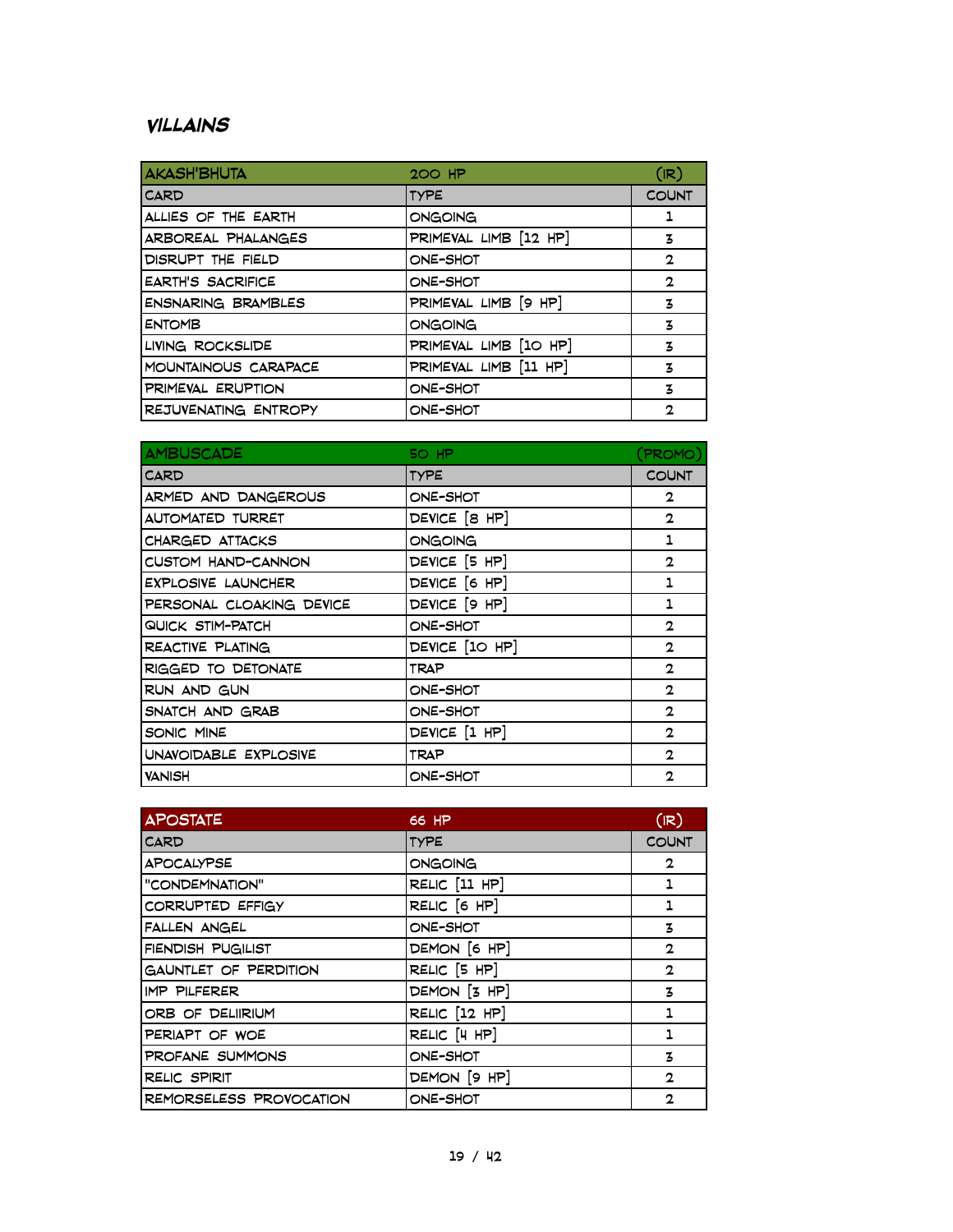| <b>RUNES OF MALEDICTION</b> | <b>RELIC [6 HP]</b> |  |
|-----------------------------|---------------------|--|
| ITOME OF THE UNKNOWABLE     | $RELLC$ $[3$ HP $]$ |  |

| <b>BARON BLADE</b>              | $HO/3O$ HP     |              |
|---------------------------------|----------------|--------------|
| CARD                            | <b>TYPE</b>    | <b>COUNT</b> |
| "CONSIDER THE PRICE OF VICTORY" | ONE-SHOT       | 1            |
| <b>BACKLASH FIELD</b>           | ONGOING        | $\mathbf{2}$ |
| <b>BLADE BATTALION</b>          | MINION [5 HP]  | ч            |
| ELEMENTAL REDISTRIBUTOR         | DEVICE [10 HP] | $\mathbf{2}$ |
| <b>DEVIOUS DISRUPTION</b>       | ONE-SHOT       | $\mathbf{2}$ |
| FLESH-REPAIR NANITES            | ONE-SHOT       | 1            |
| HASTEN DOOM                     | ONE-SHOT       | ч            |
| LIVING FORCE-FIELD              | ONGOING        | $\mathbf{2}$ |
| MOBILE DEFENSE PLATFORM         | DEVICE [10 HP] | 3            |
| POWERED REMOTE TURRET           | DEVICE [7 HP]  | $\mathbf{2}$ |
| SLASH AND BURN                  | ONE-SHOT       | $\mathbf{2}$ |

| THE CHAIRMAN                                                     | 35 HP            | (RC)         |
|------------------------------------------------------------------|------------------|--------------|
| CARD                                                             | <b>TYPE</b>      | <b>COUNT</b> |
| THE OPERATIVE                                                    | ASSASSIN [45 HP] | 2            |
| CROOKED COP                                                      | THUG [5 HP]      | $\mathbf{2}$ |
| <b>ENFORCERS</b>                                                 | THUG [6 HP]      | $\mathbf{2}$ |
| HIRED GUN                                                        | THUG $[3$ HP $]$ | $\mathbf{2}$ |
| <b>INFORMANT</b>                                                 | THUG $[2$ HP $]$ | $\mathbf{2}$ |
| PERFECT HUMAN SPECIMENS                                          | ONE-SHOT         | 3            |
| PRISON BREAK                                                     | ONE-SHOT         | $\mathbf{2}$ |
| "ROOK CITY IS MINE!"                                             | ONE-SHOT         | $\mathbf{2}$ |
| THE BROKER                                                       | UNDERBOSS [5 HP] | 1            |
| THE CONTRACT                                                     | UNDERBOSS [7 HP] | 1            |
| THE DEPUTY                                                       | UNDERBOSS [9 HP] | 1            |
| THE FENCE                                                        | UNDERBOSS [6 HP] | 1            |
| THE MUSCLE                                                       | UNDERBOSS [8 HP] | 1            |
| THIEF                                                            | THUG $[2$ HP $]$ | $\mathbf{2}$ |
| UNDIVIDED ATTENTION                                              | ONE-SHOT         | 3            |
| NOTE: THE CHAIRMAN'S TOTAL CARD COUNT IS 29 (25 CARDS, 2 VILLAIN |                  |              |
| CHARACTER CARDS, 2 MINI-BOSS CARDS).                             |                  |              |

| <b>CHOKEPOINT</b>      | 70 HP       | (PROMO)      |
|------------------------|-------------|--------------|
| <b>CARD</b>            | <b>TYPE</b> | <b>COUNT</b> |
| AUGMENTED ENERGY FIELD | ONGOING     | 3            |
| EMPOWERED SELF-REPAIR  | ONE-SHOT    | 3            |
| HARVEST THE MIGHTY     | ONE-SHOT    | 3            |
| <b>IREFUL GRASP</b>    | ONE-SHOT    | 3            |
| KINETIC LOOTER         | ONGOING     | $\mathbf{2}$ |
| MATERIAL UPHEAVAL      | ONE-SHOT    | $\mathbf{2}$ |
| NEWFOUND POWER         | ONE-SHOT    | 3            |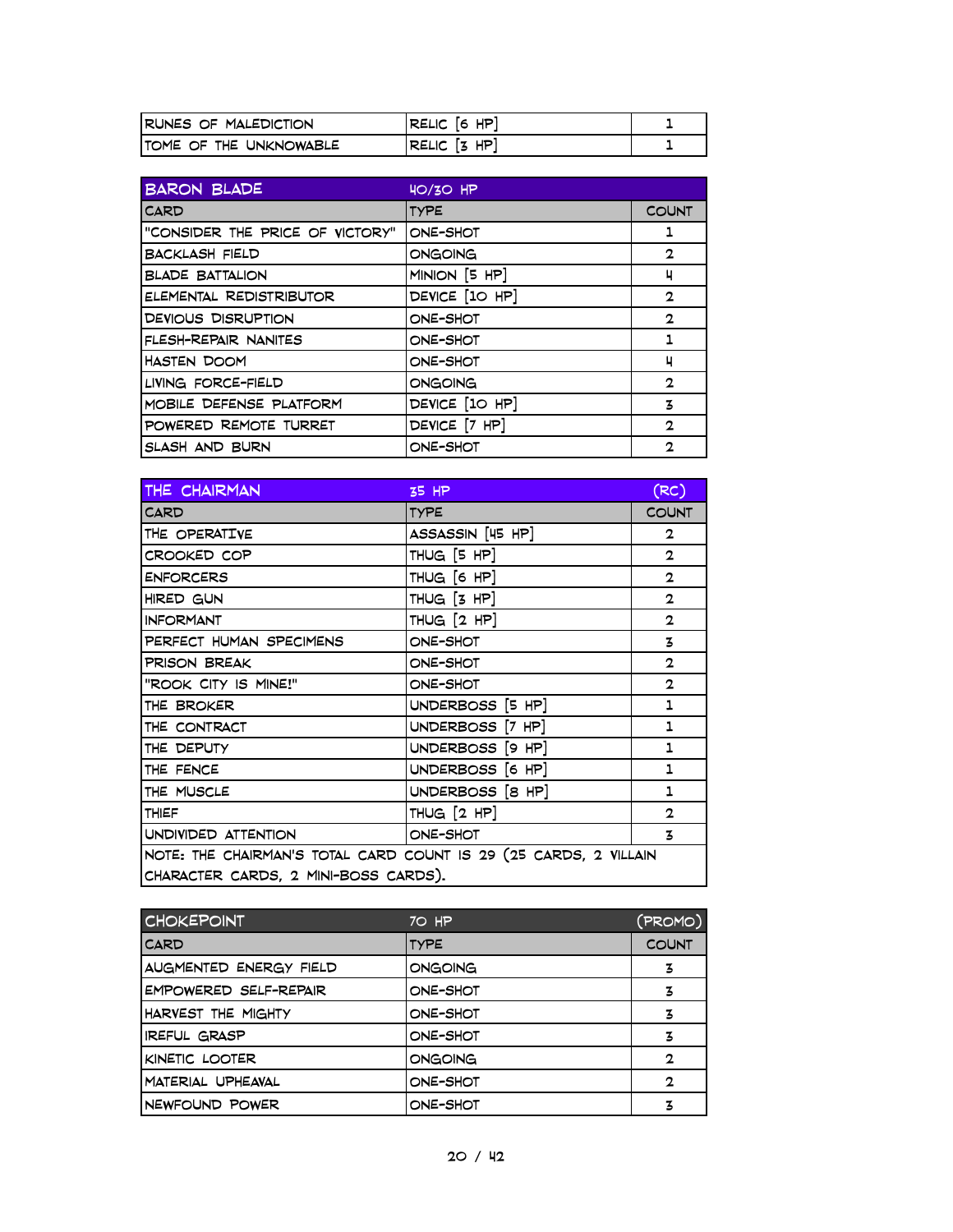| <b>SHOCKING ANIMATION</b> | <b>IONGOING</b> |  |
|---------------------------|-----------------|--|
| ISTRIPPED RESOURCES       | IONE-SHOT       |  |

| CITIZEN DAWN          | 80 HP                |              |
|-----------------------|----------------------|--------------|
| <b>CARD</b>           | <b>TYPE</b>          | <b>COUNT</b> |
| <b>BLINDING BLAST</b> | ONE-SHOT             | $\mathbf{2}$ |
| CHANNEL THE ECLIPSE   | ONGOING              | $\mathbf{2}$ |
| CITIZEN ANVIL         | CITIZEN [7 HP]       | 1            |
| CITIZEN ASSAULT       | CITIZEN [4 HP]       | 1            |
| CITIZEN AUTUMN        | CITIZEN [6 HP]       | 1            |
| CITIZEN BATTERY       | $CITIZEN$ $[7$ HP]   | 1            |
| CITIZEN BLOOD         | CITIZEN [5 HP]       | 1            |
| CITIZEN DARE          | $CITIZEN$ $[3$ $HP]$ | 1            |
| CITIZEN HAMMER        | CITIZEN [3 HP]       | 1            |
| CITIZEN SPRING        | CITIZEN [6 HP]       | 1            |
| CITIZEN SUMMER        | CITIZEN [4 HP]       | 1            |
| CITIZEN SWEAT         | CITIZEN [5 HP]       | 1            |
| CITIZEN TEARS         | CITIZEN [5 HP]       | 1            |
| CITIZEN TRUTH         | CITIZEN [7 HP]       | 1            |
| CITIZEN WINTER        | CITIZEN [4 HP]       | 1            |
| DEVASTATING AURORA    | ONE-SHOT             | $\mathbf{2}$ |
| HEALING LIGHT         | ONE-SHOT             | $\mathbf{2}$ |
| LUMINOUS LEADERSHIP   | ONGOING              | $\mathbf{2}$ |
| RETURN WITH THE DAWN  | ONGOING              | $\mathbf{2}$ |

| <b>DEADLINE</b>          | 80 HP                 | (WOTC)       |
|--------------------------|-----------------------|--------------|
| CARD                     | <b>TYPE</b>           | <b>COUNT</b> |
| <b>ATOMIC END-GLAIVE</b> | DEVICE [10 HP]        | ı            |
| AUTO-ARMOR CASTER        | DEVICE [10 HP]        |              |
| CALCULATED OROGENESIS    | ONGOING, CATASTROPHE  | ч            |
| MAGNETIC POLE SHIFT      | ONGOING, CATASTROPHE  | 3            |
| PANDEMONIUM KEY          | DEVICE, RELIC [10 HP] |              |
| SEVERED LEY-LINE         | ONGOING, CATASTROPHE  | ч            |
| SUBDUCTION SUPER-ZONE    | ONGOING, CATASTROPHE  | ч            |
| THE ATAXIA SPHERE        | DEVICE, RELIC [10 HP] |              |
| UNLEASHED HURRICANE      | ONGOING, CATASTROPHE  | 3            |
| UNNATURAL DISASTER       | ONE-SHOT              | 3            |

| THE DREAMER                | 6 HP              | (ST)         |
|----------------------------|-------------------|--------------|
| <b>CARD</b>                | <b>TYPE</b>       | <b>COUNT</b> |
| DARK HERO                  | PROJECTION [5 HP] | $\mathbf{2}$ |
| <b>GRANITE ONI</b>         | PROJECTION [6 HP] | $\mathbf{c}$ |
| <b>GROTESQUE ARACHNOID</b> | PROJECTION [8 HP] | $\mathbf{2}$ |
| ILLUSORY DEMON             | PROJECTION [5 HP] | 2            |
| MACABRE SPECTER            | PROJECTION [3 HP] | $\mathbf{2}$ |
| NIGHT TERRORS              | ONE-SHOT          | 2            |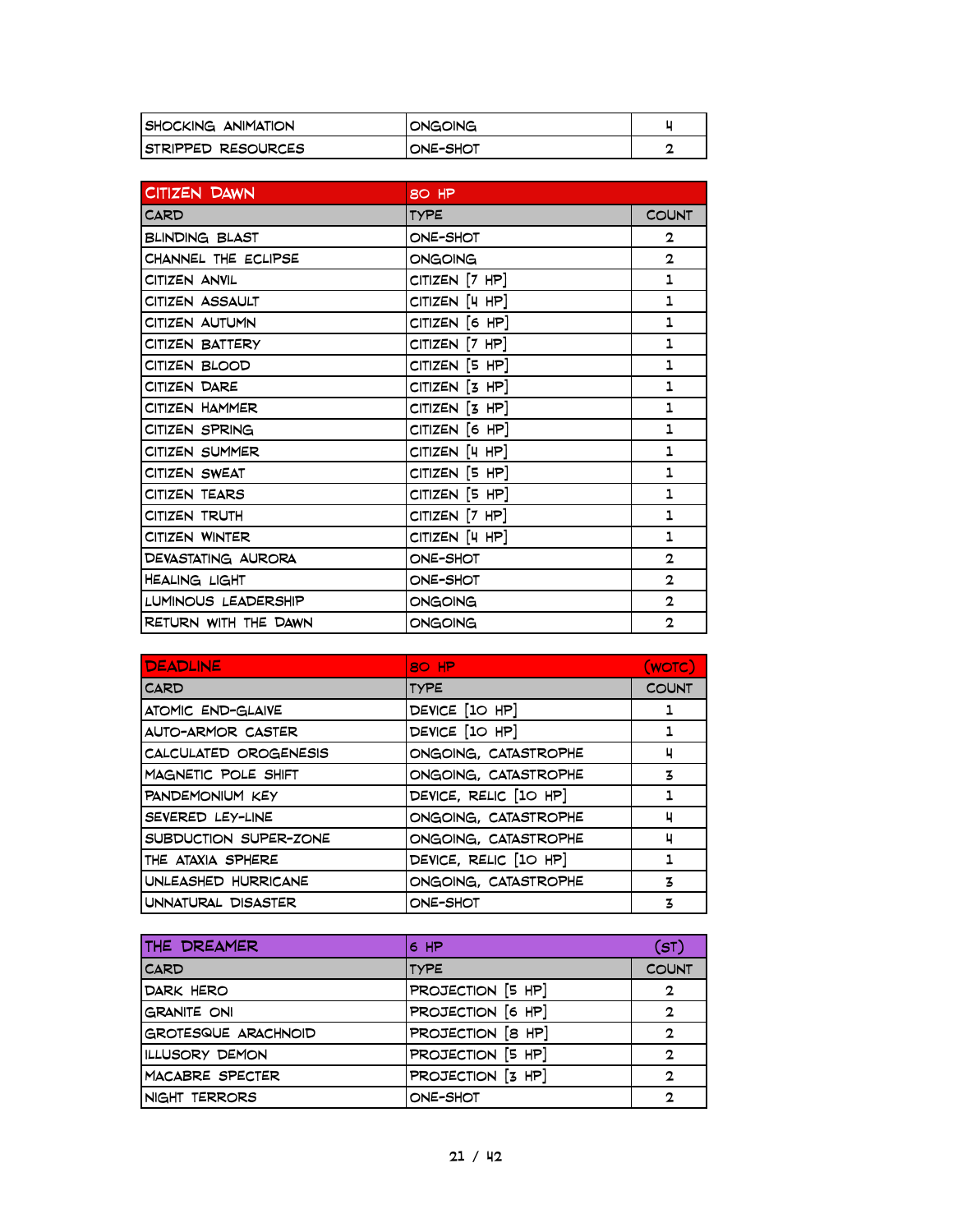| PROJECTED PARALYSIS | ONE-SHOT          | 2 |
|---------------------|-------------------|---|
| ITHE TOY MASTER     | PROJECTION [5 HP] | 2 |
| <b>ITOOTH FAIRY</b> | PROJECTION [3 HP] | 2 |
| ITREACHEROUS APE    | PROJECTION [2 HP] | 2 |
| VIOLENT NIGHTMARES  | ONE-SHOT          | 3 |
| <b>WHIPACORN</b>    | PROJECTION [7 HP] | າ |

| THE ENNEAD                                                          |                 | (IR)           |
|---------------------------------------------------------------------|-----------------|----------------|
| CARD                                                                | <b>TYPE</b>     | <b>COUNT</b>   |
| <b>ATUM</b>                                                         | VILLAIN [30 HP] | 1              |
| <b>GEB</b>                                                          | VILLAIN [32 HP] | 1              |
| <b>ISIS</b>                                                         | VILLAIN [26 HP] | 1              |
| <b>NEPHTHYS</b>                                                     | VILLAIN [28 HP] | 1              |
| <b>NUIT</b>                                                         | VILLAIN [28 HP] | 1              |
| <b>OSIRIS</b>                                                       | VILLAIN [27 HP] | $\mathbf{1}$   |
| <b>SET</b>                                                          | VILLAIN [26 HP] | 1              |
| <b>SHU</b>                                                          | VILLAIN [24 HP] | 1              |
| <b>TEFNUT</b>                                                       | VILLAIN [29 HP] | 1              |
| <b>ANCIENT MAGICKS</b>                                              | [HAND] ONE-SHOT | $\overline{2}$ |
| <b>BLAST OF FLAME</b>                                               | [SUN] ONE-SHOT  | 3              |
| DEATH'S GRASP                                                       | [ANKH] ONE-SHOT | ц              |
| ELEMENTAL STORM                                                     | [HAND] ONE-SHOT | 3              |
| <b>MASS OVERHEATING</b>                                             | [SUN] ONE-SHOT  | $\overline{2}$ |
| RISE TO POWER                                                       | ONE-SHOT        | $\mathbf{2}$   |
| SUN'S FURY                                                          | [SUN] ONE-SHOT  | $\mathbf{2}$   |
| TASTE OF IMMORTALITY                                                | ONE-SHOT        | $\mathbf{2}$   |
| THE DESERT'S WRATH                                                  | [HAND] ONE-SHOT | $\mathbf{2}$   |
| THE GRAVE BECKONS                                                   | [ANKH] ONE-SHOT | $\mathbf{2}$   |
| THE SHRINE OF THE ENNEAD                                            |                 | 1              |
| NOTE: THE ENNEAD HAS ONLY 1 VILLAIN CHARACTER CARD, NOT 2 LIKE MOST |                 |                |
| VILLAINS, SO THEIR TOTAL CARD COUNT IS 35 (25 CARDS, 1 VILLAIN      |                 |                |
| CHARACTER CARD, 9 MINI-BOSSES).                                     |                 |                |

| <b>GLOOMWEAVER</b>        | <b>90 HP</b>             | (IR)           |
|---------------------------|--------------------------|----------------|
| <b>CARD</b>               | <b>TYPE</b>              | <b>COUNT</b>   |
| CHOSEN DISCIPLE           | CULTIST [7 HP]           | $\mathbf{2}$   |
| <b>CRIMSON PIN</b>        | VOODOO PIN [9 HP]        | $\mathbf{2}$   |
| CURSED ACOLYTE            | CULTIST [6 HP]           | $\overline{2}$ |
| DRUM OF DESPAIR           | RELIC <sup>[25 HP]</sup> | 1              |
| <b>GRIMOIRE OF CURSES</b> | RELIC $[25$ HP $]$       |                |
| <b>INDIGO PIN</b>         | VOODOO PIN [9 HP]        | $\overline{2}$ |
| OPHIDIA, THE DECEIVER     | FAMILIAR [8 HP]          | 1              |
| POUCH OF BONES            | RELIC [25 HP]            | 1              |
| PROFANE ZEALOT            | CULTIST [5 HP]           | $\mathbf{2}$   |
| SABLE PIN                 | VOODOO PIN [9 HP]        | $\mathbf{2}$   |
| STRENGTH OF THE GRAVE     | ONGOING                  | 1              |
| VAST FOLLOWING            | ONE-SHOT                 | 3              |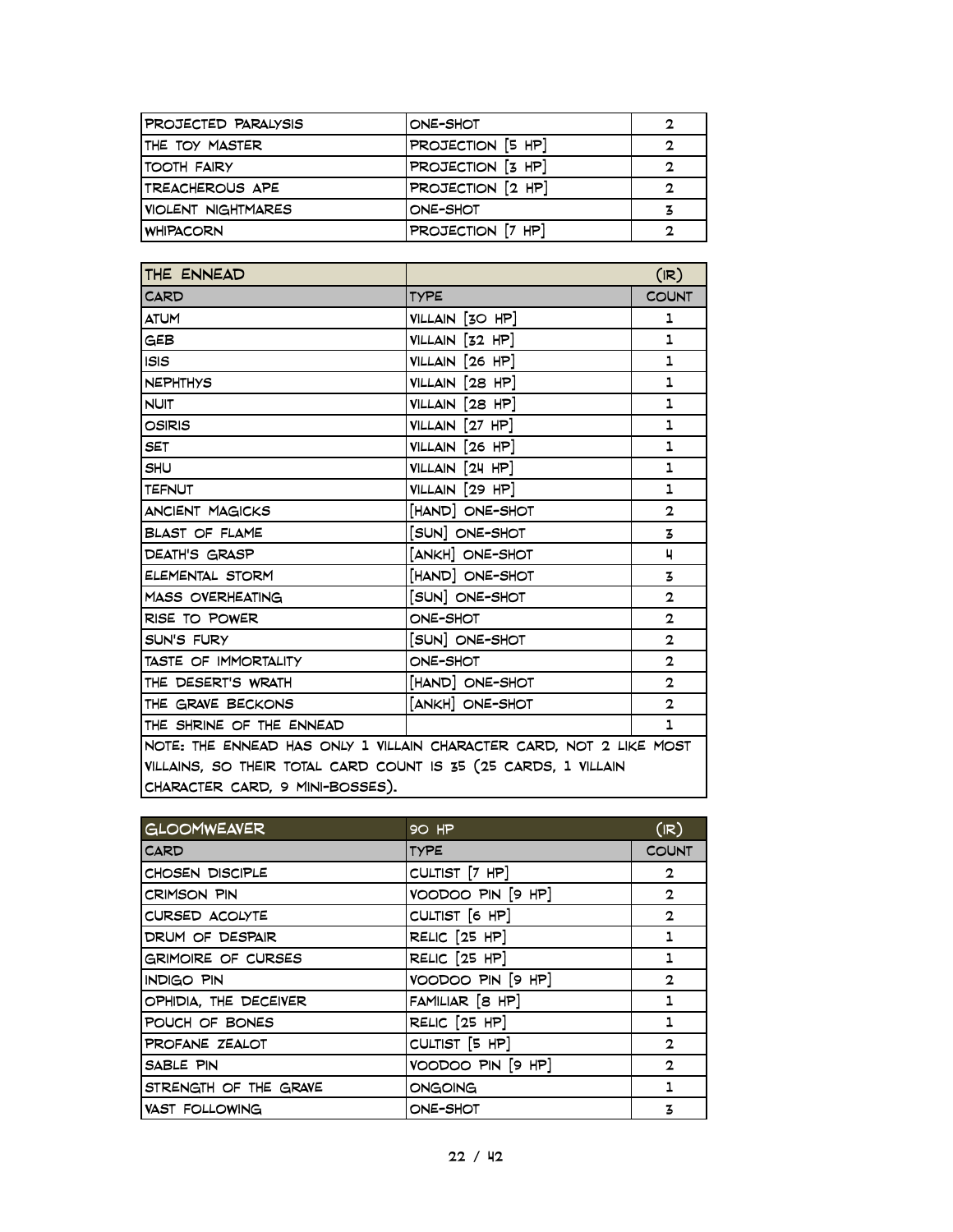| IZOMBIE SERVANT | HP.<br><b>ZOMBIE</b> |  |
|-----------------|----------------------|--|

| <b>GRAND WARLORD VOSS</b> | <b>90 HP</b>                |              |
|---------------------------|-----------------------------|--------------|
| <b>CARD</b>               | <b>TYPE</b>                 | <b>COUNT</b> |
| FIELD LIEUTENANT TAMAR    | THORATHIAN [5 HP]           | ı            |
| FIRST LIEUTENANT VYKTOR   | THORATHIAN [5 HP]           | 1            |
| FORCED DEPLOYMENT         | <b>ONGOING</b>              | 3            |
| GENE-BOUND BANSHEE        | $MINION$ $[3$ HP]           | 1            |
| <b>GENE-BOUND BIONAUT</b> | MINION [3 HP]               | 1            |
| GENE-BOUND FIRESWORN      | MINION [3 HP]               | $\mathbf{2}$ |
| GENE-BOUND FROSTHOUND     | MINION [3 HP]               | $\mathbf{2}$ |
| GENE-BOUND GUARD          | $MINION$ $[3 HP]$           | $\mathbf{2}$ |
| GENE-BOUND ION LANCER     | $MINION$ $[3$ HP]           | $\mathbf{2}$ |
| GENE-BOUND PSI-WEAVER     | MINION [3 HP]               | $\mathbf{2}$ |
| GENE-BOUND SHOCK INFANTRY | MINION [3 HP]               | $\mathbf{2}$ |
| GENE-BOUND SOLDIER        | MINION [3 HP]               | $\mathbf{2}$ |
| QUARK-DRIVE TRANSLOCATOR  | DEVICE [10 HP]              | $\mathbf{2}$ |
| TCF "CONQUEROR"           | DEVICE, DREADNAUGHT [15 HP] | 1            |
| TCF "STALWART"            | DEVICE, FLAGSHIP [18 HP]    | 1            |

| <b>INFINITOR</b>           | 65 HP                | (WOTC)       |
|----------------------------|----------------------|--------------|
| CARD                       | <b>TYPE</b>          | <b>COUNT</b> |
| CRAZED ARTIFICE            | ONE-SHOT             | 3            |
| CRUSHING CAGE              | MANIFESTATION [4 HP] | 3            |
| <b>INSANITY</b>            | ONE-SHOT             | $\mathbf 2$  |
| LAMBENT REAPER             | MANIFESTATION [4 HP] | 3            |
| MACHINATIONS OF A MADMAN   | ONE-SHOT             | 2            |
| OCULAR SWARM               | MANIFESTATION [4 HP] | 3            |
| RECALESCENT HELLION        | MANIFESTATION [4 HP] | 3            |
| <b>TWISTED MISCREATION</b> | MANIFESTATION [4 HP] | 3            |
| WHISPERS OF OBLIVION       | ONE-SHOT             | 3            |

| <b>IRON LEGACY</b>      | 32 HP       | (ST)         |
|-------------------------|-------------|--------------|
| <b>CARD</b>             | <b>CARD</b> | <b>COUNT</b> |
| ARMORED FORTITUDE       | ONGOING     | 2            |
| <b>BEAT DOWN</b>        | ONE-SHOT    | 2            |
| DEMORALIZING PRESENCE   | ONGOING     | $\mathbf{2}$ |
| FINAL EVOLUTION         | ONGOING     | 1            |
| FLYING ASSAULT          | ONE-SHOT    | 3            |
| FORMER ALLIES           | ONE-SHOT    | 3            |
| <b>GALVANIZED</b>       | ONGOING     | $\mathbf{2}$ |
| <b>IRON JUSTICE</b>     | ONE-SHOT    | $\mathbf{2}$ |
| <b>IRON-FIST STRIKE</b> | ONE-SHOT    | 3            |
| RULE FROM THE FRONT     | ONE-SHOT    | 2            |
| SUPERHUMAN REDIRECTION  | ONGOING     | $\mathbf{2}$ |
| VIGILANCE               | ONGOING     | 1            |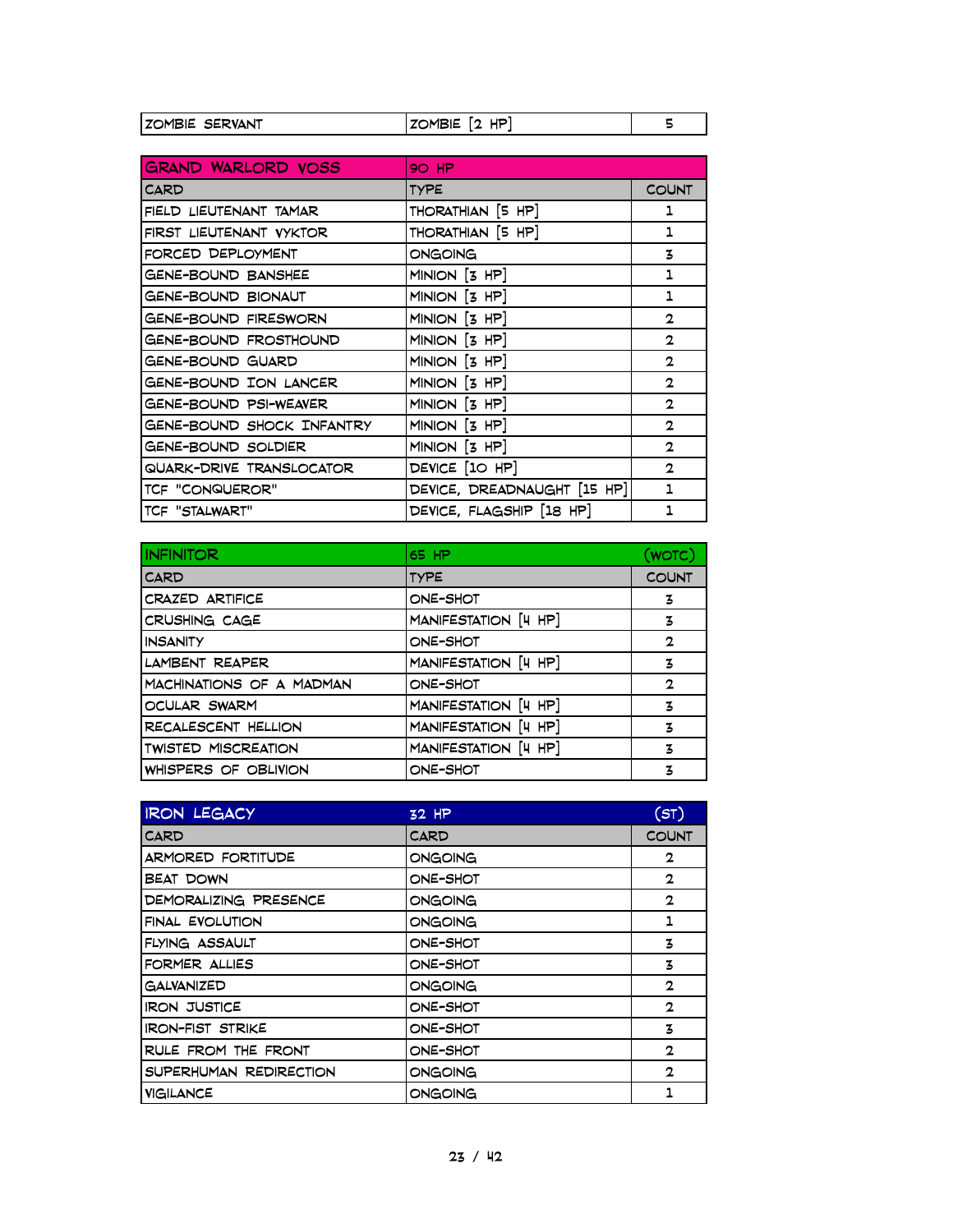| KAARGRA WARFANG             | HO HP             | (WOTC)                  |
|-----------------------------|-------------------|-------------------------|
| <b>CARD</b>                 | CARD              | <b>COUNT</b>            |
| BLOODSWORN COLOSSEUM        | [SETUP CARD]      | 1                       |
| <b>CROWD'S FAVOR</b>        | [SETUP CARD]      | 1                       |
| <b>ASHCLAW R'VELOS</b>      | GLADIATOR [16 HP] | 1                       |
| <b>BLOODSWORN JUDGEMENT</b> | ONE-SHOT          | 2                       |
| DYMKHARN THE FEARLESS       | GLADIATOR [10 HP] | 1                       |
| FICKLE FANS                 | ONE-SHOT          | 2                       |
| "GET BACK IN THERE!"        | ONE-SHOT          | $\overline{\mathbf{2}}$ |
| <b>IDESA THE ADROIT</b>     | GLADIATOR [10 HP] | 1                       |
| IMPASSABLE ANDOLIN          | GLADIATOR [14 HP] | 1                       |
| ORRIM HIVEMINDED            | GLADIATOR [12 HP] | 1                       |
| PROVOCATOR TARNIS           | GLADIATOR [18 HP] | 1                       |
| SOULSLAYER PERITH           | GLADIATOR [14 HP] | 1                       |
| S'SDARI THE BLOODY          | GLADIATOR [12 HP] | 1                       |
| TRYRAGON-REX                | GLADIATOR [16 HP] | 1                       |
| TITLE: "CHAMPION"           | TITLE             | $\mathbf{1}$            |
| TITLE: "CHAOS LORD"         | TITLE             | 1                       |
| TITLE: "DEATH-CALLER"       | TITLE             | 1                       |
| TITLE: "RECKLESS"           | TITLE             | 1                       |
| TITLE: "STONEJAW"           | TITLE             | 1                       |
| TITLE: "THE INDISCRIMINATE" | TITLE             | 1                       |
| TITLE: "THE LIVING WEAPON"  | TITLE             | 1                       |
| TITLE: "THE MINDBREAKER"    | TITLE             | 1                       |
| TITLE: "THE SEEKER"         | TITLE             | 1                       |
| TITLE: "THE UNBREAKABLE"    | TITLE             | 1                       |

| <b>KISMET</b>             | $70$ HP             | (ST)         |
|---------------------------|---------------------|--------------|
| CARD                      | <b>CARD</b>         | <b>COUNT</b> |
| THE TALISMAN              | ENCHANTED HEIRLOOM/ | ı            |
|                           | STOLEN CHARM [7 HP] |              |
| FORTUNE'S SMILE           | ONE-SHOT, LUCKY     | $\mathbf{2}$ |
| GLASS JAW                 | ONGOING, JINX       | $\mathbf{2}$ |
| <b>HAPLESS STRIKE</b>     | ONE-SHOT, LUCKY     | $\mathbf{2}$ |
| IMMINENT DESTRUCTION      | ONE-SHOT, JINX      | $\mathbf{2}$ |
| INCONCEIVABLE OBSTRUCTION | ONE-SHOT, LUCKY     | 1            |
| KARMIC DISJUNCTION        | ONE-SHOT            | $\mathbf{2}$ |
| LADY LUCK                 | ONGOING, LUCKY      | 1            |
| SCATTERED MIND            | ONGOING, JINX       | $\mathbf{2}$ |
| SHAKY ARM                 | ONGOING, JINX       | $\mathbf{2}$ |
| TWO LEFT FEET             | ONGOING, JINX       | $\mathbf{2}$ |
| UNLUCKY BREAK             | ONE-SHOT, JINX      | $\mathbf{2}$ |
| <b>VIOLENT TRICKSTER</b>  | ONE-SHOT, LUCKY     | $\mathbf{2}$ |
| <b>WEAK HEART</b>         | ONGOING, JINX       | 2            |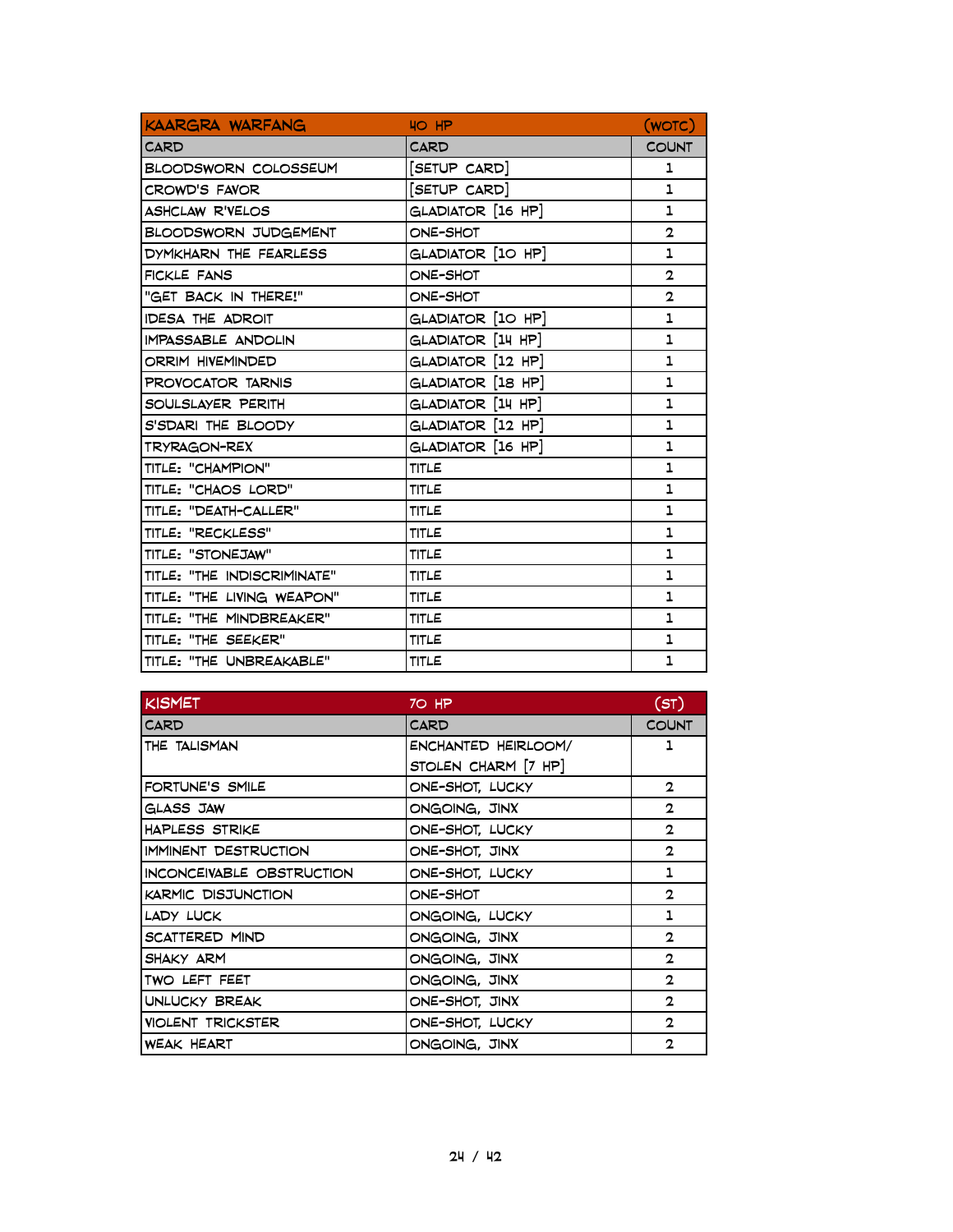| LA CAPITAN             | 75 HP                   | (RC)           |
|------------------------|-------------------------|----------------|
| CARD                   | CARD                    | <b>COUNT</b>   |
| A MOTLEY CREW          | ONE-SHOT                | $\mathbf{2}$   |
| "ALL TOGETHER NOW!"    | ONE-SHOT                | $\overline{2}$ |
| <b>BATTLE FORGED</b>   | CREW, VIKING [12 HP]    | 1              |
| CAPTAIN'S ORDERS       | ONGOING                 | $\mathbf{2}$   |
| CHIP                   | CREW, FLYING ACE [8 HP] | 1              |
| FINAL BREATH           | CREW, RONIN [11 HP]     | 1              |
| L' EPEISTE             | CREW, MUSKETEER [7 HP]  | 1              |
| LA PARADOJA MAGNIFICA  | RELIC, TIMESHIP [15 HP] | 1              |
| MARIA HELENA'S REVENGE | ONGOING                 | $\mathbf{2}$   |
| PLUNDER                | ONE-SHOT                | $\mathbf{2}$   |
| RAIDING PARTY          | ONE-SHOT                | $\mathbf{2}$   |
| SIEGE-BREAKER          | CREW, CAVALIERE [10 HP] | 1              |
| TEMPORAL THIEF         | ONE-SHOT                | 2              |
| THE AMAZING MABLE      | CREW, ACROBAT [6 HP]    | 1              |
| <b>TRUESHOT</b>        | CREW, AMAZON [9 HP]     | 1              |
| "WALK THE PLANK!"      | ONE-SHOT                | 3              |

| THE MATRIARCH            | 70 HP            | (RC)         |
|--------------------------|------------------|--------------|
| <b>CARD</b>              | <b>CARD</b>      | <b>COUNT</b> |
| <b>BUILDING OF ROOKS</b> | FOWL [1 HP]      | 3            |
| <b>CARRION FIELDS</b>    | DOMAIN [15 HP]   | $\mathbf{2}$ |
| CLATTERING OF JACKDAWS   | FOWL [1 HP]      | 3            |
| DARKEN THE SKY           | ONE-SHOT         | 3            |
| HORRID CACOPHONY         | ONE-SHOT         | $\mathbf{2}$ |
| <b>HUGINN</b>            | COHORT [7 HP]    | 1            |
| KETTLE OF VULTURES       | FOWL $[1$ HP $]$ | 3            |
| MASK OF THE MATRIARCH    | RELIC [9 HP]     | 1            |
| <b>MUNINN</b>            | COHORT [7 HP]    | 1            |
| MURDER OF CROWS          | FOWL $[1$ HP]    | 3            |
| UNKINDNESS OF RAVENS     | FOWL $[1$ HP]    | 3            |

| <b>MISS INFORMATION</b>  | $-$ /45 HP        | (PROMO)        |
|--------------------------|-------------------|----------------|
| <b>CARD</b>              | <b>CARD</b>       | <b>COUNT</b>   |
| ANOTHER REALITY'S DEBT   | ONE-SHOT          | 1              |
| "CAT" STUCK IN A TREE    | DIVERSION [10 HP] |                |
| CONCEALED BETRAYAL       | ONGOING, CLUE     | $\overline{2}$ |
| "DIPLOMATIC" ENVOY       | DIVERSION [14 HP] | 1              |
| DIVERSIONARY TACTICS     | ONE-SHOT          | ч              |
| "EXPLOSION" IN THE LAB   | <b>DIVERSION</b>  | 1              |
| INSIDER KNOWLEDGE        | ONGOING, CLUE     | 2              |
| <b>ISOLATED HERO</b>     | ONGOING, CLUE     | $\mathbf{2}$   |
| MISPLACED MEMO           | ONGOING, CLUE     | $\mathbf{2}$   |
| MISSING RESOURCES        | ONE-SHOT          | $\mathbf{2}$   |
| "OLD LADY" IN THE STREET | DIVERSION [12 HP] |                |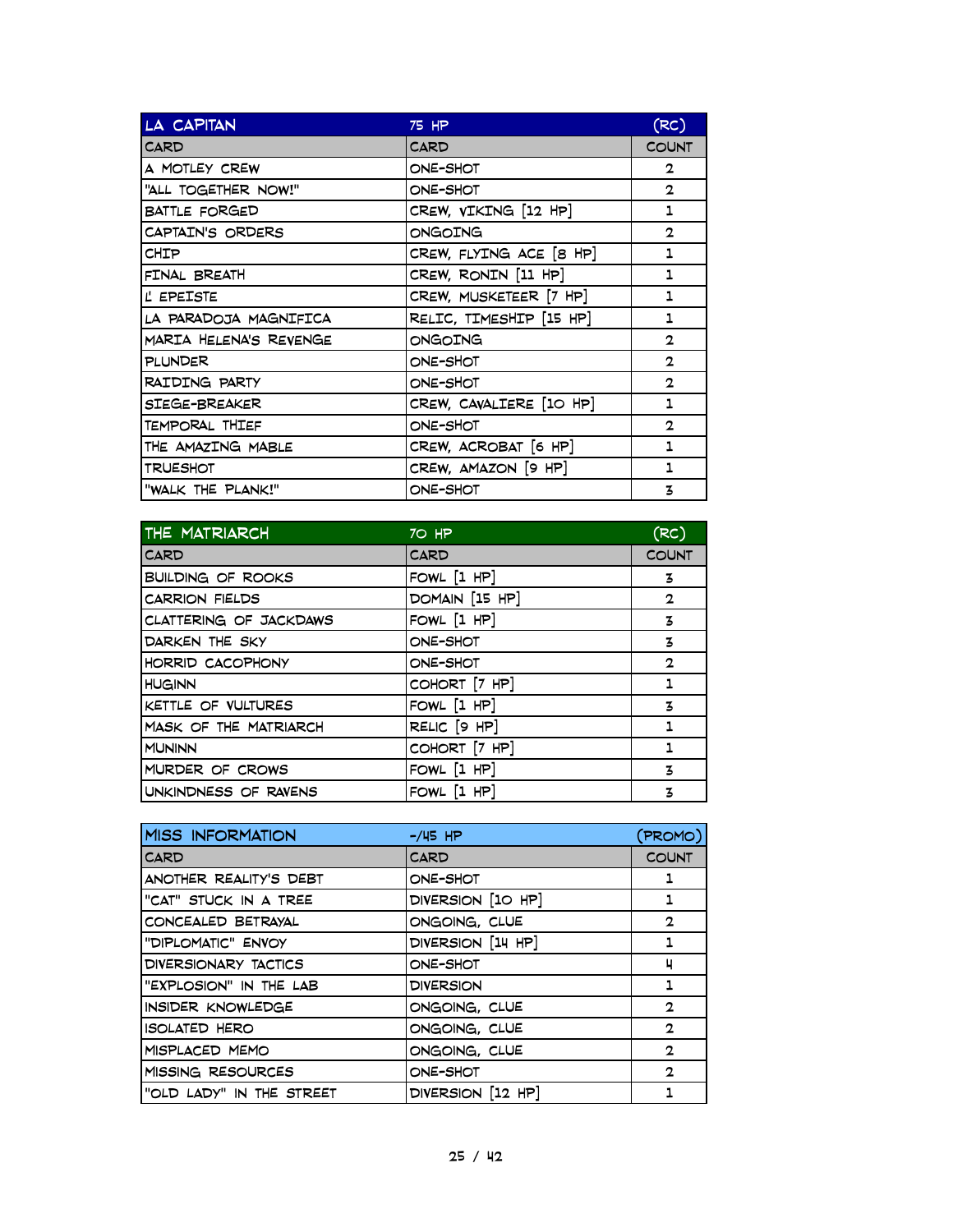| <b>ISUSPICIOUS MALFUNCTION</b> | IONGOING, CLUE   |  |
|--------------------------------|------------------|--|
| I"THREAT" TO THE PRESIDENT     | <b>DIVERSION</b> |  |
| IWHAT DOESN'T KILL YOU         | IONGOING, CLUE   |  |

| <b>OMNITRON</b>             | 100 HP                 |              |
|-----------------------------|------------------------|--------------|
| CARD                        | CARD                   | <b>COUNT</b> |
| ADAPTIVE PLATING SUBROUTINE | <b>ONGOING</b>         | 2            |
| <b>DISINTEGRATION RAY</b>   | ONGOING, COMPONENT     | 2            |
| ELECTRO-MAGNETIC RAILGUN    | ONGOING, COMPONENT     | 2            |
| ELECTRO-PULSE EXPLOSIVE     | DEVICE [15 HP]         | $\mathbf{2}$ |
| INTERPOLATION BEAM          | ONGOING, COMPONENT     | 2            |
| SEDATIVE FLECHETTES         | ONE-SHOT               | 2            |
| SERIES 83 ASSAULT DRONE     | DEVICE, DRONE [4 HP]   | 3            |
| SERIES 84 AUTOMATON DRONE   | DEVICE, DRONE $[* HP]$ | 3            |
| SERIES 85 REPAIR DRONE      | DEVICE, DRONE [4 HP]   | 3            |
| TECHNOLOGICAL SINGULARITY   | ONE-SHOT               | 2            |
| <b>TERRAFORMING</b>         | ONE-SHOT               | 2            |

| PLAGUE RAT              | 85 HP            | (RC)         |
|-------------------------|------------------|--------------|
| <b>CARD</b>             | <b>CARD</b>      | <b>COUNT</b> |
| AFFLICTED FRENZY        | ONGOING          | 3            |
| <b>BESTIAL VITALITY</b> | ONGOING          |              |
| <b>INFECTION</b>        | ONGOING          | 5            |
| NOXIOUS BITE            | ONE-SHOT         | 3            |
| PLAGUE LOCUS            | $NEST$ $[13$ HP] | 1            |
| <b>RAVAGE</b>           | ONE-SHOT         | 3            |
| SEWER FIEND             | ONGOING          | $\mathbf{2}$ |
| SHADOWY AMBUSH          | ONGOING          | $\mathbf{2}$ |
| TOOTH AND CLAW          | ONE-SHOT         | 3            |
| VICIOUS ONSLAUGHT       | ONE-SHOT         | $\mathbf{2}$ |

| <b>PROGENY</b>        | <b>90 HP</b> | (WOTC)         |
|-----------------------|--------------|----------------|
| <b>CARD</b>           | <b>TYPE</b>  | <b>COUNT</b>   |
| BEGINNING OF THE END  | ONE-SHOT     | $\overline{2}$ |
| ELEMENTAL OUTBURST    | ONE-SHOT     | 3              |
| FORM OF THE HARBINGER | ONE-SHOT     | 3              |
| HOUR OF RECKONING     | ONGOING      | $\mathbf{2}$   |
| OBVIOUS FUTILITY      | ONGOING      | $\mathbf{2}$   |
| SCION OF BLIGHT       | <b>SCION</b> | $\overline{2}$ |
| SCION OF FLAME        | <b>SCION</b> | $\mathbf{2}$   |
| SCION OF FROST        | <b>SCION</b> | $\mathbf{2}$   |
| SCION OF THE STORM    | <b>SCION</b> | $\mathbf{2}$   |
| THE INEVITABLE        | ONE-SHOT     | 3              |
| TIME OF TRIBULATIONS  | ONGOING      | $\mathbf{2}$   |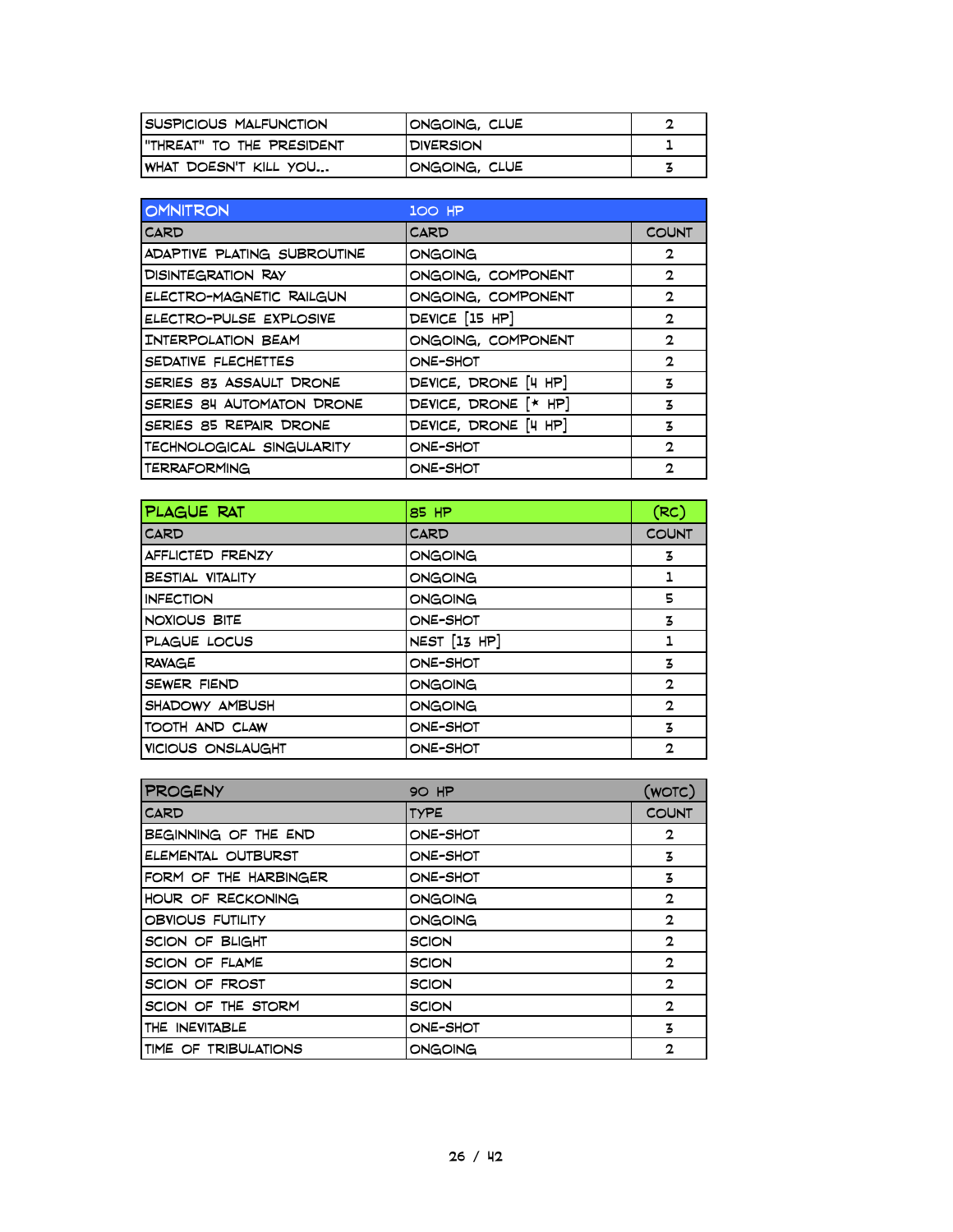| <b>SPITE</b>              | 80 HP         | (RC)           |
|---------------------------|---------------|----------------|
| CARD                      | <b>TYPE</b>   | <b>COUNT</b>   |
| COLLATERAL DAMAGE         | ONGOING       | $\overline{2}$ |
| "DEMON'S KISS"            | DRUG          | 1              |
| FORCED ENTRY              | ONE-SHOT      | $\mathbf{2}$   |
| <b>GOOD SAMARITAN</b>     | <b>VICTIM</b> | 3              |
| <b>INNOCENT BYSTANDER</b> | <b>VICTIM</b> | 3              |
| LAB RAID                  | ONE-SHOT      | 3              |
| LOST CHILD                | <b>VICTIM</b> | $\mathbf{2}$   |
| "MYND-PHYRE"              | DRUG          | 1              |
| ON THE PROWL              | ONE-SHOT      | 3              |
| PL531 COMPOUND UPSILON    | DRUG          | 1              |
| PL602 COMPOUND OMICRON    | DRUG          | 1              |
| PL626 COMPOUND XI         | DRUG          | 1              |
| POTENTIAL SIDEKICK        | <b>VICTIM</b> | 1              |
| SAFE HOUSE                |               | 1              |

| <b>WAGER MASTER</b>          | 51 HP              | (PROMO)      |
|------------------------------|--------------------|--------------|
| <b>CARD</b>                  | <b>TYPE</b>        | <b>COUNT</b> |
| A BURNING SENSE OF FAILURE   | ONGOING            | $\mathbf{2}$ |
| AN UNWISE WAGER              | ONGOING, CONDITION | 1            |
| BREAKING THE RULES           | ONGOING            | $\mathbf{2}$ |
| <b>IMPOSSIBLE QUANDARY</b>   | ONE-SHOT           | 3            |
| LOSING TO THE ODDS           | ONGOING, CONDITION | 1            |
| NOT ALL HE SEEMS             | ONGOING, CONDITION | 1            |
| PICK A CARD, PICK A FATE     | ONE-SHOT           | 3            |
| PLAYING DICE WITH THE COSMOS | ONGOING, CONDITION | 1            |
| THE NEW DEAL                 | ONGOING, CONDITION | 1            |
| UNANSWERABLE QUESTION        | ONE-SHOT           | 3            |
| <b>WAGELINGS</b>             | CONDITION [6 HP]   | ч            |
| WHAT DO YOU REALLY KNOW?     | ONGOING            | $\mathbf{2}$ |
| WHO ARE YOU FIGHTING?        | ONGOING, CONDITION | 1            |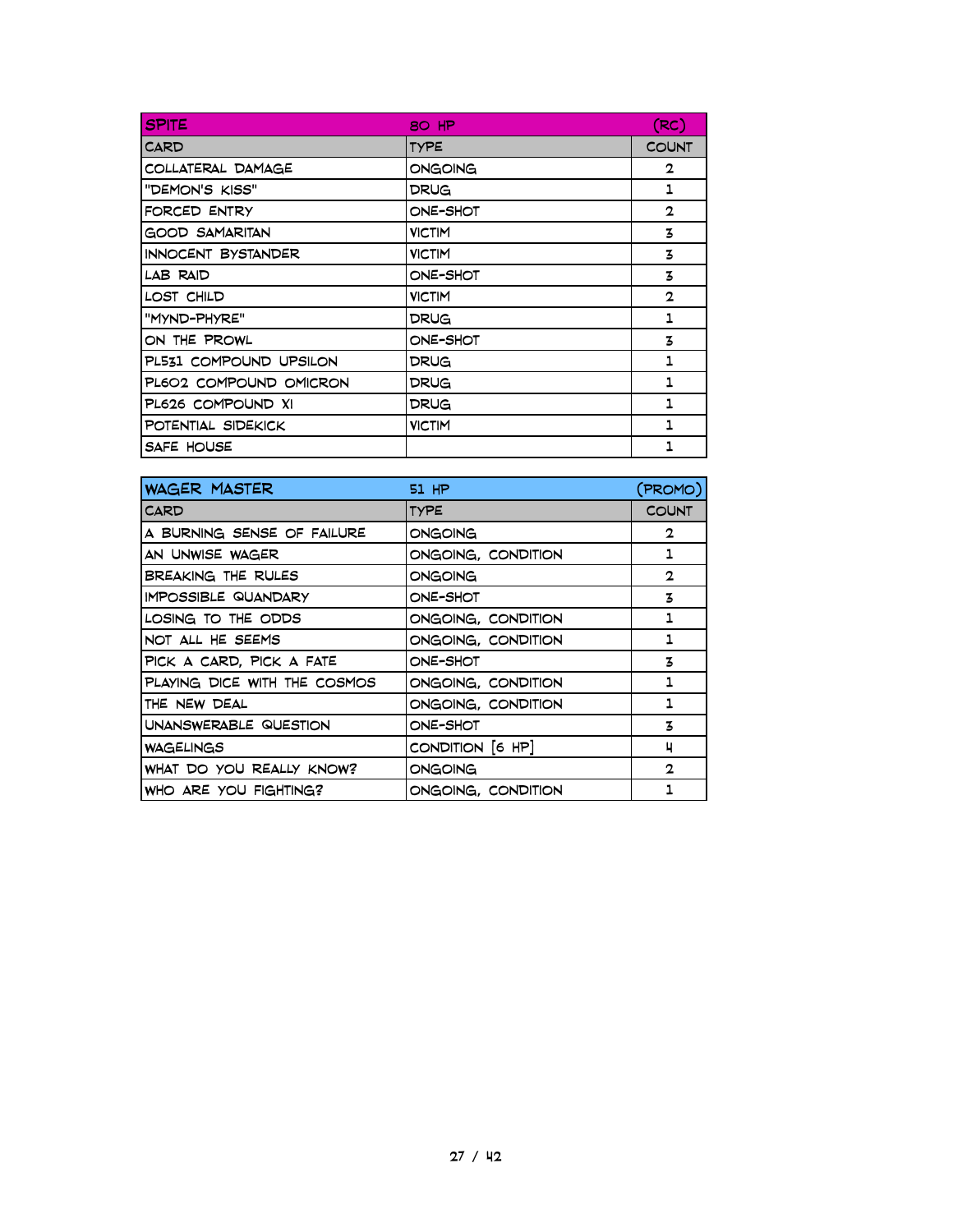### **Multi-villains**

| <b>VENGEFUL FIVE</b>       |                         | (VENG)         |
|----------------------------|-------------------------|----------------|
| CARD                       | <b>TYPE</b>             | <b>COUNT</b>   |
| <b>BARON BLADE</b>         | $(32$ HP)               |                |
| A CHANCE AT VENGEANCE      | ONE-SHOT                | 2              |
| CITIZEN SLASH              | NEMESIS [6 HP]          | 1              |
| DISPLACING TELEPORTER      | DEVICE [6 HP]           | 1              |
| EMPYREON                   | NEMESIS [11 HP]         | 1              |
| GENETICALLY FUSED PHYSIQUE | ONGOING                 | 1              |
| <b>IMPULSION BEAM</b>      | DEVICE [8 HP]           | $\overline{2}$ |
| NEGATION BANDS             | DEVICE [4 HP]           | 1              |
| OBSESSIVE PLANNING         | ONGOING                 | 1              |
| OLD TRICKS - NEW ALLIES    | ONE-SHOT                | $\overline{2}$ |
| OMNI-BLADE                 | NEMESIS, DEVICE [15 HP] | 1              |
| REGRESSION DARTS           | ONE-SHOT                | 2              |
| <b>RUIN</b>                | NEMESIS [9 HP]          | 1              |
| TURN THE TABLES            | ONE-SHOT                | 1              |
| <b>VENGEFUL ASSAULT</b>    | ONE-SHOT                | $\overline{2}$ |
| ZHU LONG                   | NEMESIS [8 HP]          | 1              |
| ERMINE                     | $(25$ HP)               |                |
| <b>CALYPSO</b>             | NEMESIS [11 HP]         | 1              |
| CONSTANT PRATTLE           | <b>ONGOING</b>          | 1              |
| EQUITY                     | NEMESIS [7 HP]          | 1              |
| HEAVY HITTER               | ONE-SHOT                | ч              |
| IMPROMTU HEIST             | ONGOING                 | $\mathbf{2}$   |
| LONG CON                   | ONE-SHOT                | $\mathbf{2}$   |
| SLEIGHT OF HAND            | ONE-SHOT                | 3              |
| SUBTLE DIVERSION           | ONGOING                 | $\overline{2}$ |
| TANTRUM                    | NEMESIS [5 HP]          | 1              |
| THE SEER                   | NEMESIS [9 HP]          | 1              |
| UNCATCHABLE                | ONGOING                 | 2              |
| <b>FRICTION</b>            | $(26$ HP)               |                |
| ARGENTIUM                  | NEMESIS [8 HP]          | 1              |
| BLINDING SURGE             | ONE-SHOT, SURGE         | 2              |
| <b>HIGHBROW</b>            | NEMESIS [6 HP]          | 1              |
| <b>REVENANT</b>            | NEMESIS [10 HP]         | 1              |
| SHOCK DAMPENERS            | DEVICE [9 HP]           | 1              |
| SPEEDY SIDESTEP            | ONGOING, SURGE          | 2              |
| STOLEN GEAR                | DEVICE [7 HP]           | 1              |
| SURGE STRIKE               | ONE-SHOT, SURGE         | 2              |
| SUPERSONIC STREAK          | ONE-SHOT, SURGE         | 2              |
| SYNERGY SURGE              | ONE-SHOT, SURGE         | 1              |
| THE HIPPO                  | NEMESIS [14 HP]         | 1              |
| UNCHECKED ACCELERATION     | ONE-SHOT, SURGE         | 2              |
| UNHEALTHY SPEED            | ONE-SHOT, SURGE         | 3              |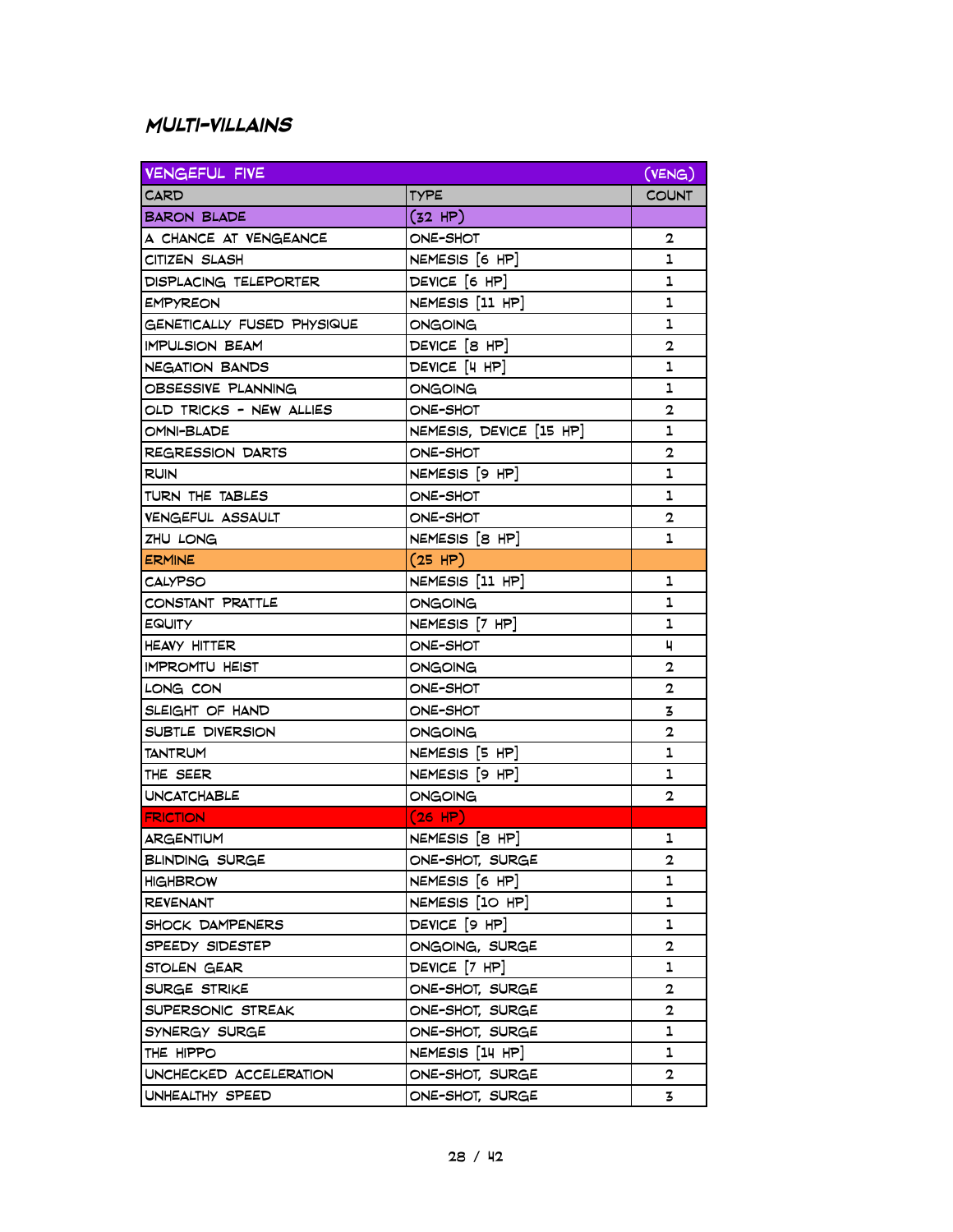| <b>FRIGHT TRAIN</b>       | (35 HP)           |                |
|---------------------------|-------------------|----------------|
| <b>CHOKE</b>              | NEMESIS [5 HP]    | $\mathbf{1}$   |
| <b>CRUSHING BLOW</b>      | ONE-SHOT          | $\mathbf{2}$   |
| ENGINE OF DESTRUCTION     | ONGOING           | 1              |
| <b>IMPROBABLE GRAPPLE</b> | ONE-SHOT          | $\overline{2}$ |
| LAST STOP                 | ONE-SHOT          | $\mathbf{2}$   |
| <b>LOCOMOTIVATION</b>     | ONE-SHOT          | 1              |
| <b>MAJOR FLAY</b>         | NEMESIS [7 HP]    | 1              |
| MAN-GROVE                 | NEMESIS [9 HP]    | 1              |
| OFF THE RAILS             | ONE-SHOT          | 3              |
| PLOW THROUGH              | ONE-SHOT          | $\overline{2}$ |
| REBUILT TO SURVIVE        | ONGOING           | 1              |
| THE CRACKJAW CREW         | NEMESIS [11 HP]   | 1              |
| UNSTOPPABLE MOMENTUM      | ONE-SHOT          | $\mathbf{2}$   |
| <b>PROLETARIAT</b>        | $(2O$ HP)         |                |
| DEFENSIVE FORMATION       | <b>ONGOING</b>    | 1              |
| DOC TUSSER                | NEMESIS [8 HP]    | 1              |
| EVERYMAN'S STRENGTH       | ONGOING           | 1              |
| FLANKING MANEUVERS        | <b>ONGOING</b>    | 1              |
| <b>HERMETIC</b>           | NEMESIS [6 HP]    | 1              |
| OVERWHELM THE MIGHTY      | ONE-SHOT          | 3              |
| PROLETARIAT               | CLONE $[6$ HP $]$ | 6              |
| REGROUP AND RECOVER       | ONE-SHOT          | $\overline{2}$ |
| SHARE IN THE STRUGGLE     | ONE-SHOT          | $\overline{2}$ |
| THE RADIOACTIVIST         | NEMESIS [10 HP]   | $\mathbf{1}$   |
| <b>VYKTOR</b>             | NEMESIS [4 HP]    | 1              |

| VILLAINS OF THE MULTIVERSE |                    | (VOTM)       |
|----------------------------|--------------------|--------------|
| <b>CARD</b>                | <b>TYPE</b>        | <b>COUNT</b> |
| <b>AMBUSCADE</b>           | (25 HP)            |              |
| CONCEALED PITFALL          | SNARE, ONGOING     | $\mathbf{2}$ |
| DESERT EAGLE               | NEMESIS [6 HP]     | 1            |
| DOUBLE-TEAM                | ONE-SHOT           | $\mathbf{2}$ |
| <b>ENTICING TARGET</b>     | $SNARE$ $[3$ $HP]$ | $\mathbf{2}$ |
| <b>ENVENOMED BOLTS</b>     | SNARE, ONGOING     | $\mathbf{2}$ |
| <b>GLAMOUR</b>             | NEMESIS [6 HP]     | 1            |
| <b>HUNTING PACK</b>        | ONE-SHOT           | $\mathbf{2}$ |
| <b>MAGMAN</b>              | NEMESIS [6 HP]     | 1            |
| RAY MANTA                  | NEMESIS [6 HP]     | 1            |
| RE-VOLT                    | NEMESIS [6 HP]     | 1            |
| RIGGED NET                 | SNARE, ONGOING     | $\mathbf{2}$ |
| SHREWD AMBUSH              | ONE-SHOT           | $\mathbf{2}$ |
| TOO MANY GUNS              | ONGOING            | 1            |
| <b>BIOMANCER</b>           | (18 HP)            |              |
| A NEW CREATION             | ONE-SHOT           | 3            |
| CLONE-RANGER               | FLESHCHILD [5 HP]  | 1            |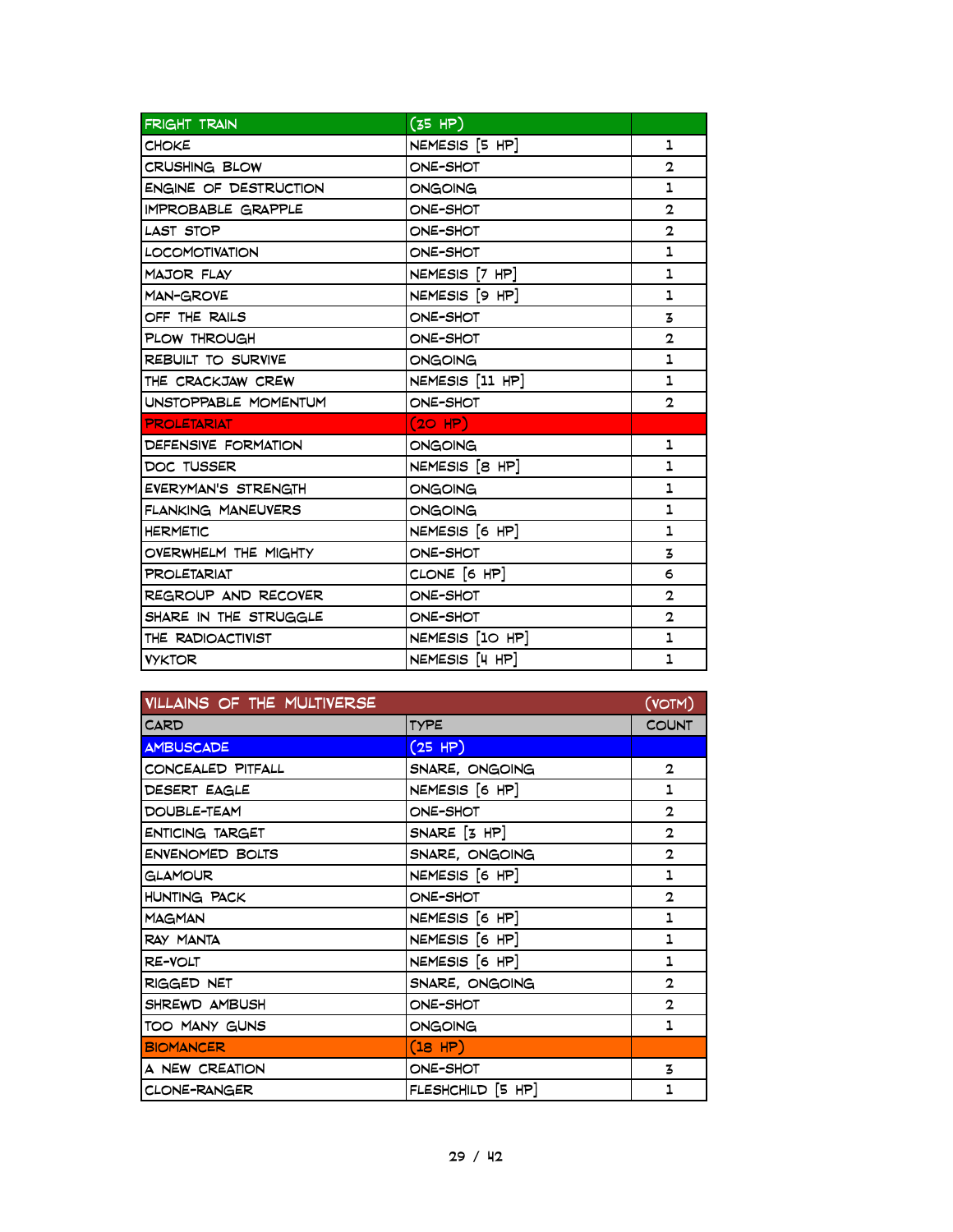| DUPLEXPATRIETTE           | FLESHCHILD [5 HP]       | 1              |
|---------------------------|-------------------------|----------------|
| FRIEND OR FOE?            | ONE-SHOT                | 3              |
| <b>HOMUNCULUS</b>         | FLESHCHILD [7 HP]       | 3              |
| MASS REBIRTH              | ONGOING                 | $\mathbf 2$    |
| REPLI-BLADE               | FLESHCHILD [5 HP]       | 1              |
| TEMPERSONATION            | FLESHCHILD [5 HP]       | 1              |
| THE CARBON ADEPT          | FLESHCHILD [5 HP]       | ı              |
| TWIST OF FLESH            | ONE-SHOT                | 3              |
| MR. FACSIMILE             | FLESHCHILD [5 HP]       | ı              |
| <b>BUGBEAR</b>            | (30 HP)                 |                |
| <b>AMMIT</b>              | NEMESIS [10 HP]         | ı              |
| <b>BLOOD SCENT</b>        | ONGOING                 | 1              |
| <b>CUEBALL</b>            | NEMESIS [8 HP]          | 1              |
| EASY PREY                 | ONGOING                 | ı              |
| <b>EXHAUSTING PURSUIT</b> | ONE-SHOT                | 3              |
| FERAL BRAWN               | ONGOING                 | 2              |
| PREDATOR'S PATTERN        | ONE-SHOT                | $\overline{2}$ |
| QUETZALCOATL              | NEMESIS [12 HP]         | 1              |
| STONE'S SACRIFICE         | ONE-SHOT                | 3              |
| UNPREDICTABLE POWERS      | ONE-SHOT                | 2              |
| WOUNDING SLASH            | ONE-SHOT                | 3              |
| CITIZENS HAMMER & ANVIL   | $(18/17$ HP)            |                |
| <b>BASTION</b>            | <b>POSITION</b>         | 2              |
| BURN THE DIVIDE           | ONE-SHOT                | $\overline{2}$ |
| CITIZENS' IMPERATIVE      | ONE-SHOT                | $\mathbf{2}$   |
| CLEANSING FLAMES          | ONE-SHOT                | 3              |
| COVER FIRE                | <b>POSITION</b>         | $\overline{2}$ |
| HAMMER & SHIELD           | RELIC [10 HP]           | 1              |
| LIVING FIREBOMB           | ONE-SHOT                | 2              |
| PYRO-HAMMER               | ONE-SHOT                | 2              |
| SCORCHING SNAP            | ONE-SHOT                | $\mathbf{2}$   |
| WILDFIRE                  | <b>POSITION</b>         | $\mathbf{2}$   |
| GREAZER                   | (27 HP)                 |                |
| ALL THE BEST TOYS         | ONE-SHOT                | 3              |
| <b>ELECTROSHACKLES</b>    | HUNTER TECH [4 HP]      | 3              |
| <b>GALACTRA</b>           | NEMESIS [9 HP]          | 1              |
| GROOVY MOVES              | ONE-SHOT                | $\overline{2}$ |
| H.Y.P. DISPLACER          | HUNTER TECH [4 HP]      | 3              |
| <b>IMPACT NEUTRALIZER</b> | HUNTER TECH [4 HP]      | 1              |
| IMPECCABLE POMPADOUR      | PERFECT HAIR [4 HP]     | 1              |
| LIVING PAYCHECK           | CONTRACT                | ı              |
| PINK LADY                 | SWEET SPACESHIP [12 HP] | ı              |
| <b>RAHAZAR</b>            | NEMESIS [7 HP]          | ı              |
| THERMOBARIC MINE          | HUNTER TECH [4 HP]      | 3              |
| LA CAPITAN                | (24 HP)                 |                |
| A GOOD TIME SPAN          | ONGOING                 | $\overline{2}$ |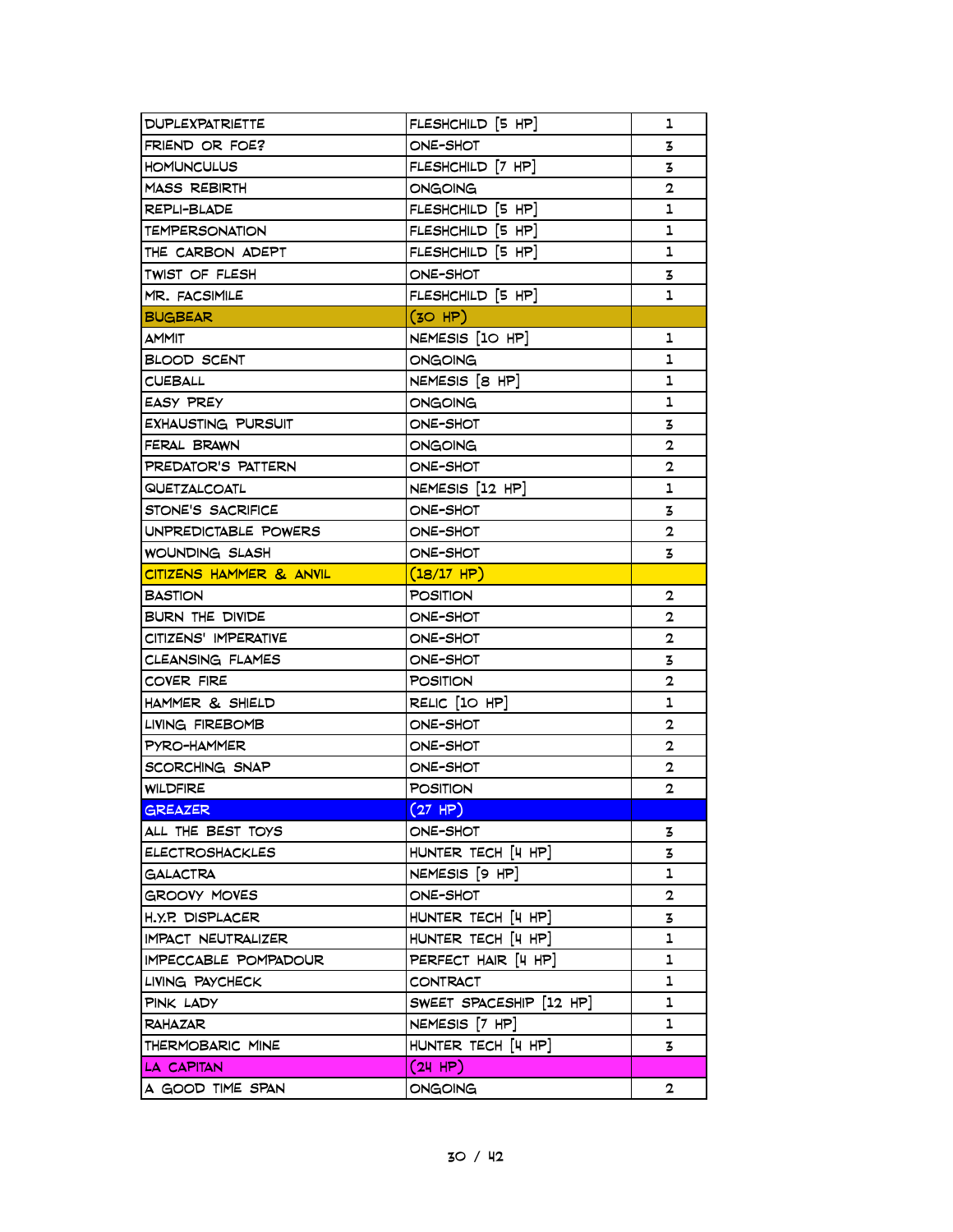| ANOMALOUS SHIFT              | ONE-SHOT             | 3              |
|------------------------------|----------------------|----------------|
| <b>CHIQUITO</b>              | ANTHROPOID [4 HP]    | 1              |
| CHRONOLOGICAL HOTSPOT        | ONGOING              | 2              |
| ?DONDE? !AQUI!               | ONE-SHOT             | $\mathbf 2$    |
| OFF TIEMPO                   | ONE-SHOT             | $\mathbf{2}$   |
| ?QUANDO? !AHORA!             | ONE-SHOT             | $\overline{2}$ |
| STITCH IN TIME               | ONGOING              | $\overline{2}$ |
| TEMPORAL KEELHAUL            | ONE-SHOT             | 2              |
| THROWBACK                    | ONE-SHOT             | $\mathbf{2}$   |
| <b>MISS INFORMATION</b>      | (23 HP)              |                |
| A WORLD IMPROVED             | ONGOING              | ı              |
| ALTERED FATES                | ONGOING              | 1              |
| <b>BALARIAN</b>              | $NEMESIS$ $[12$ HP]  | 1              |
| DEJA VU                      | ONE-SHOT             | 3              |
| <b>ENDLESS POSSIBILITIES</b> | ONE-SHOT             | 2              |
| FOCUSED INSANITY             | ONE-SHOT             | 2              |
| GREEN GROSSER                | NEMESIS [6 HP]       | 1              |
| HEARTBREAKER                 | NEMESIS [10 HP]      | 1              |
| HEROES UNALLIED              | ONGOING              | 1              |
| INTERNAL COLLAPSE            | ONGOING              | 1              |
| JUDGE MENTAL                 | NEMESIS [8 HP]       | 1              |
| MEMORY LOSS                  | ONE-SHOT             | 3              |
| <b>TWISTED REALITY</b>       | ONGOING              | 1              |
|                              |                      |                |
| UNSHACKLED DESTINY           | ONGOING              | ı              |
| THE OPERATIVE                | (27 HP)              |                |
| IAIDO PRACTITIONER           | ONGOING              | 1              |
| LACED SHURIKEN               | ONE-SHOT             | $\overline{2}$ |
| MAYOR OVERBROOK              | NEMESIS [6 HP]       | 1              |
| POISONED BLADE               | ONE-SHOT             | 2              |
| PROFESSOR POLLUTION          | NEMESIS [9 HP]       | 1              |
| SHINKEN STRIKE               | ONE-SHOT             | 3              |
| STUDENT OF MANY MASTERS      | ONE-SHOT             | 3              |
| SWEEPING ASSAULT             | ONE-SHOT             | 2              |
| THE IDOLATER                 | $NEMESIS$ $[3$ $HP]$ | 1              |
| TOXIN DART                   | ONE-SHOT             | 2              |
| <b>VIPEROUS CLOUD</b>        | ONE-SHOT             | $\mathbf{2}$   |
| PLAGUE RAT                   | (29 HP)              |                |
| CHEMICAL FRENZY              | ONE-SHOT             | 3              |
| LET LOOSE                    | ONE-SHOT             | 3              |
| REVOCORP ANALYST             | HANDLER [4 HP]       | 2              |
| REVOCORP BACKUP              | ONE-SHOT             | 3              |
| REVOCORP NEUTRALIZER         | HANDLER [6 HP]       | $\overline{2}$ |
| REVOCORP RESTRAINER          | HANDLER [5 HP]       | $\overline{2}$ |
| REVOCORP TANKER              | $HANDLER$ $[7 HP]$   | $\mathbf 2$    |
| SEEK AND DESTROY             | ONE-SHOT             | 3              |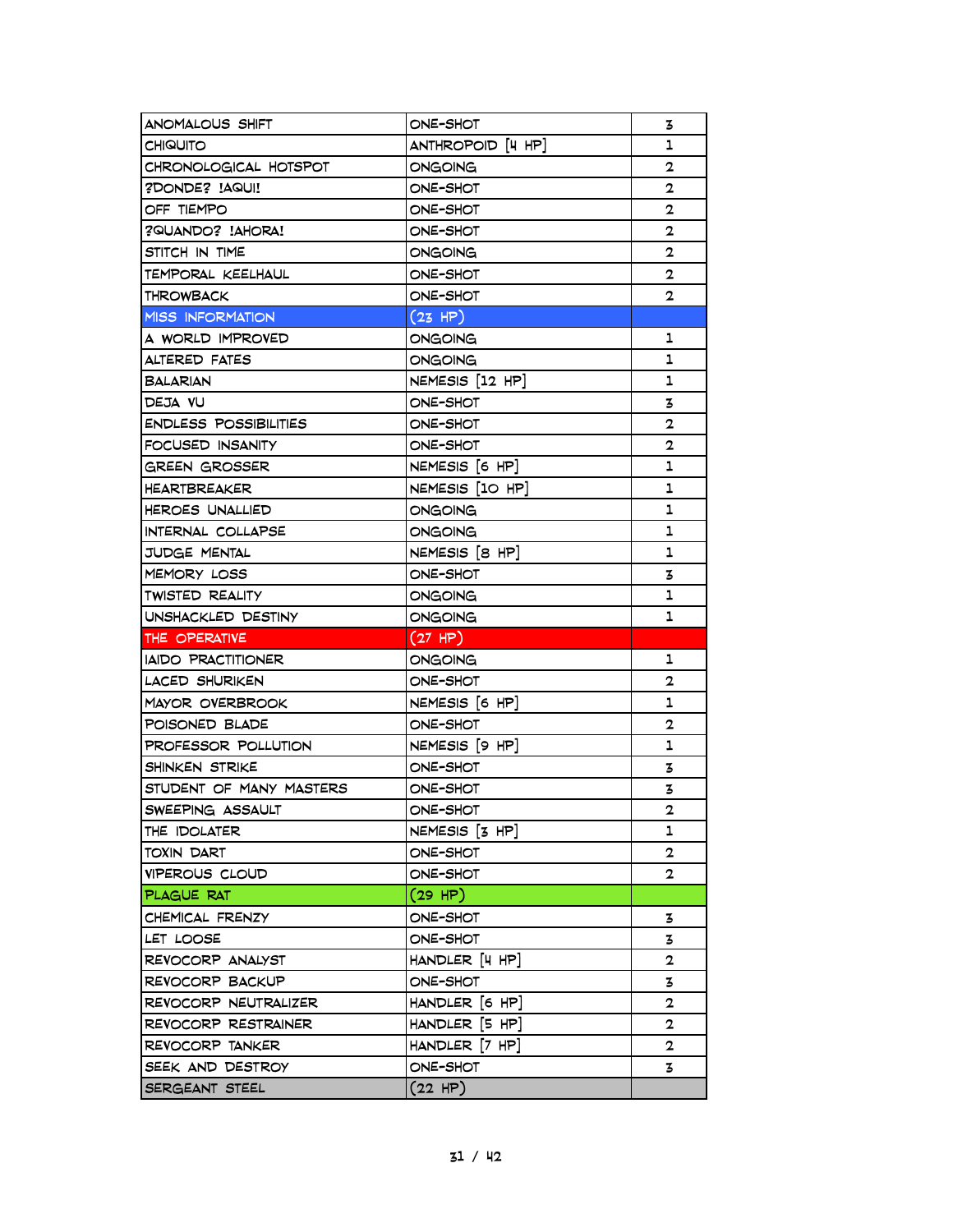| <b>ARSONATOR</b>       | AGENT [8 HP] |    |
|------------------------|--------------|----|
| <b>BATTLE MEDIC</b>    | AGENT [6 HP] |    |
| <b>BOMB SPECIALIST</b> | AGENT [6 HP] | 1  |
| <b>ESPIONAGENT</b>     | AGENT [4 HP] | 1  |
| FIELD INVENTOR         | AGENT [4 HP] | 1. |
| FILLTER. STRIKE FORCE  | ONE-SHOT     | 3  |
| HOLD THE LINE          | ONGOING      | 3  |
| INDIVIDUAL TACTICS     | ONE-SHOT     | 3  |
| <b>INFILTRATIONIST</b> | AGENT [4 HP] | 1  |
| MEGA-GUNNER            | AGENT [8 HP] | 1  |
| MISSION OBJECTIVE      | ONGOING      | 3  |
| <b>SHARPSHOOTER</b>    | AGENT [6 HP] |    |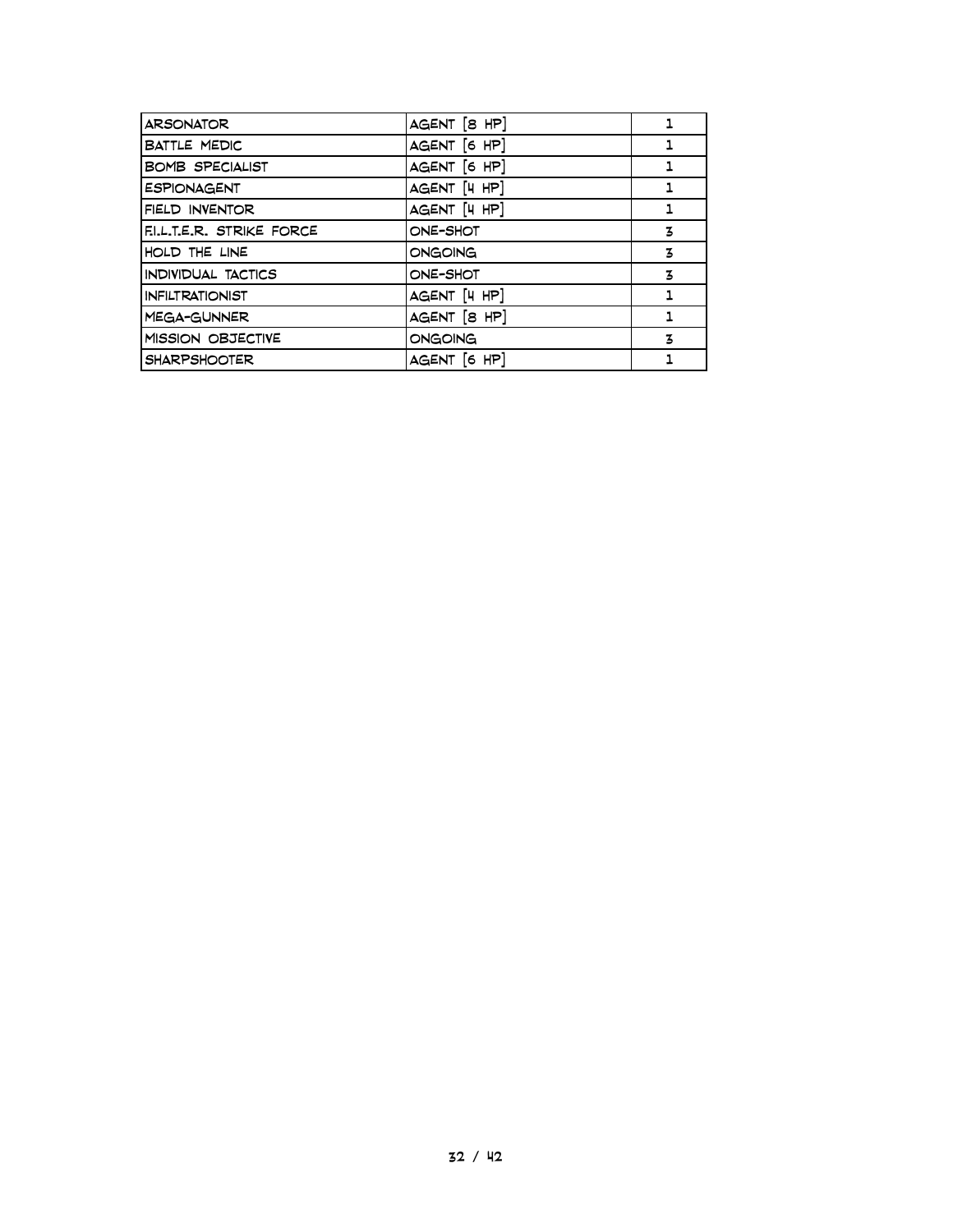## **Environments**

| THE BLOCK               |                | (ST)         |
|-------------------------|----------------|--------------|
| <b>CARD</b>             | <b>TYPE</b>    | <b>COUNT</b> |
| <b>BLOCK GUARD</b>      | AGENT [7 HP]   | $\mathbf{2}$ |
| <b>CHAR</b>             | INMATE [HP 14] | 1            |
| DEFENSIVE DISPLACEMENT  |                | 1            |
| FILLTER, OFFICER        | AGENT [HP 9]   | $\mathbf{2}$ |
| <b>IMPRISONED ROGUE</b> | INMATE [HP 6]  | $\mathbf{2}$ |
| LOCK DOWN               |                | $\mathbf{2}$ |
| PRISON RIOT             |                | $\mathbf{2}$ |
| TIME-CRAZED PRISONER    | INMATE [HP 4]  | $\mathbf{2}$ |
| <b>WARDEN HOEFLE</b>    | AGENT [HP 13]  |              |

| CELESTIAL TRIBUNAL      |                       | (PROMO)      |
|-------------------------|-----------------------|--------------|
| <b>CARD</b>             | <b>TYPE</b>           | <b>COUNT</b> |
| CALLED TO JUDGEMENT     |                       |              |
| CELESTIAL ADJUDICATOR   | TRIBUNAL A.I. [12 HP] |              |
| CELESTIAL EXECUTIONER   | TRIBUNAL A.I. [HP 6]  | ц            |
| CHARACTER WITNESS       |                       |              |
| FOUND WANTING           | TRIAL                 | $\mathbf{2}$ |
| PARAGON OF SENTIENCE    | TRIAL                 | 3            |
| REPRESENTATIVE OF EARTH | TRIAL                 |              |
| THE CELESTIAL CHAMBER   |                       | 2            |

| <b>CHAMPION STUDIOS</b> |                     | (OB)         |
|-------------------------|---------------------|--------------|
| CARD                    | <b>TYPE</b>         | <b>COUNT</b> |
| BOTTOM OF THE 9TH       | CONFLICT            | 1            |
| CAR CHASE SCENE         | CONFLICT            | 1            |
| CRAFT SERVICES TABLE    |                     | 1            |
| DEADLY CHOICE           | CONFLICT            | 1            |
| DEATH RAY               | ANTAGONIST          | 1            |
| DEUS EX MACHINA         |                     | 1            |
| JUMP SCARE              |                     | $\mathbf{2}$ |
| LOVE INTEREST           | CONFLICT            | 1            |
| MAGICAL MACGUFFIN       |                     | 1            |
| POTENTIAL PRATFALLS     | CONFLICT            | 1            |
| PROPS DEPARTMENT        |                     | 1            |
| STUNT DOUBLE            | HEROIC ACTOR [8 HP] | $\mathbf{2}$ |
| THE ZORRM               | ANTAGONIST          | 1            |

| THE COURT OF BLOOD            |                 | (VOTM)       |
|-------------------------------|-----------------|--------------|
| <b>ICARD</b>                  | <b>ITYPE</b>    | <b>COUNT</b> |
| ANGRY MOB                     | [HP 10]         | C            |
| <b>BLOOD COUNTESS BATHORY</b> | VAMPIRE [15 HP] |              |
| IDAME KATARINA                | VAMPIRE [11 HP] |              |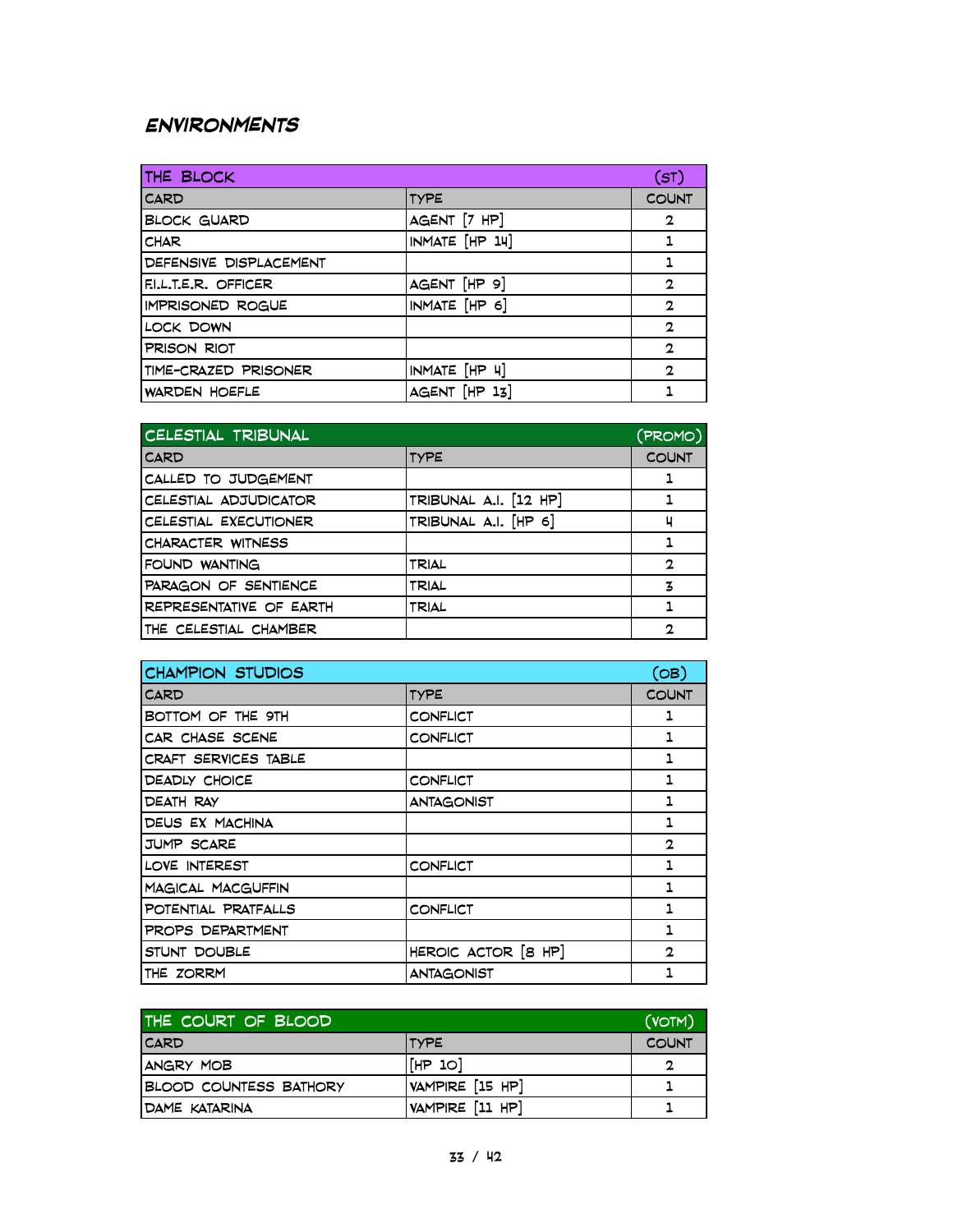| DOWAGER ILONA       | VAMPIRE [7 HP]  |   |
|---------------------|-----------------|---|
| DRUDGE FICKO        | VAMPIRE [5 HP]  |   |
| FEAST OF FLESH      |                 | 2 |
| HUNTER FULEPET      | [HP 12]         |   |
| INFECTING AN HEIR   |                 | 2 |
| <b>MATRON ERZSI</b> | VAMPIRE [13 HP] |   |
| RELICT DOROTYA      | VAMPIRE [9 HP]  |   |
| UNHALLOWED HALLS    |                 | 2 |

| <b>DOK'THORATH CAPITAL</b> |                   | (WOTC)       |
|----------------------------|-------------------|--------------|
| <b>CARD</b>                | TYPE              | <b>COUNT</b> |
| <b>ABJECT REFUGEES</b>     | CIVILIAN [2 HP]   |              |
| <b>AUTHORITY ZIGGURAT</b>  |                   |              |
| DEFIANT LOOTERS            | CIVILIAN [3 HP]   |              |
| FREEDOM FIGHTERS           | CIVILIAN [4 HP]   | 3            |
| GENE-BOUND RAVAGERS        | MINION [4 HP]     | 3            |
| ORBITAL BOMBARDMENT        |                   | 2            |
| REBEL HEADQUARTERS         |                   |              |
| THORATHIAN MILITARY        | THORATHIAN [4 HP] |              |

| THE ENCLAVE OF THE ENDLINGS |                             | (WOTC)       |
|-----------------------------|-----------------------------|--------------|
| CARD                        | <b>TYPE</b>                 | <b>COUNT</b> |
| <b>BAAHSTO</b>              | THE LAST KABRAN [7 HP]      | ı            |
| <b>BLOOGO</b>               | THE LAST AHPAN [13 HP]      | 1            |
| <b>FRAZZAT</b>              | THE LAST PRINIAN [5 HP]     | 1            |
| <b>GRUUM</b>                | THET LAST TROMTAR [11 HP]   | 1            |
| HALL OF THE TERMINARCH      |                             | 1            |
| <b>IMMUTUS</b>              | THE LAST FORTRIAN [35 HP]   | 1            |
| JANSA VI DERO               | THE TERMINARCH [25 HP]      | 1            |
| <b>KORRUPTON</b>            | THE LAST INFEKTOR [9 HP]    | 1            |
| ORBO                        | THE LAST SATELLAN [25 HP]   | 1            |
| <b>PHRENTAT</b>             | THE LAST PIUNITE [5 HP]     | 1            |
| <b>SLAMARA</b>              | THE LAST XARABIAN [7 HP]    | 1            |
| <b>SZREEM</b>               | THE LAST FLACOP [9 HP]      | 1            |
| THE ENDLING REFUGE          |                             | 1            |
| <b>URDID</b>                | THE LAST NORDID [13 HP]     | 1            |
| <b>VENOX</b>                | THE LAST MUBBLOXIAN [11 HP] | 1            |

| FINAL WASTELAND              |                | (PROMO)      |
|------------------------------|----------------|--------------|
| <b>CARD</b>                  | <b>TYPE</b>    | <b>COUNT</b> |
| ABOMINABLE SNOWMAN           | CRYPTID [9 HP] | 2            |
| <b>AMPHIBIOUS CHUPACABRA</b> | CRYPTID [6 HP] | 2            |
| <b>ANCIENT LIBRARY</b>       |                |              |
| CON'S BUNKER                 |                |              |
| HORRID SKUNK APE             | CRYPTID [5 HP] | $\mathbf{2}$ |
| MONGOLIAN DEATH WORM         | CRYPTID [8 HP] |              |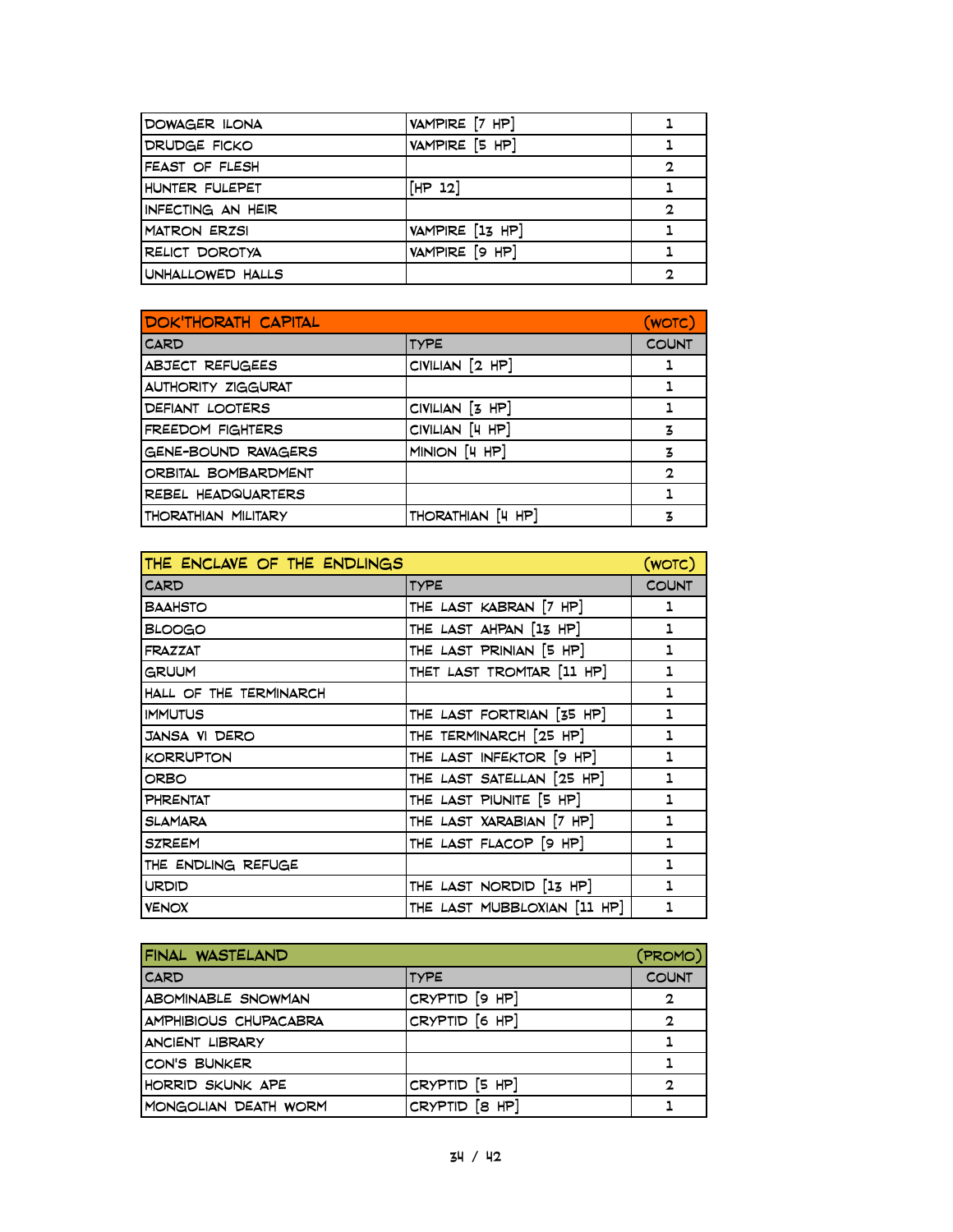| <b>INEW JERSEY DEVIL</b> | CRYPTID [4 HP]         |  |
|--------------------------|------------------------|--|
| IRAT BEAST               | $ CRYPTID$ $[7$ HP $]$ |  |
| UNFORGIVING WASTELAND    |                        |  |

| FORT ADAMANT             |                   | (OB)           |
|--------------------------|-------------------|----------------|
| <b>CARD</b>              | <b>TYPE</b>       | <b>COUNT</b>   |
| AGGRESSIVE VOLUNTEERING  |                   | $\overline{2}$ |
| <b>BIONIC PATROLLER</b>  | SECURITY [10 HP]  | 3              |
| <b>BLAST DOORS</b>       | <b>SECURITY</b>   | $\mathbf{2}$   |
| CODENAME: CHAR           | SUBJECT [11 HP]   | 1              |
| CODENAME: HIGHBROW       | SUBJECT [7 HP]    | 1              |
| CODENAME: RADIOACTIVIST  | SUBJECT [9 HP]    |                |
| DOCTOR DEMIKAHV          | RESEARCHER [4 HP] |                |
| <b>EMP CANNON</b>        | SECURITY [8 HP]   |                |
| GENERAL ARMSTRONG        | RESEARCHER [6 HP] | 1              |
| THE FOUNDRY              | <b>SECURITY</b>   | 1              |
| <b>TRAINING FACILITY</b> | <b>SECURITY</b>   |                |

| FREEDOM TOWER               |             | $($ VENG $)$ |
|-----------------------------|-------------|--------------|
| <b>CARD</b>                 | <b>TYPE</b> | <b>COUNT</b> |
| ENTRY POINT                 |             | ч            |
| CASPIT'S "PLAYGROUND"       |             |              |
| DR. STINSON'S SECONDARY LAB |             |              |
| IFROST'S CRYO CHAMBER       |             |              |
| IRONCLAD MAINTENANCE BAY    |             |              |
| LEGACY'S LANDING PAD        |             | 1.           |
| MEDICAL WARD                |             |              |
| IMISSION CONTROL            |             |              |
| SECURITY STATION            |             | 1.           |
| <b>ITHE FRONT DESK</b>      |             |              |
| THE WRAITH'S ARSENAL        |             |              |
| <b>TRAINING SIMULATOR</b>   |             |              |

| <b>INSULA PRIMALIS</b>    |                  |              |
|---------------------------|------------------|--------------|
| <b>CARD</b>               | <b>TYPE</b>      | <b>COUNT</b> |
| ENRAGED T-REX             | DINOSAUR [15 HP] | 2            |
| PRIMORDIAL PLANT LIFE     |                  | 2            |
| PTERODACTYL THIEF         | DINOSAUR [5 HP]  | 2            |
| <b>OBSIDIAN FIELD</b>     |                  | 3            |
| RIVER OF LAVA             |                  | 2            |
| <b>VELOCIRAPTOR PACK</b>  | DINOSAUR [5 HP]  |              |
| <b>VOLCANIC ERRUPTION</b> |                  |              |

| MADAME MITTERMEIR'S FANTASTICAL FESTIVAL |                   | <b>(VOTM)</b> |
|------------------------------------------|-------------------|---------------|
| <b>ITYPE</b><br><b>ICARD</b>             |                   | <b>COUNT</b>  |
| ABANDONED BIG TOP                        | <b>ATTRACTION</b> |               |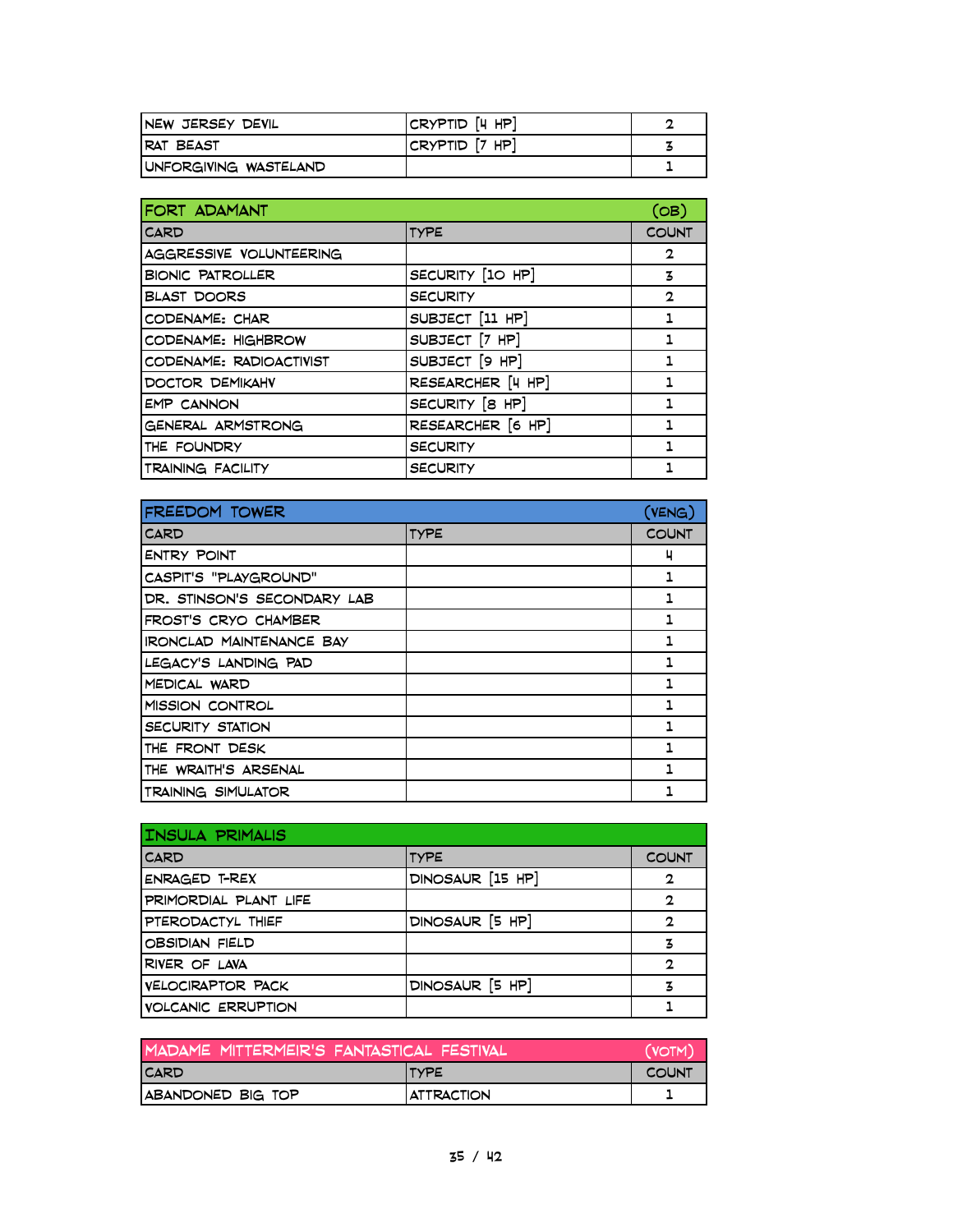| ALL-SEEING ALZRABAR          | ATTRACTION        |              |
|------------------------------|-------------------|--------------|
| CAROUSEL OF HORROR           | <b>ATTRACTION</b> |              |
| FREAK SHOW                   | <b>ATTRACTION</b> |              |
| GONE WITHOUT A TRACE         |                   | $\mathbf{2}$ |
| MAZE OF MIRRORS              | <b>ATTRACTION</b> |              |
| SHOOTING GALLERY             | <b>ATTRACTION</b> |              |
| UNSTABLE MIDWAY              |                   | z            |
| WHEEL OF MISFORTUNE          | <b>ATTRACTION</b> |              |
| WORLD'S BIGGEST POOL TABLE   | <b>ATTRACTION</b> |              |
| YOU WON'T BELIEVE YOUR EYES! |                   | 2            |

| <b>MAERYNIAN REFUGE</b>   |                           | (OB)         |
|---------------------------|---------------------------|--------------|
| <b>CARD</b>               | <b>TYPE</b>               | <b>COUNT</b> |
| HURRICANE SHIELD          | <b>WEATHER EFFECT</b>     | ı            |
| LEVIATHAN                 | GENE-BOUND REJECT [13 HP] |              |
| MAERYNIAN LIGHTNING-DOME  | <b>BUILDING</b>           | 1            |
| PLANU'COL CAPITOL         | <b>BUILDING</b>           | 1            |
| SOFTBALL-SIZED HAIL       | <b>WEATHER EFFECT</b>     | 1            |
| SQUALL-GUARD              | MAERYNIAN [7 HP]          | 3            |
| <b>STORMSPEAKER</b>       | MAERYNIAN [5 HP]          | 3            |
| SUBMERGED AQUA-DOME       | <b>BUILDING</b>           | 1            |
| SUPERHEATED WATERSPOUT    | <b>WEATHER EFFECT</b>     | 1            |
| <b>TORRENTIAL MONSOON</b> | WEATHER EFFECT            | 1            |
| UNEXPECTED MICROBURST     | <b>WEATHER EFFECT</b>     |              |

| <b>MAGMARIA</b>         |                       | (VOTM)       |
|-------------------------|-----------------------|--------------|
| <b>CARD</b>             | <b>TYPE</b>           | <b>COUNT</b> |
| CRYSTAL COLLECTOR       | MAGMARIAN [6 HP]      |              |
| CRYSTALLOID BEHEMOTH    | MAGMA CRYSTAL [11 HP] | 3            |
| <b>EMBER SHAMAN</b>     | MAGMARIAN [4 HP]      |              |
| FIERY CRYSTALLIZATION   |                       | 2            |
| INNER CORE TUNNELER     | MAGMARIAN [12 HP]     | ٦            |
| <b>MAGMARIAN THRONG</b> |                       | $\mathbf{2}$ |
| SEISMIC DEFENDER        | MAGMARIAN [10 HP]     |              |
| SMOLDERING CRYSTAL      | MAGMA CRYSTAL         | 3            |
| STONE SHAPER            | MAGMARIAN [8 HP]      |              |

| <b>MEGALOPOLIS</b>       |               |              |
|--------------------------|---------------|--------------|
| <b>CARD</b>              | <b>TYPE</b>   | <b>COUNT</b> |
| CRAMPED QUARTERS COMBAT  |               | 2            |
| <b>HOSTAGE SITUATION</b> |               | 2            |
| IMPENDING CASUALTY       |               |              |
| PAPARAZZI ON THE SCENE   |               |              |
| PLUMMETING MONORAIL      | TRAIN [10 HP] | 2            |
| POLICE BACKUP            |               | 2            |
| ROOFTOP COMBAT           |               |              |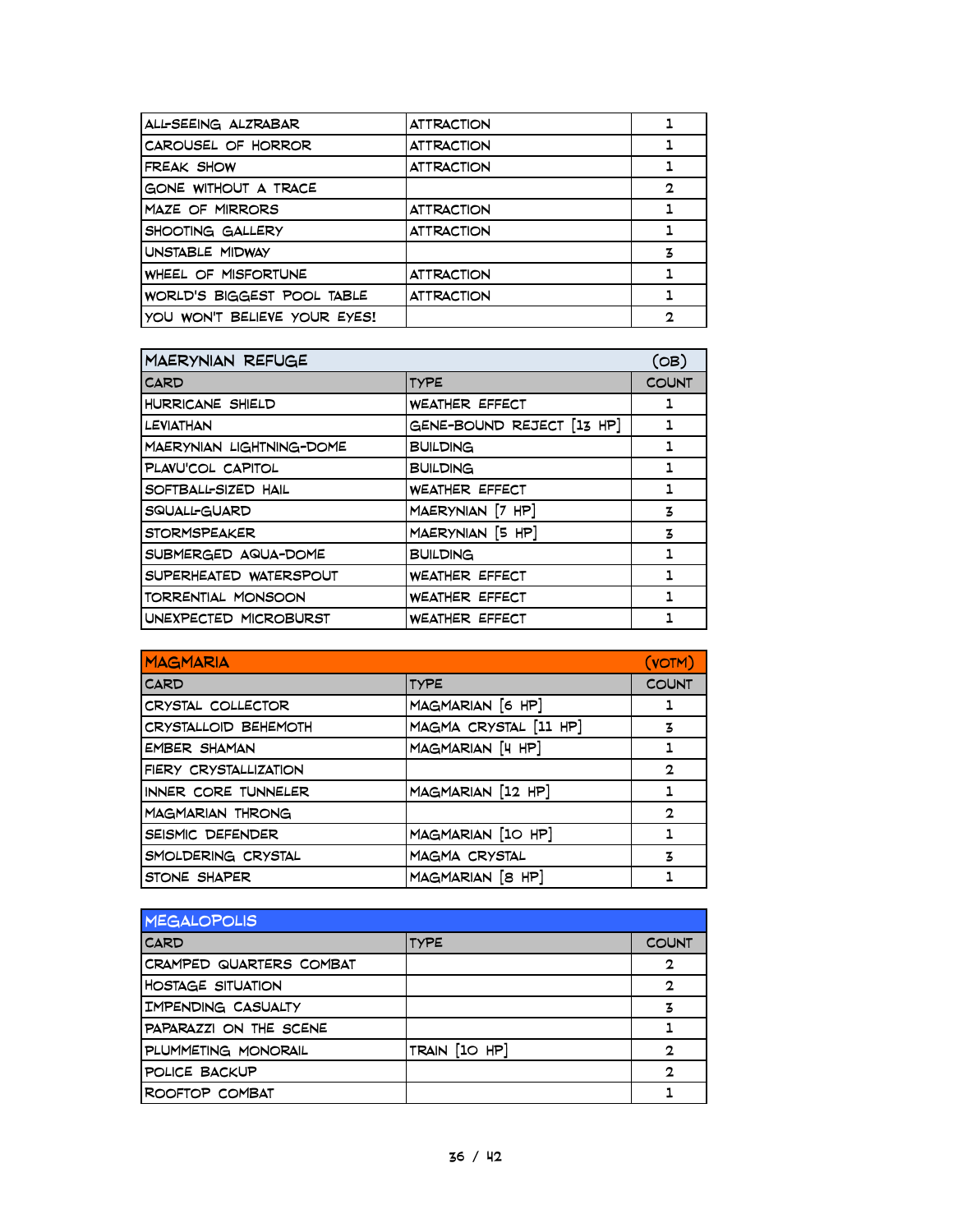| TARGETING INNOCENTS       |            |  |
|---------------------------|------------|--|
| <b>ITRAFFIC</b><br>PILEUP | HP<br>عة ا |  |

| MOBILE DEFENSE PLATFORM   |                   | (VENG)       |
|---------------------------|-------------------|--------------|
| <b>CARD</b>               | <b>TYPE</b>       | <b>COUNT</b> |
| <b>BATTALION BRUTE</b>    | MINION [4 HP]     | $\mathbf 2$  |
| <b>BATTALION GUNNER</b>   | MINION [3 HP]     | $\mathbf{2}$ |
| <b>BATTALION MECHANIC</b> | MINION [2 HP]     | $\mathbf{2}$ |
| <b>BERTH</b>              | LEVEL             | 1            |
| <b>BRIDGE</b>             | LEVEL             |              |
| M.D.P. TURBOLIFT          |                   | 2            |
| PROPULSION SYSTEMS        | STRUCTURE [10 HP] |              |
| SHIELD GENERATOR          | STRUCTURE [6 HP]  | 3            |
| <b>SKY DECK</b>           | LEVEL             |              |

| <b>MORDENGRAD</b>                |                         | (OB)         |
|----------------------------------|-------------------------|--------------|
| <b>CARD</b>                      | TYPE                    | <b>COUNT</b> |
| BATTALION COMMAND CENTER         |                         |              |
| <b>BLACK HOLE GENERATOR</b>      | DEVICE, DOOMSDAY [8 HP] |              |
| <b>BLADE BATTALION COMMANDER</b> | MINION [7 HP]           | $\mathbf{2}$ |
| <b>BLADE BATTALION PLATOON</b>   | MINION [9 HP]           | 3            |
| CONSCRIPTED ENGINEER             | [5 HP]                  | 2            |
| DEVICE ASSEMBLY LINE             |                         | $\mathbf 2$  |
| MOBILE ALERT PLATFORM            | DEVICE [10 HP]          |              |
| REMOTE WALKING TANK              | DEVICE [6 HP]           | 3            |

| NEXUS OF THE VOID    |                      | (OB)         |
|----------------------|----------------------|--------------|
| <b>CARD</b>          | <b>TYPE</b>          | <b>COUNT</b> |
| DEVOURING RIVER      | SPIRIT [6 HP]        | ı            |
| ELEMENTAL AWAKENING  |                      | $\mathbf{2}$ |
| <b>EMBER DUNES</b>   | <b>BIOME</b>         | 1            |
| ETERNAL TIMBRE       | <b>BIOME</b>         | 1            |
| <b>GLASS PEAKS</b>   | BIOME                | 1            |
| <b>JADE ESTUARY</b>  | <b>BIOME</b>         | 1            |
| MAGMA'S RAGE         | SPIRIT [8 HP]        | 1            |
| PHOSPHOR FEN         | <b>BIOME</b>         | 1            |
| RECLUSIVE KEEPER     | SPIRIT [12 HP]       | 1            |
| SAVANNA NOCTURNA     | BIOME                | 1            |
| SHIFTING BIOMES      |                      | 1            |
| SLUMBERING SERPENT   | SPIRIT [10 HP]       | 1            |
| TAIGA BURNING BRIGHT | <b>BIOME</b>         | 1            |
| <b>VOID SLAVE</b>    | VOIDFORM HUSK [9 HP] | 1            |

| OMNITRON-IV             |              | (PROMO)      |
|-------------------------|--------------|--------------|
| <b>ICARD</b>            | <b>ITYPE</b> | <b>COUNT</b> |
| <b>ICONVEYOR PANELS</b> | ICOMPONENT   | c            |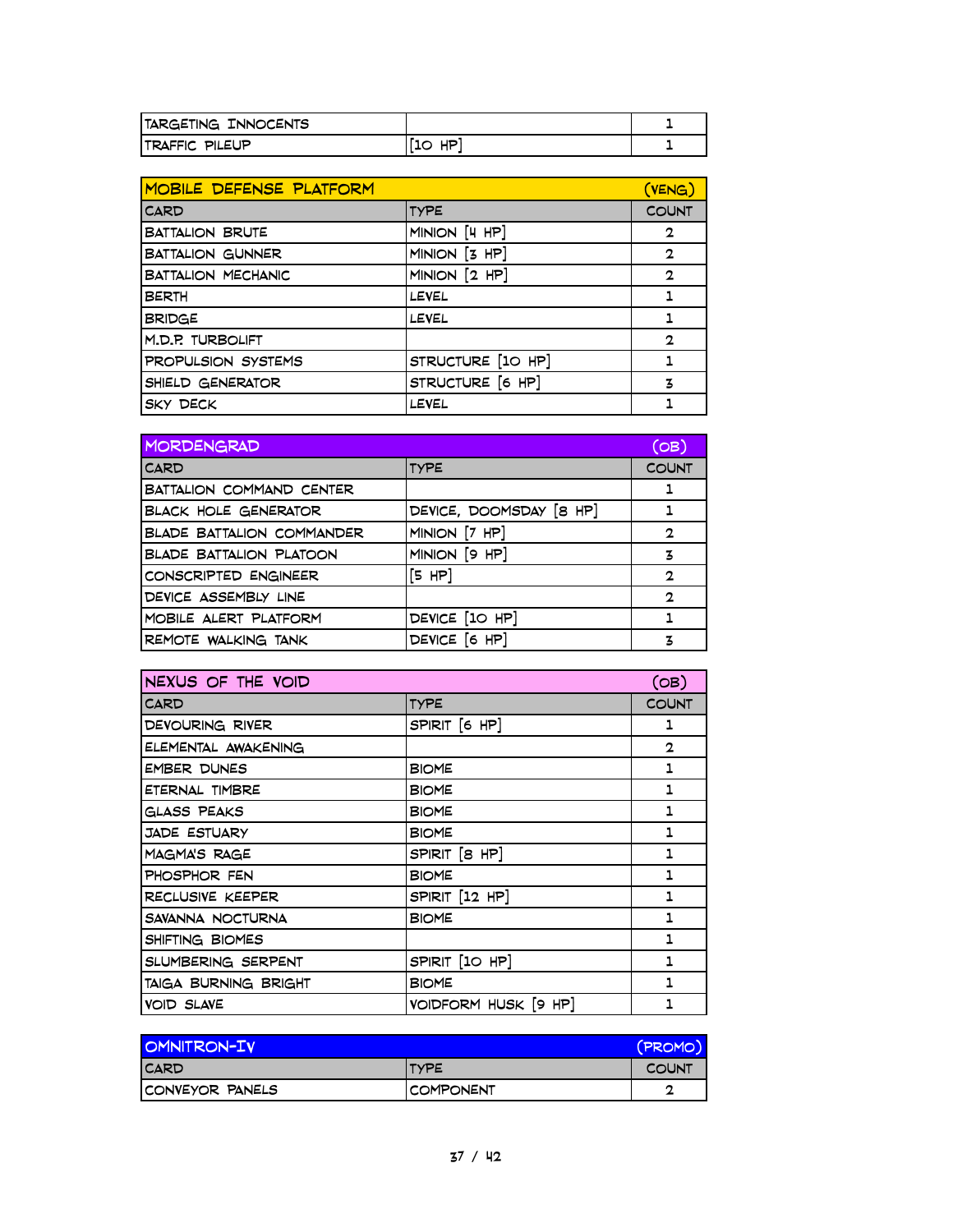| INTERNAL DEFENSE GRID | DEVICE [10 HP]        | 2 |
|-----------------------|-----------------------|---|
| MECHANI-ACCUMULATOR   | DEVICE, DRONE [5 HP]  | 3 |
| OVERCHARGED SYSTEMS   |                       | 2 |
| PARTIAL OMNI-DRONE    | DEVICE, DRONE [30 HP] |   |
| RESOURCE RECYCLER     | <b>COMPONENT</b>      | 2 |
| I TECHNO-PURSUER      | DEVICE, DRONE [5 HP]  | 3 |

| PIKE INDUSTRIAL COMPLEX     |                | (RC)         |
|-----------------------------|----------------|--------------|
| <b>CARD</b>                 | <b>TYPE</b>    | <b>COUNT</b> |
| <b>BIOMETRIC PLASMA VAT</b> | <b>VAT</b>     | 2            |
| CHEMICAL EXPLOSION          |                | 3            |
| ESCAPED LAB RAT             | $RAT$ $[3$ HP] | ц            |
| EXPERIMENTAL MUTAGEN        |                | 2            |
| IRRADIATED CYCLOHEXANE VAT  | <b>VAT</b>     | $\mathbf{c}$ |
| SUPERCOOLED TRISOLVENT VAT  | <b>VAT</b>     | ,            |

| <b>REALM OF DISCORD</b>  |                   | (IR)         |
|--------------------------|-------------------|--------------|
| <b>CARD</b>              | <b>TYPE</b>       | <b>COUNT</b> |
| CLAUSTROPHOBIC DELUSION  | <b>DISTORTION</b> | ı            |
| ETHEREAL BONDS           | [9 HP]            | $\mathbf{2}$ |
| <b>EXPLOSIVE BUBBLES</b> | [5 HP]            | $\mathbf{2}$ |
| GHOSTLY IMAGES           |                   | 1            |
| <b>IMBUED FRAILTY</b>    | <b>DISTORTION</b> | 1            |
| IMBUED VITALITY          | <b>DISTORTION</b> | 1            |
| NEGATIVE ENERGY FIELD    | <b>DISTORTION</b> |              |
| PORTAL FIEND             | $[17$ HP]         | 2            |
| POSITIVE ENERGY FIELD    | <b>DISTORTION</b> | 1.           |
| SPINNING VORTEX          |                   |              |
| TIME CRAWLS              | <b>DISTORTION</b> |              |
| TIME FLIES               | <b>DISTORTION</b> |              |

| <b>ROOK CITY</b>             |                           | (RC)         |
|------------------------------|---------------------------|--------------|
| <b>CARD</b>                  | <b>TYPE</b>               | <b>COUNT</b> |
| AMBITIOUS RACKETEER          | [13 HP]                   |              |
| <b>BLIGHTED STREETS</b>      |                           | $\mathbf{2}$ |
| DR. TREMATA                  | FORENSIC SCIENTIST [6 HP] |              |
| <b>FALLING STATUARY</b>      |                           | 3            |
| SCUM AND VILLAINY            |                           | 3            |
| <b>TONY TAURUS</b>           | PRIVATE EYE [6 HP]        |              |
| <b>TOXIC SLUDGE</b>          |                           | 2            |
| <b>ITWISTING BACK ALLEYS</b> |                           | 2            |

| RUINS OF ATLANTIS       |              |              |
|-------------------------|--------------|--------------|
| <b>ICARD</b>            | <b>ITYPE</b> | <b>COUNT</b> |
| ATLANTEAN FONT OF POWER |              |              |
| HALLWAY COLLAPSE        |              | o            |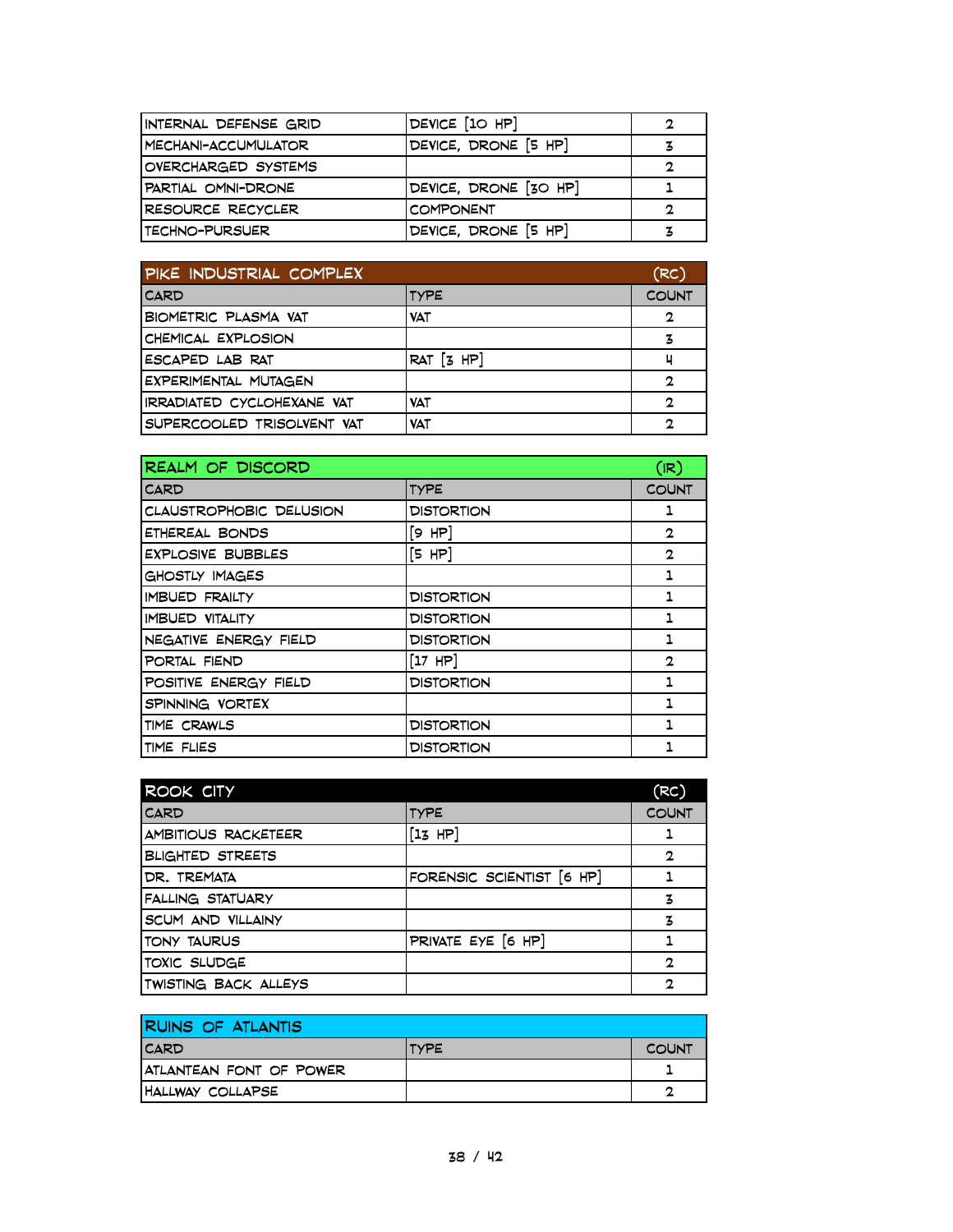| LEAKING ROOM             |           | 2 |
|--------------------------|-----------|---|
| <b>MYSTICAL DEFENSES</b> | $[15$ HP] |   |
| PHOSPHORESCENT CHAMBER   |           |   |
| ITHE KRAKEN              | $[15$ HP] |   |
| THE PILLARS OF HERCULES  |           |   |
| <b>TOXIC SEAWEED</b>     |           |   |

| SILVER GULCH, 1883     |                | (PROMO)        |
|------------------------|----------------|----------------|
| <b>CARD</b>            | <b>TYPE</b>    | <b>COUNT</b>   |
| CYRUS HAYES            | GUNMAN [4 HP]  | 1              |
| <b>EXPLOSIVE WAGON</b> | COVER [9 HP]   | $\overline{2}$ |
| LOST IN THE PAST       | TIME PORTAL    | 1              |
| MATTHEW HAYES          | GUNMAN [6 HP]  | 1              |
| PRICKLY CACTUS         | COVER [3 HP]   | 1              |
| SHERIFF PRATT          | THE LAW [7 HP] | 1              |
| STOUT BARREL           | COVER [5 HP]   | $\mathbf{2}$   |
| SUSTAIN THE PORTAL     | TIME PORTAL    | $\overline{2}$ |
| TEMPORAL EVENT         |                | $\overline{2}$ |
| TYLER HAYES            | GUNMAN [8 HP]  | 1              |
| WATER TROUGH           | COVER [7 HP]   |                |

| THE TEMPLE OF ZHU LONG     |                         | (VOTM)       |
|----------------------------|-------------------------|--------------|
| <b>CARD</b>                | <b>TYPE</b>             | <b>COUNT</b> |
| APPRENTICE POISONER        | DRAGON'S STUDENT [3 HP] | 3            |
| MASTER OF THE TEMPLE       |                         | 3            |
| MYSTERIOUS CEREMONIES      |                         | 3            |
| <b>RESURRECTION RITUAL</b> |                         |              |
| RITES OF REVIVAL           |                         |              |
| SHINOBI ASSASSIN           | DRAGON'S STUDENT [3 HP] | 3            |
| THE TRUE FORM              | MASTER DRAGON [13 HP]   |              |

| TIME CATACLYSM         |                           | (ST)         |
|------------------------|---------------------------|--------------|
| <b>CARD</b>            | <b>TYPE</b>               | <b>COUNT</b> |
| ATLANTEAN THRONE ROOM  | <b>ANOMALY</b>            | 1            |
| CHARGING TRICERATOPS   | ANOMALY, DINOSAUR [8 HP]  | 1            |
| CRUSHING HALLWAY       | ANOMALY, TRIAL            | 1            |
| F.L.T.E.R. SPY         | ANOMALY, AGENT [5 HP]     | ı            |
| FIXED POINT            |                           | 1            |
| GIANT MUTATED SPECIMEN | ANOMALY, COCKROACH [5 HP] | 1            |
| MAIN COMPUTER ROOM     | <b>ANOMALY</b>            | 1            |
| <b>MARSQUAKE!</b>      | <b>ANOMALY</b>            |              |
| OPPRESSIVE SMOG        | <b>ANOMALY</b>            | 1            |
| PASSING TUMBLEWEED     | ANOMALY, COVER [1 HP]     | 1            |
| RIFT IN TIME           |                           | $\mathbf{2}$ |
| SURPRISE SHOPPING TRIP | <b>ANOMALY</b>            | 1            |
| TENDRILS OF MADNESS    | ANOMALY [7 HP]            |              |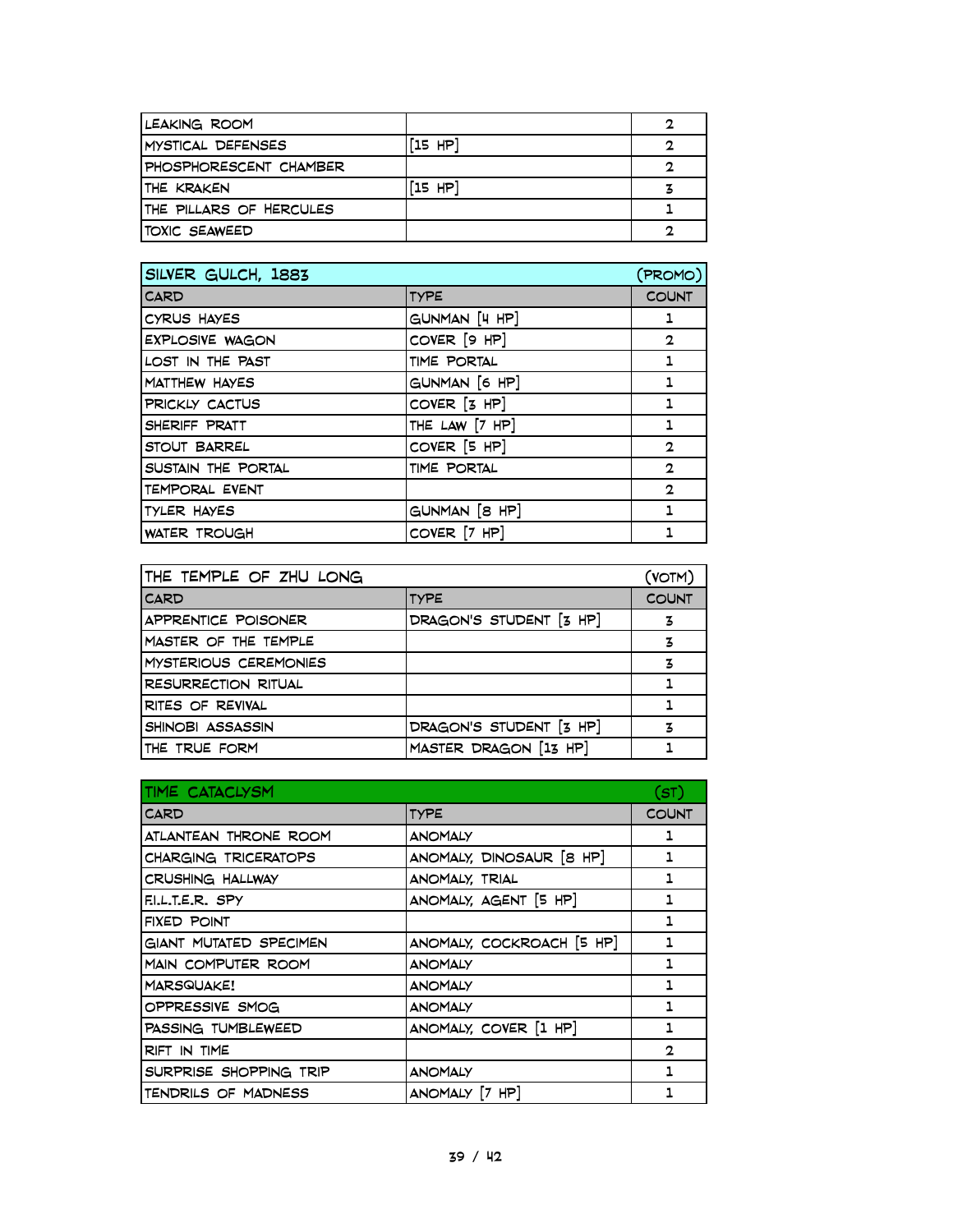| . .<br>חר<br>א ושתר |  |
|---------------------|--|

| TOMB OF ANUBIS           |                        | (IR)         |
|--------------------------|------------------------|--------------|
| <b>CARD</b>              | <b>TYPE</b>            | <b>COUNT</b> |
| <b>AKANA</b>             | MUMMY, TRIAL [8 HP]    | 1            |
| <b>ANUBIS</b>            | LORD OF THE UNDERWORLD | $\mathbf{1}$ |
|                          | [20 HP]                |              |
| CAST INTO THE UNDERWORLD |                        | 1            |
| <b>IDOL OF ANPUT</b>     | TREASURE, RELIC        | 1            |
| JUDGEMENT OF ANUBIS      |                        | $\mathbf{2}$ |
| <b>MDJAI</b>             | MUMMY [10 HP]          | 1            |
| <b>NOMTI</b>             | MUMMY [9 HP]           | 1            |
| ROD OF ANUBIS            | TREASURE, RELIC        | 1            |
| SHAMISE                  | MUMMY, TRIAL [7 HP]    | 1            |
| SPIKE TRAP               | TRIAL                  | 1            |
| SWARM OF SCARABS         | TRIAL [5 HP]           | 1            |
| SWINGING BLADES          | TRIAL                  | $\mathbf{1}$ |
| THE CHALLENGE OF FIRE    | TRIAL                  | 1            |
| <b>URSHE</b>             | MUMMY [6 HP]           | 1            |

| WAGNER MARS BASE       |             |              |
|------------------------|-------------|--------------|
| <b>CARD</b>            | <b>TYPE</b> | <b>COUNT</b> |
| FIRE IN THE BIOSPHERE  |             | $\mathbf{2}$ |
| MAINTENANCE LEVEL      |             | $\mathbf{2}$ |
| METEOR STORM           |             | 2            |
| OXYGEN LEAK            |             | 3            |
| PERVASIVE RED DUST     |             | $\mathbf{2}$ |
| SELF-DESTRUCT SEQUENCE |             |              |
| VILLAINOUS WEAPONRY    | HP<br>Έ.    |              |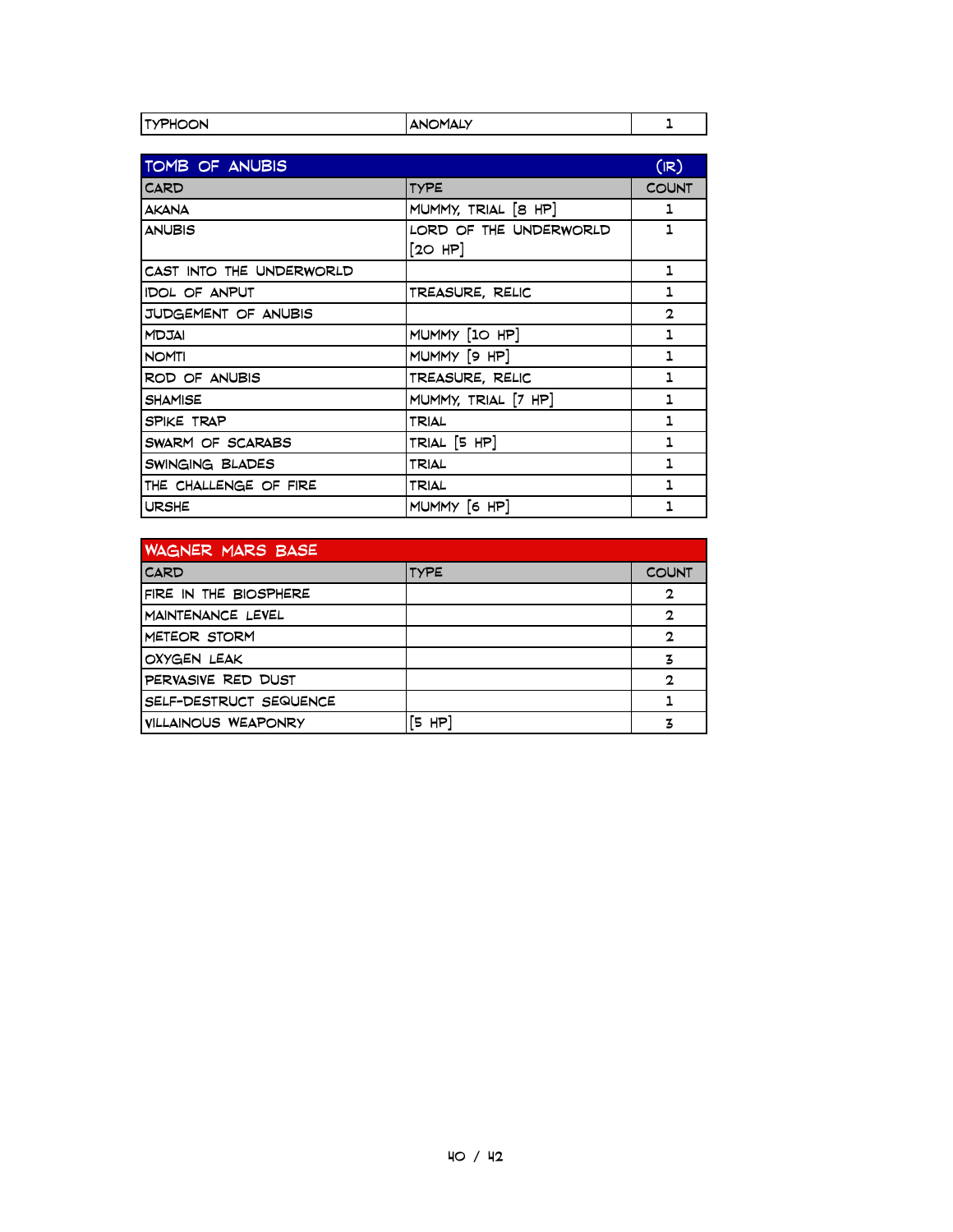#### **Oblivaeon**

| <b>OBLIVAEON DECK</b>     |             | (OB)         |
|---------------------------|-------------|--------------|
| <b>CARD</b>               | <b>TYPE</b> | <b>COUNT</b> |
| ABSORB ENERGY             | ONE-SHOT    | 2            |
| DISRUPT SPACETIME         | ONE-SHOT    | 3            |
| FOCUS OF POWER            | ONGOING     | $\mathbf{2}$ |
| <b>GLOBAL DEVASTATION</b> | ONE-SHOT    | $\mathbf{2}$ |
| HEIR TO NOTHINGNESS       | ONE-SHOT    | $\mathbf{2}$ |
| IMPENDING DOOM            | ONGOING     | 1            |
| SUMMON SCION              | ONE-SHOT    | $\mathbf{2}$ |
| TEAR THROUGH REALITY      | ONE-SHOT    | ч            |
| TEMPORAL FRACTURES        | ONE-SHOT    | $\mathbf{2}$ |
| THE ABYSS STARES BACK     | ONE-SHOT    | 3            |
| UNBRACING SMITE           | ONE-SHOT    | 2            |

| <b>SCION DECK</b>        |             | (ов)         |
|--------------------------|-------------|--------------|
| <b>CARD</b>              | <b>TYPE</b> | <b>COUNT</b> |
| AEON ASSAULT             | ONE-SHOT    | 3            |
| <b>CERTAIN FINALITY</b>  | ONE-SHOT    | 2            |
| ELEMENTAL PANDEMONIUM    | ONE-SHOT    | 2            |
| <b>ERASE FROM TIME</b>   | ONE-SHOT    | $\mathbf{2}$ |
| REALITY ALTERED          | ONE-SHOT    | 3            |
| <b>RELENTLESS HUNTER</b> | ONE-SHOT    | 3            |
| REND MINDS AND SOULS     | ONE-SHOT    | 3            |
| SCATTER SLAUGHTER        | ONE-SHOT    | $\mathbf{2}$ |
| TERRIBLE BURDEN          | ONE-SHOT    | 3            |
| WAVE OF OPPRESSION       | ONE-SHOT    | $\mathbf{2}$ |

| <b>AEON MEN</b> |                 | (OB)         |
|-----------------|-----------------|--------------|
| <b>CARD</b>     | <b>ITYPE</b>    | <b>COUNT</b> |
| AEON LOCUS      | AEON MAN [6 HP] | 6            |
| AEON THRALL     | AEON MAN [4 HP] | 8            |
| IAEON VASSAL    | AEON MAN [5 HP] |              |
| AEON WARRIOR    | AEON MAN [7 HP] | ц            |

| <b>SHIELDS</b>        |                               | (OB)         |
|-----------------------|-------------------------------|--------------|
| PHASE 1               | PHASE 2                       | <b>COUNT</b> |
| THE PRIMARY OBJECTIVE | IMPENETRABLE FRAME            |              |
| ITHE SOURCE OF FOES   | COUNTERACTION AURA            |              |
| ITHE ARC OF UNREALITY | COSMIC REPRECUSSIONS          |              |
| THE EFFUSION OF PAIN  | DRAWN DEADLY ATTENTION        |              |
| ITHE CEASELESS RUIN   | <b>DISINTEGRATING BASTION</b> |              |